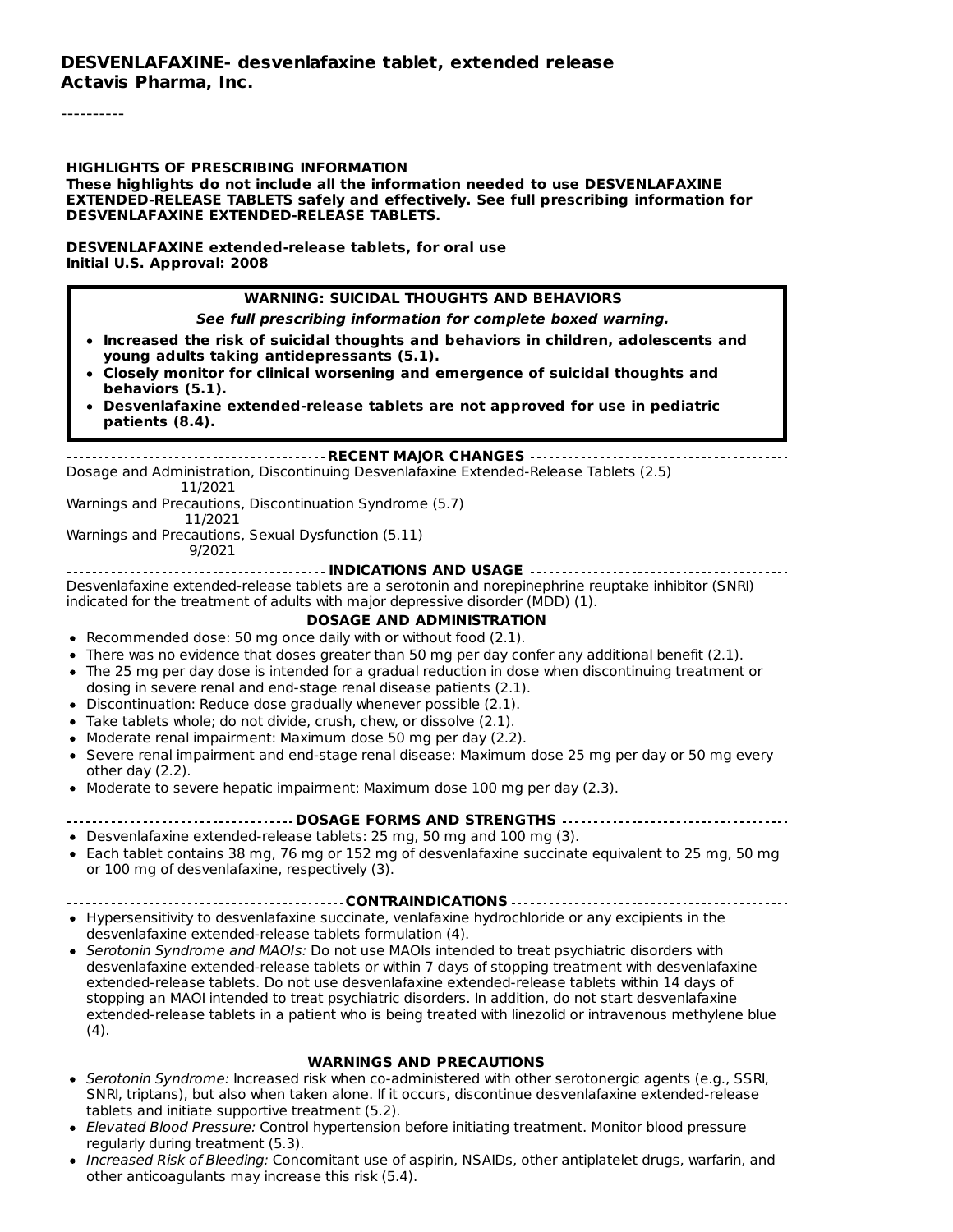- Angle Closure Glaucoma: Avoid use of antidepressants, including desvenlaxine extended-release tablets, in patients with untreated anatomically narrow angles treated (5.5).
- Activation of Mania/Hypomania: Use cautiously in patients with Bipolar Disorder. Caution patients about risk of activation of mania/hypomania (5.6).
- Discontinuation Syndrome: Taper dose when possible and monitor for discontinuation symptoms (5.7).
- Seizure: Can occur. Use cautiously in patients with seizure disorder (5.8).
- Hyponatremia: Can occur in association with SIADH (5.9).
- Interstitial Lung Disease and Eosinophilic Pneumonia: Can occur (5.10).
- **Sexual Dysfunction: Desvenlafaxine extended-release tablets may cause symptoms of sexual** dysfunction (5.11).

**ADVERSE REACTIONS** Most common adverse reactions (incidence  $\geq$  5% and twice the rate of placebo in the 50 or 100 mg dose groups) were: nausea, dizziness, insomnia, hyperhidrosis, constipation, somnolence, decreased appetite, anxiety, and specific male sexual function disorders (6.1).

#### **To report SUSPECTED ADVERSE REACTIONS, contact Teva at 1-888-838-2872 or FDA at 1- 800-FDA-1088 or www.fda.gov/medwatch.**

- **USE IN SPECIFIC POPULATIONS**
- Pregnancy: Third trimester use may result in neonatal discontinuation syndrome  $(8.1)$ .
- Geriatric Use: There is an increased incidence of orthostatic hypotension in desvenlafaxine treated patients  $\geq 65$  years (6.1 and 8.5).

#### **See 17 for PATIENT COUNSELING INFORMATION and Medication Guide.**

**Revised: 3/2022**

### **FULL PRESCRIBING INFORMATION: CONTENTS\***

- **WARNING: SUICIDAL THOUGHTS AND BEHAVIORS**
- **1 INDICATIONS AND USAGE**
- **2 DOSAGE AND ADMINISTRATION**
	- **2.1 General Instructions for Use**
	- **2.2 Dosage Recommendations for Patients with Renal Impairment**
	- **2.3 Dosage Recommendations for Patients with Hepatic Impairment**
	- **2.4 Maintenance/Continuation/Extended Treatment**
	- **2.5 Discontinuing Desvenlafaxine Extended-Release Tablets**

**2.6 Switching Patients from Other Antidepressants to Desvenlafaxine Extended-Release Tablets**

**2.7 Switching Patients to or from a Monoamine Oxidase Inhibitor (MAOI) Intended to Treat Psychiatric Disorders**

**2.8 Use of Desvenlafaxine Extended-Release Tablets with other MAOIs such as Linezolid or Methylene Blue**

- **3 DOSAGE FORMS AND STRENGTHS**
- **4 CONTRAINDICATIONS**
- **5 WARNINGS AND PRECAUTIONS**
	- **5.1 Suicidal Thoughts and Behaviors in Pediatric and Young Adult Patients**
	- **5.2 Serotonin Syndrome**
	- **5.3 Elevated Blood Pressure**
	- **5.4 Increased Risk of Bleeding**
	- **5.5 Angle Closure Glaucoma**
	- **5.6 Activation of Mania/Hypomania**
	- **5.7 Discontinuation Syndrome**
	- **5.8 Seizure**
	- **5.9 Hyponatremia**
	- **5.10 Interstitial Lung Disease and Eosinophilic Pneumonia**
	- **5.11 Sexual Dysfunction**

#### **6 ADVERSE REACTIONS**

**6.1 Clinical Studies Experience**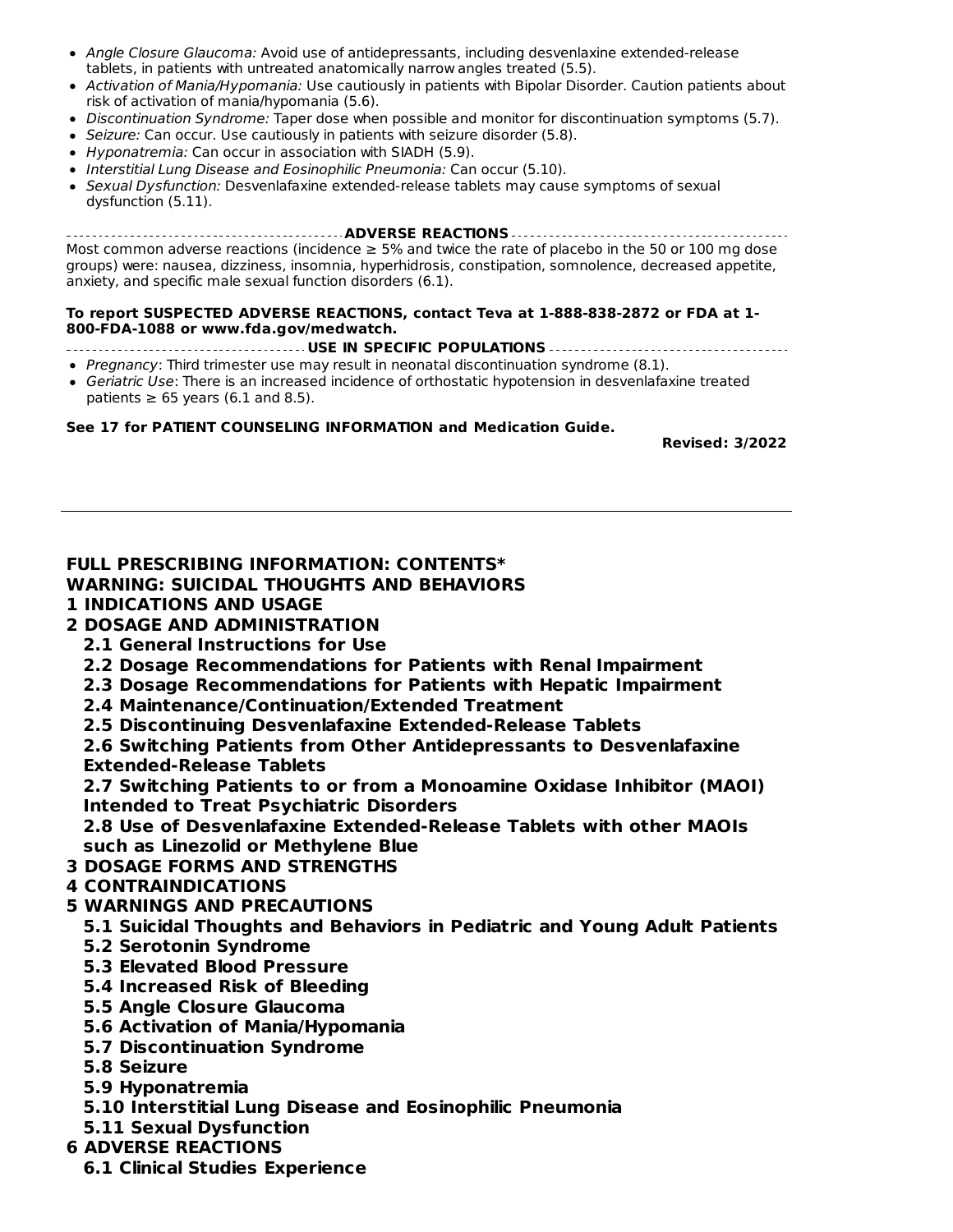- **6.2 Postmarketing Experience**
- **7 DRUG INTERACTIONS**
	- **7.1 Drugs Having Clinically Important Interactions with Desvenlafaxine Extended-Release Tablets**
	- **7.2 Drugs Having No Clinically Important Interactions with Desvenlafaxine**
	- **Extended-Release Tablets**
	- **7.3 Alcohol**
	- **7.4 Drug-Laboratory Test Interactions**
- **8 USE IN SPECIFIC POPULATIONS**
	- **8.1 Pregnancy**
	- **8.2 Lactation**
	- **8.4 Pediatric Use**
	- **8.5 Geriatric Use**
	- **8.6 Renal Impairment**
	- **8.7 Hepatic Impairment**
- **9 DRUG ABUSE AND DEPENDENCE**
	- **9.1 Controlled Substance**
- **10 OVERDOSAGE**
	- **10.1 Human Experience with Overdosage**
	- **10.2 Management of Overdosage**
- **11 DESCRIPTION**
- **12 CLINICAL PHARMACOLOGY**
	- **12.1 Mechanism of Action**
	- **12.2 Pharmacodynamics**
	- **12.3 Pharmacokinetics**
- **13 NONCLINICAL TOXICOLOGY**
- **13.1 Carcinogenesis, Mutagenesis, Impairment of Fertility**
- **14 CLINICAL STUDIES**
- **16 HOW SUPPLIED/STORAGE AND HANDLING**
- **17 PATIENT COUNSELING INFORMATION**

\* Sections or subsections omitted from the full prescribing information are not listed.

# **FULL PRESCRIBING INFORMATION**

# **WARNING: SUICIDAL THOUGHTS AND BEHAVIORS**

**Antidepressants increased the risk of suicidal thoughts and behavior in children, adolescents, and young adults in short-term studies. These studies did not show an increase in the risk of suicidal thoughts and behavior with antidepressant use in patients over age 24; there was a reduction in risk with antidepressant use in patients aged 65 and older [see Warnings and Precautions (5.1)].**

**In patients of all ages who are started on antidepressant therapy, monitor closely for worsening, and for emergence of suicidal thoughts and behaviors. Advise families and caregivers of the need for close observation and communication with the prescriber [see Warnings and Precautions (5.1)].**

**Desvenlafaxine extended-release tablets are not approved for use in pediatric patients [see Use in Specific Populations (8.4)].**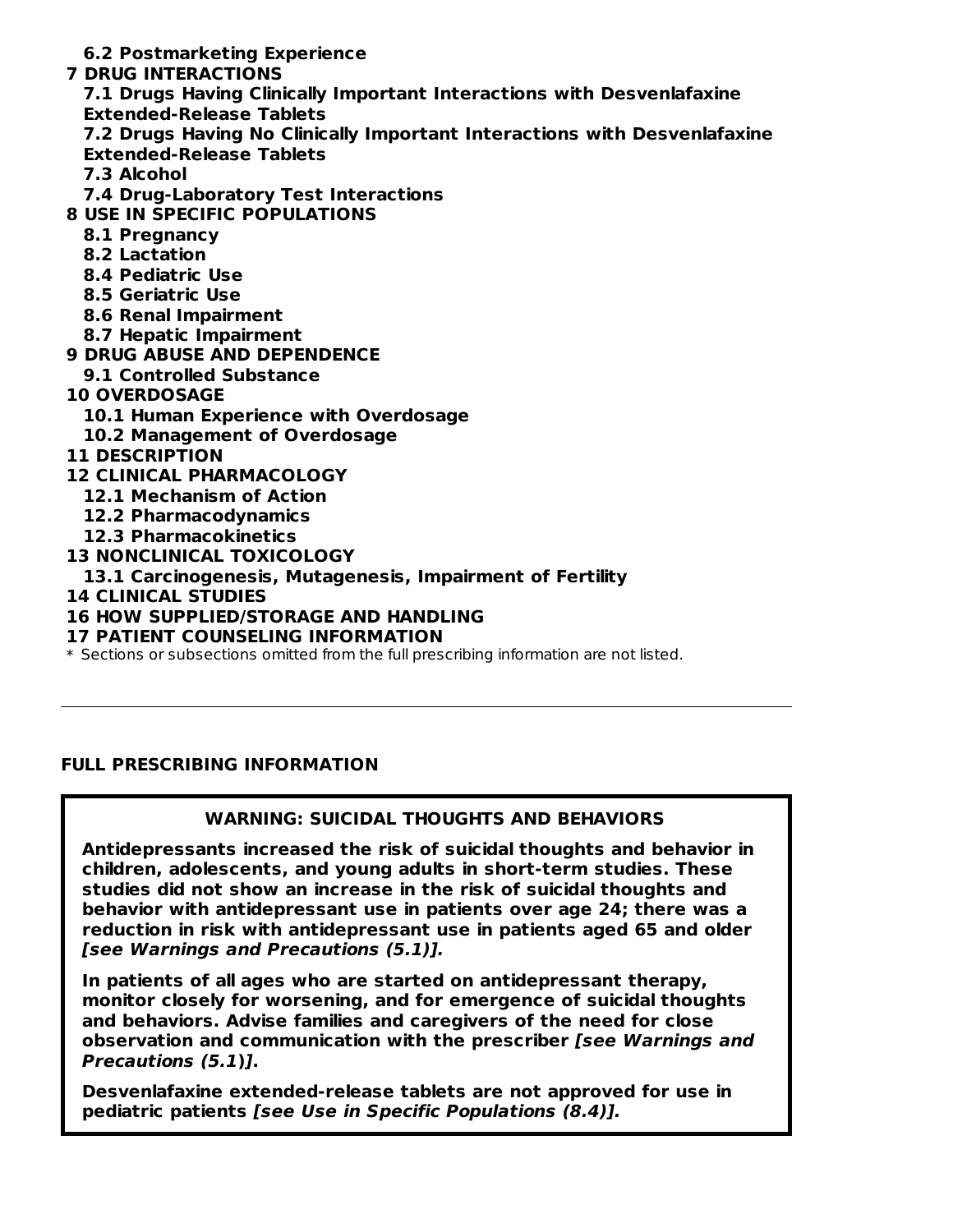# **1 INDICATIONS AND USAGE**

Desvenlafaxine extended-release tablets are indicated for the treatment of adults with major depressive disorder (MDD) [see Clinical Studies (14)].

# **2 DOSAGE AND ADMINISTRATION**

# **2.1 General Instructions for Use**

The recommended dose for desvenlafaxine extended-release tablets is 50 mg once daily, with or without food. The 50 mg dose is both a starting dose and the therapeutic dose. Desvenlafaxine extended-release tablets should be taken at approximately the same time each day. Tablets must be swallowed whole with fluid and not divided, crushed, chewed, or dissolved.

In clinical studies, doses of 10 mg to 400 mg per day were studied. In clinical studies, doses of 50 mg to 400 mg per day were shown to be effective, although no additional benefit was demonstrated at doses greater than 50 mg per day and adverse reactions and discontinuations were more frequent at higher doses.

The 25 mg per day dose is intended for a gradual reduction in dose when discontinuing treatment. When discontinuing therapy, gradual dose reduction is recommended whenever possible to minimize discontinuation symptoms [see Dosage and Administration (2.5) and Warnings and Precautions (5.7)].

### **2.2 Dosage Recommendations for Patients with Renal Impairment**

The maximum recommended dose in patients with moderate renal impairment (24-hr creatinine clearance  $[Cl_{Cr}] = 30$  to 50 mL/min, Cockcroft-Gault  $[C-G]$ ) is 50 mg per day. The maximum recommended dose in patients with severe renal impairment (Cl $_{\rm Cr}$  15 to 29 mL/min, C-G) or end-stage renal disease (ESRD, Cl $_{\rm Cr}$   $<$  15 mL/min, C-G) is 25 mg every day or 50 mg every other day. Supplemental doses should not be given to patients after dialysis [see Use in Specific Populations (8.6) and Clinical Pharmacology (12.3)].

# **2.3 Dosage Recommendations for Patients with Hepatic Impairment**

The recommended dose in patients with moderate to severe hepatic impairment (Child-Pugh score 7 to 15) is 50 mg per day. Dose escalation above 100 mg per day is not recommended [see Use in Specific Populations (8.7) and Clinical Pharmacology (12.3)].

# **2.4 Maintenance/Continuation/Extended Treatment**

It is generally agreed that acute episodes of major depressive disorder require several months or longer of sustained pharmacologic therapy. Longer-term efficacy of desvenlafaxine extended-release tablets (50 to 400 mg) was established in two maintenance trials *[see Clinical Studies (14)]*. Patients should be periodically reassessed to determine the need for continued treatment.

# **2.5 Discontinuing Desvenlafaxine Extended-Release Tablets**

Adverse reactions may occur upon discontinuation of desvenlafaxine extended-release tablets *[see Warnings and Precautions (5.7)]*. Gradually reduce the dosage rather than stopping desvenlafaxine extended-release tablets abruptly when discontinuing therapy with desvenlafaxine extended-release tablets. In some patients, discontinuation may need to occur over a period of several months.

### **2.6 Switching Patients from Other Antidepressants to Desvenlafaxine Extended-Release Tablets**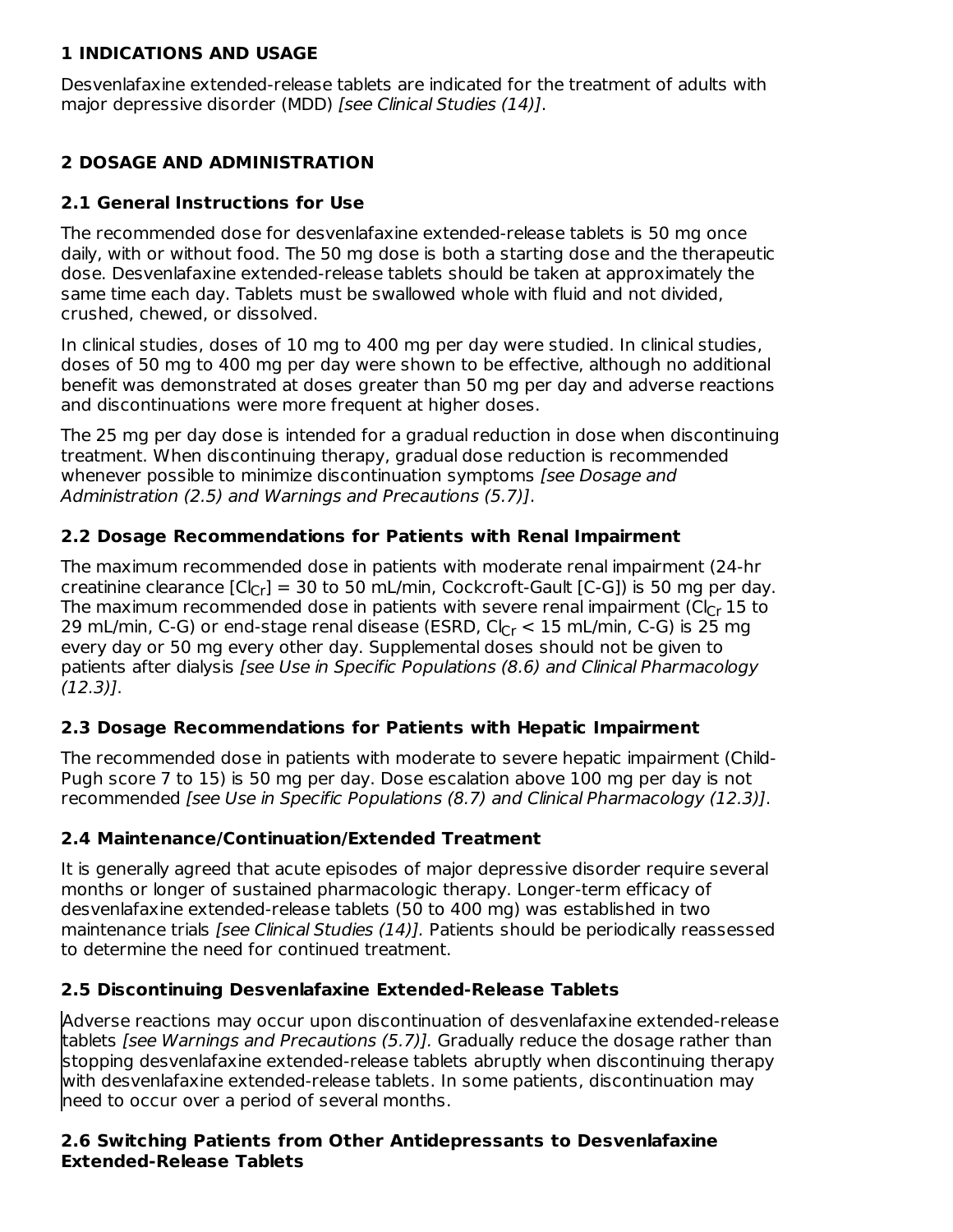Discontinuation symptoms have been reported when switching patients from other antidepressants, including venlafaxine, to desvenlafaxine extended-release tablets. Tapering of the initial antidepressant may be necessary to minimize discontinuation symptoms.

### **2.7 Switching Patients to or from a Monoamine Oxidase Inhibitor (MAOI) Intended to Treat Psychiatric Disorders**

At least 14 days should elapse between discontinuation of an MAOI intended to treat psychiatric disorders and initiation of therapy with desvenlafaxine extended-release tablets. Conversely, at least 7 days should be allowed after stopping desvenlafaxine extended-release tablets before starting an MAOI intended to treat psychiatric disorders [see Contraindications (4)].

### **2.8 Use of Desvenlafaxine Extended-Release Tablets with other MAOIs such as Linezolid or Methylene Blue**

Do not start desvenlafaxine extended-release tablets in a patient who is being treated with linezolid or intravenous methylene blue because there is increased risk of serotonin syndrome. In a patient who requires more urgent treatment of a psychiatric condition, other interventions, including hospitalization, should be considered [see Contraindications (4)].

In some cases, a patient already receiving desvenlafaxine extended-release tablets therapy may require urgent treatment with linezolid or intravenous methylene blue. If acceptable alternatives to linezolid or intravenous methylene blue treatment are not available and the potential benefits of linezolid or intravenous methylene blue treatment are judged to outweigh the risks of serotonin syndrome in a particular patient, desvenlafaxine extended-release tablets should be stopped promptly, and linezolid or intravenous methylene blue can be administered. The patient should be monitored for symptoms of serotonin syndrome for 7 days or until 24 hours after the last dose of linezolid or intravenous methylene blue, whichever comes first. Therapy with desvenlafaxine extended-release tablets may be resumed 24 hours after the last dose of linezolid or intravenous methylene blue [see Warnings and Precautions (5.2)].

The risk of administering methylene blue by non-intravenous routes (such as oral tablets or by local injection) or in intravenous doses much lower than 1 mg/kg with desvenlafaxine extended-release tablets is unclear. The clinician should, nevertheless, be aware of the possibility of emergent symptoms of serotonin syndrome with such use [see Warnings and Precautions (5.2)].

### **3 DOSAGE FORMS AND STRENGTHS**

- 25 mg, light pink, square, pyramid tablets imprinted with "**A112**" in black ink on one side
- 50 mg, light pink, square, pyramid tablets imprinted with "**WPI**" and "**3659**" in black ink on one side
- 100 mg, reddish-orange, square, pyramid tablets imprinted with "**WPI**" and "**3660**" in black ink on one side

# **4 CONTRAINDICATIONS**

- Hypersensitivity to desvenlafaxine succinate, venlafaxine hydrochloride or to any excipients in the desvenlafaxine extended-release tablets formulation. Angioedema has been reported in patients treated with desvenlafaxine extended-release tablets [see Adverse Reactions (6.1)].
- The use of MAOIs intended to treat psychiatric disorders with desvenlafaxine extended-release tablets or within 7 days of stopping treatment with desvenlafaxine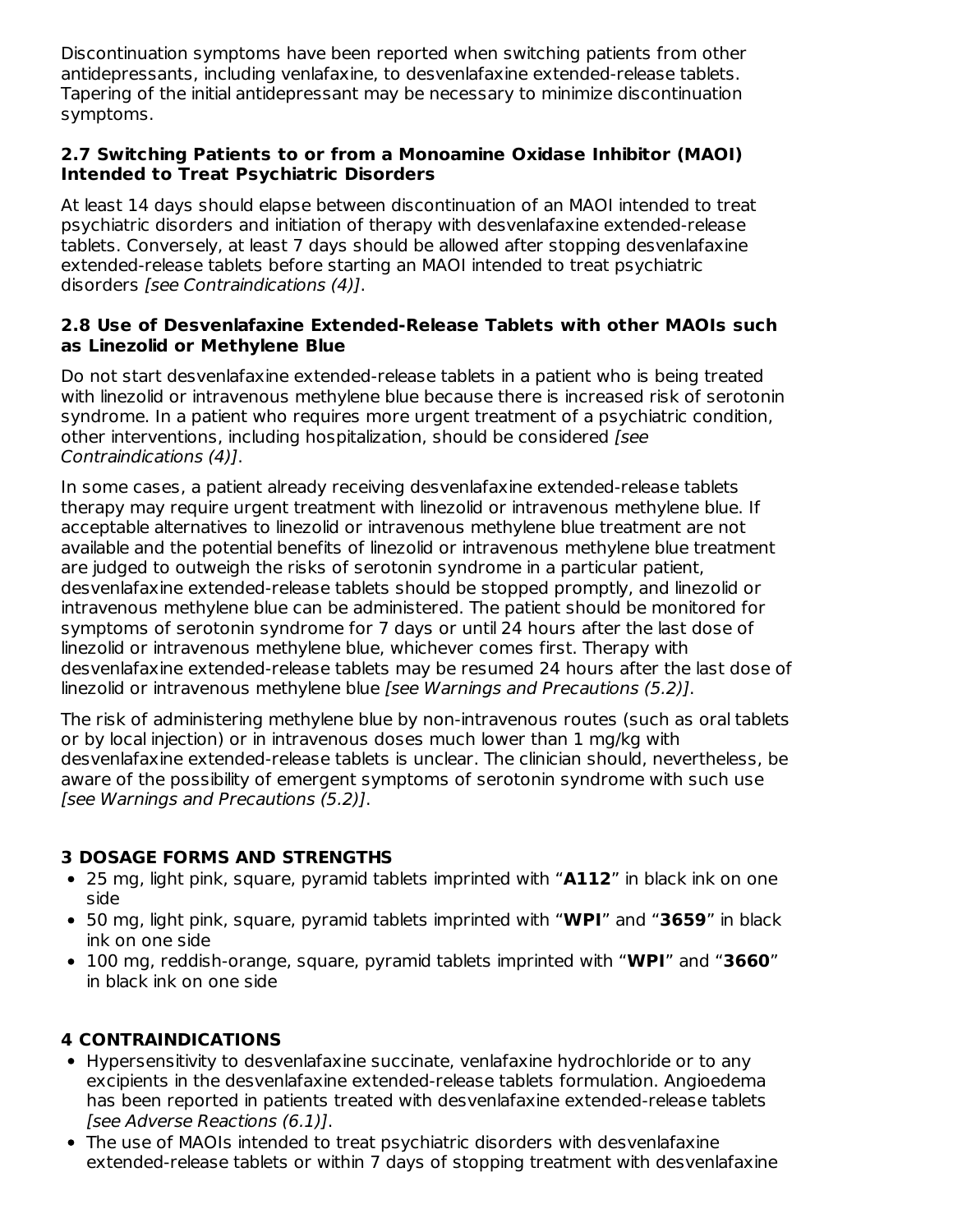extended-release tablets is contraindicated because of an increased risk of serotonin syndrome. The use of desvenlafaxine extended-release tablets within 14 days of stopping an MAOI intended to treat psychiatric disorders is also contraindicated [see Dosage and Administration (2.7) and Warnings and Precautions (5.2)].

• Starting desvenlafaxine extended-release tablets in a patient who is being treated with MAOIs such as linezolid or intravenous methylene blue is also contraindicated because of an increased risk of serotonin syndrome [see Dosage and Administration (2.8) and Warnings and Precautions (5.2)].

### **5 WARNINGS AND PRECAUTIONS**

### **5.1 Suicidal Thoughts and Behaviors in Pediatric and Young Adult Patients**

Patients with MDD, both adult and pediatric, may experience worsening of their depression and/or the emergence of suicidal ideation and behavior (suicidality) or unusual changes in behavior, whether or not they are taking antidepressant medications, and this risk may persist until significant remission occurs. Suicide is a known risk of depression and certain other psychiatric disorders, and these disorders themselves are the strongest predictors of suicide. There has been a long-standing concern, however, that antidepressants may have a role in inducing worsening of depression and the emergence of suicidality in certain patients during the early phases of treatment. Pooled analyses of short-term placebo-controlled studies of antidepressant drugs (SSRIs and others) showed that these drugs increase the risk of suicidal thinking and behavior (suicidality) in children, adolescents, and young adults (ages 18 to 24) with major depressive disorder (MDD) and other psychiatric disorders. Short-term studies did not show an increase in the risk of suicidality with antidepressants compared to placebo in adults beyond age 24; there was a reduction with antidepressants compared to placebo in adults aged 65 and older.

The pooled analyses of placebo-controlled studies in children and adolescents with MDD, obsessive compulsive disorder (OCD), or other psychiatric disorders included a total of 24 short-term studies of 9 antidepressant drugs in over 4,400 patients. The pooled analyses of placebo-controlled studies in adults with MDD or other psychiatric disorders included a total of 295 short-term studies (median duration of 2 months) of 11 antidepressant drugs in over 77,000 patients. There was considerable variation in risk of suicidality among drugs, but a tendency toward an increase in the younger patients for almost all drugs studied. There were differences in absolute risk of suicidality across the different indications, with the highest incidence in MDD. The risk differences (drug vs. placebo), however, were relatively stable within age strata and across indications. These risk differences (drug-placebo difference in the number of cases of suicidality per 1,000 patients treated) are provided in Table 1.

| Age       | Drug-Placebo Difference in Number of Cases of Suicidality per<br>1,000 |
|-----------|------------------------------------------------------------------------|
| Range     | <b>Patients Treated</b>                                                |
|           | Increases Compared to Placebo                                          |
| $<$ 18    | 14 additional cases                                                    |
| 18 to 24  | 5 additional cases                                                     |
|           | Decreases Compared to Placebo                                          |
| 25 to 64  | 1 fewer case                                                           |
| $\geq 65$ | 6 fewer cases                                                          |

| L<br>U<br>٧ |  |
|-------------|--|
|-------------|--|

No suicides occurred in any of the pediatric studies. There were suicides in the adult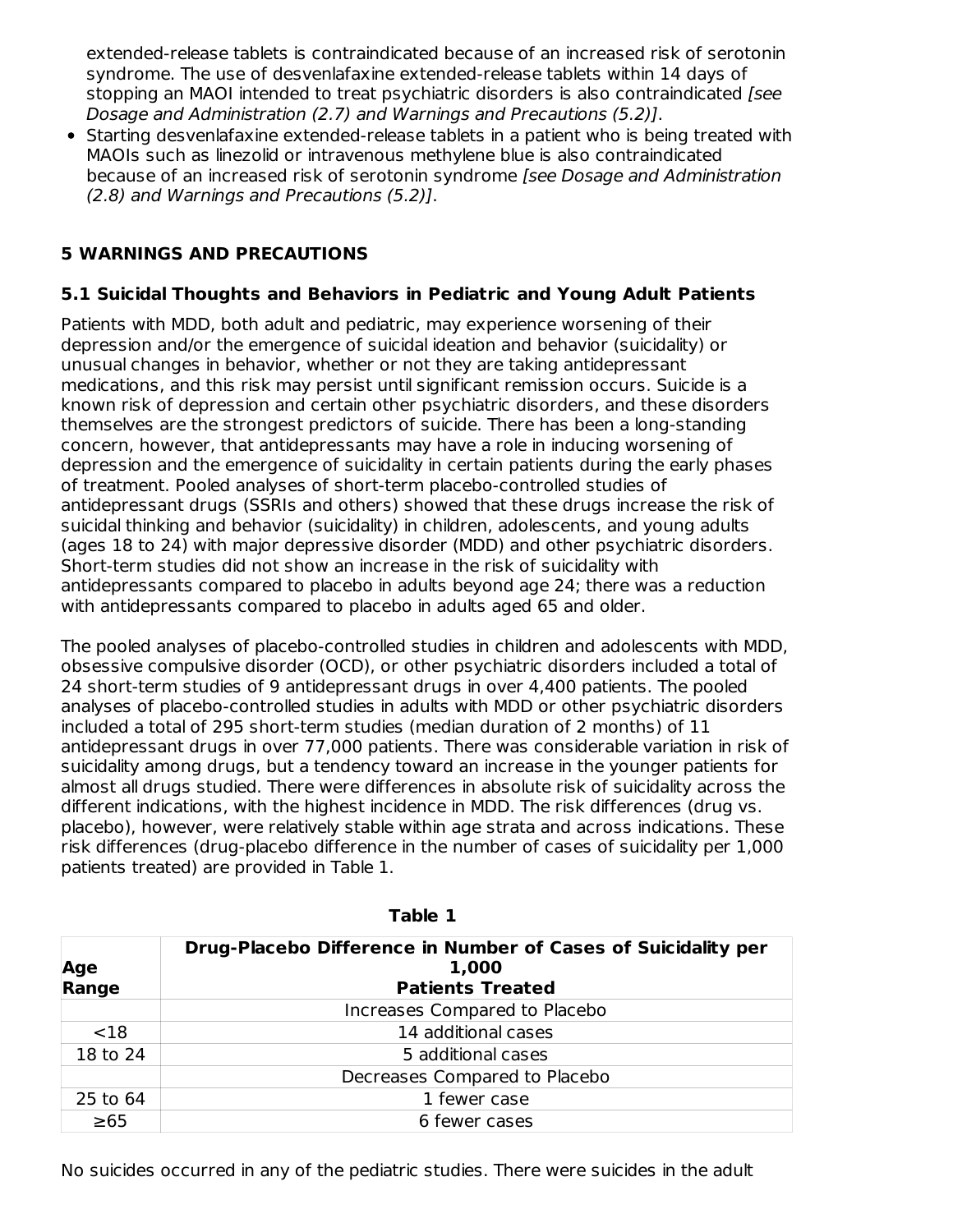studies, but the number was not sufficient to reach any conclusion about drug effect on suicide.

It is unknown whether the suicidality risk extends to longer-term use, i.e., beyond several months. However, there is substantial evidence from placebo-controlled maintenance studies in adults with depression that the use of antidepressants can delay the recurrence of depression.

All patients being treated with antidepressants for any indication should be monitored appropriately and observed closely for clinical worsening, suicidality, and unusual changes in behavior, especially during the initial few months of a course of drug therapy, or at times of dose changes, either increases or decreases.

The following symptoms, anxiety, agitation, panic attacks, insomnia, irritability, hostility, aggressiveness, impulsivity, akathisia (psychomotor restlessness), hypomania, and mania, have been reported in adult and pediatric patients being treated with antidepressants for major depressive disorder as well as for other indications, both psychiatric and nonpsychiatric. Although a causal link between the emergence of such symptoms and either the worsening of depression and/or the emergence of suicidal impulses has not been established, there is concern that such symptoms may represent precursors to emerging suicidality.

Consideration should be given to changing the therapeutic regimen, including possibly discontinuing the medication, in patients whose depression is persistently worse, or who are experiencing emergent suicidality or symptoms that might be precursors to worsening depression or suicidality, especially if these symptoms are severe, abrupt in onset, or were not part of the patient's presenting symptoms.

If the decision has been made to discontinue treatment, medication should be tapered, as rapidly as is feasible, but with recognition that abrupt discontinuation can be associated with certain symptoms [see Dosage and Administration (2.4), Warnings and Precautions (5.7)].

Families and caregivers of patients being treated with antidepressants for major depressive disorder or other indications, both psychiatric and nonpsychiatric, should be alerted about the need to monitor patients for the emergence of agitation, irritability, unusual changes in behavior, and the other symptoms described above, as well as the emergence of suicidality, and to report such symptoms immediately to healthcare providers. Such monitoring should include daily observation by families and caregivers.

Prescriptions for desvenlafaxine extended-release tablets should be written for the smallest quantity of tablets consistent with good patient management, in order to reduce the risk of overdose.

#### Screening Patients for Bipolar Disorder

A major depressive episode may be the initial presentation of bipolar disorder. It is generally believed (though not established in controlled studies) that treating such an episode with an antidepressant alone may increase the likelihood of precipitation of a mixed/manic episode in patients at risk for bipolar disorder. Whether any of the symptoms described above represent such a conversion is unknown. However, prior to initiating treatment with an antidepressant, patients with depressive symptoms should be adequately screened to determine if they are at risk for bipolar disorder; such screening should include a detailed psychiatric history, including a family history of suicide, bipolar disorder, and depression. It should be noted that desvenlafaxine extended-release tablets are not approved for use in treating bipolar depression.

### **5.2 Serotonin Syndrome**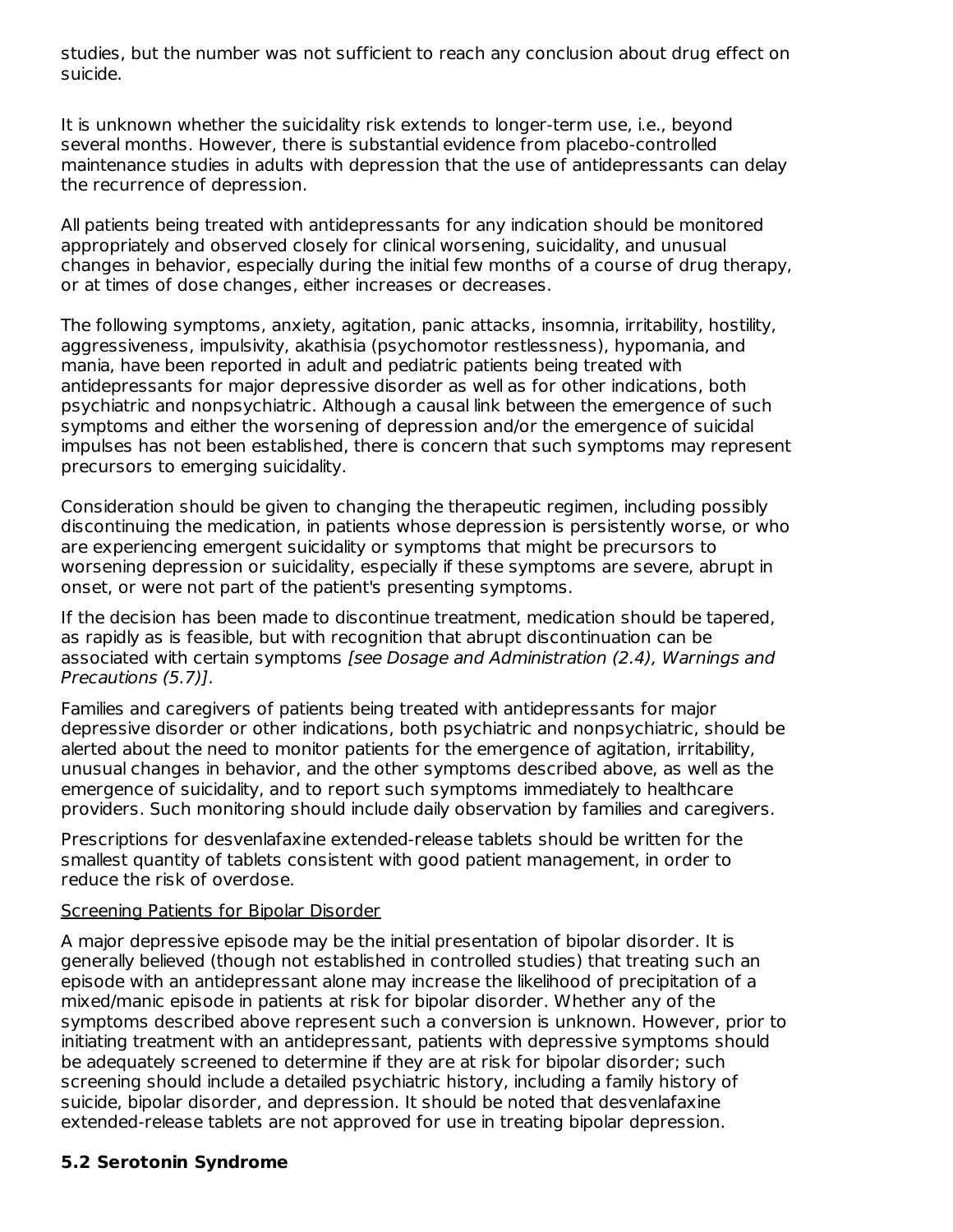Serotonin-norepinephrine reuptake inhibitors (SNRIs) and selective-serotonin reuptake inhibitors (SSRIs), including desvenlafaxine extended-release tablets, can precipitate serotonin syndrome, a potentially life-threatening condition. The risk is increased with concomitant use of other serotonergic drugs (including triptans, tricyclic antidepressants, fentanyl, lithium, tramadol, tryptophan, buspirone, amphetamines, and St. John's Wort) and with drugs that impair metabolism of serotonin, i.e., MAOIs [see Contraindications (4), Drug Interactions (7.1)]. Serotonin syndrome can also occur when these drugs are used alone.

Serotonin syndrome signs and symptoms may include mental status changes (e.g., agitation, hallucinations, delirium, and coma), autonomic instability (e.g., tachycardia, labile blood pressure, dizziness, diaphoresis, flushing, hyperthermia), neuromuscular symptoms (e.g., tremor, rigidity, myoclonus, hyperreflexia, incoordination), seizures, and gastrointestinal symptoms (e.g., nausea, vomiting, diarrhea).

The concomitant use of desvenlafaxine extended-release tablets with MAOIs is contraindicated. In addition, do not initiate Desvenlafaxine extended-release tablets in a patient being treated with MAOIs such as linezolid or intravenous methylene blue. No reports involved the administration of methylene blue by other routes (such as oral tablets or local tissue injection). If it is necessary to initiate treatment with an MAOI such as linezolid or intravenous methylene blue in a patient taking desvenlafaxine extendedrelease tablets, discontinue desvenlafaxine extended-release tablets before initiating treatment with the MAOI [see Contraindications (4), Drug Interactions (7.1)].

Monitor all patients taking desvenlafaxine extended-release tablets for the emergence of serotonin syndrome. Discontinue treatment with desvenlafaxine extended-release tablets and any concomitant serotonergic agents immediately if the above symptoms occur, and initiate supportive symptomatic treatment. If concomitant use of desvenlafaxine extended-release tablets with other serotonergic drugs is clinically warranted, inform patients of the increased risk for serotonin syndrome and monitor for symptoms.

# **5.3 Elevated Blood Pressure**

Patients receiving desvenlafaxine extended-release tablets should have regular monitoring of blood pressure since increases in blood pressure were observed in clinical studies [see Adverse Reactions (6.1)]. Pre-existing hypertension should be controlled before initiating treatment with desvenlafaxine extended-release tablets. Caution should be exercised in treating patients with pre-existing hypertension, cardiovascular, or cerebrovascular conditions that might be compromised by increases in blood pressure. Cases of elevated blood pressure requiring immediate treatment have been reported with desvenlafaxine extended-release tablets.

Sustained blood pressure increases could have adverse consequences. For patients who experience a sustained increase in blood pressure while receiving desvenlafaxine extended-release tablets, either dose reduction or discontinuation should be considered [see Adverse Reactions (6.1)].

# **5.4 Increased Risk of Bleeding**

Drugs that interfere with serotonin reuptake inhibition, including desvenlafaxine extended-release tablets, may increase the risk of bleeding events. Concomitant use of aspirin, nonsteroidal anti-inflammatory drugs, warfarin, and other anticoagulants may add to this risk. Case reports and epidemiological studies (case-control and cohort design) have demonstrated an association between use of drugs that interfere with serotonin reuptake and the occurrence of gastrointestinal bleeding. Bleeding events related to SSRIs and SNRIs have ranged from ecchymosis, hematoma, epistaxis, and petechiae to life-threatening hemorrhages. Inform patients about the risk of bleeding associated with the concomitant use of desvenlafaxine extended-release tablets and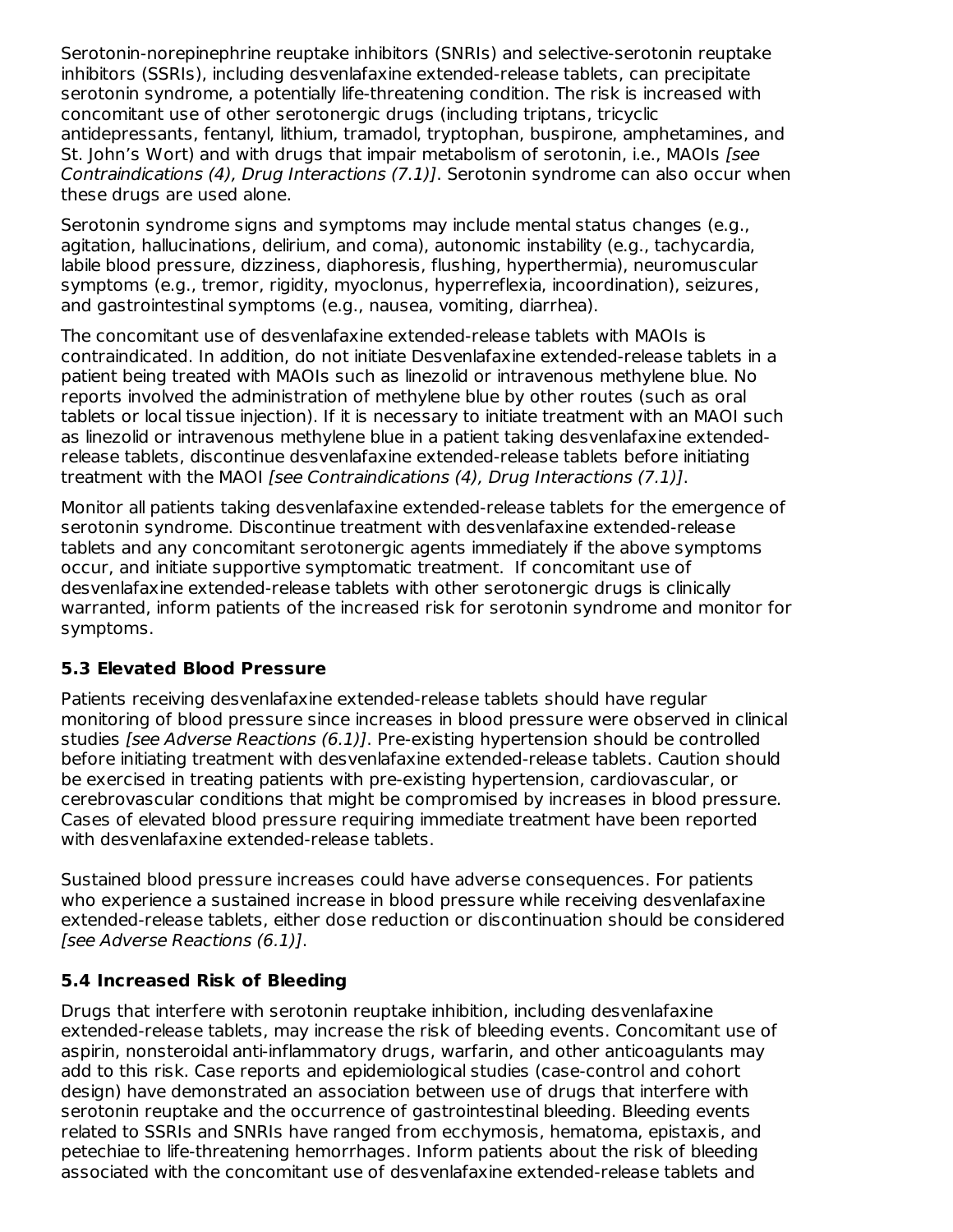antiplatelet agents or anticoagulants. For patients taking warfarin, carefully monitor coagulation indices when initiating, titrating, or discontinuing desvenlafaxine extendedrelease tablets.

# **5.5 Angle Closure Glaucoma**

The pupillary dilation that occurs following use of many antidepressant drugs including desvenlafaxine extended-release tablets may trigger an angle closure attack in a patient with anatomically narrow angles who does not have a patent iridectomy. Avoid use of antidepressants, including desvenlafaxine extended-release tablets, in patients with untreated anatomically narrow angles.

### **5.6 Activation of Mania/Hypomania**

During all MDD phase 2 and phase 3 studies, mania was reported for approximately 0.02% of patients treated with desvenlafaxine extended-release tablets. Activation of mania/hypomania has also been reported in a small proportion of patients with major affective disorder who were treated with other marketed antidepressants. As with all antidepressants, desvenlafaxine extended-release tablets should be used cautiously in patients with a history or family history of mania or hypomania.

### **5.7 Discontinuation Syndrome**

Adverse reactions after discontinuation of serotonergic antidepressants, particularly after abrupt discontinuation, include: nausea, sweating, dysphoric mood, irritability, agitation, dizziness, sensory disturbances (e.g., paresthesia, such as electric shock sensations), tremor, anxiety, confusion, headache, lethargy, emotional lability, insomnia, hypomania, tinnitus, and seizures [see Adverse Reactions (6.1)].

There have been postmarketing reports of serious discontinuation symptoms with desvenlafaxine extended-release tablets, which can be protracted and severe. Completed suicide, suicidal thoughts, and severe aggression (including hostility, rage, and homicidal ideation) have been observed in patients during reduction in desvenlafaxine extended-release tablets dosage, including during discontinuation. Other postmarketing reports describe visual changes (such as blurred vision or trouble focusing) and increased blood pressure after stopping or reducing the dose of desvenlafaxine extended-release tablets.

Patients should be monitored when discontinuing treatment with desvenlafaxine extended-release tablets. A gradual reduction in the dose, rather than abrupt cessation, is recommended. If intolerable symptoms occur following a decrease in the dose or upon discontinuation of treatment, then resuming the previously prescribed dose may be considered. Subsequently, the healthcare provider may continue decreasing the dose, but at a more gradual rate. In some patients, discontinuation may need to occur over a period of several months [see Dosage and Administration (2.5)].

### **5.8 Seizure**

Cases of seizure have been reported in pre-marketing clinical studies with desvenlafaxine extended-release tablets. Desvenlafaxine extended-release tablets have not been systematically evaluated in patients with a seizure disorder. Patients with a history of seizures were excluded from pre-marketing clinical studies. Desvenlafaxine extended-release tablets should be prescribed with caution in patients with a seizure disorder.

### **5.9 Hyponatremia**

Hyponatremia may occur as a result of treatment with SSRIs and SNRIs, including desvenlafaxine extended-release tablets. In many cases, this hyponatremia appears to be the result of the syndrome of inappropriate antidiuretic hormone secretion (SIADH).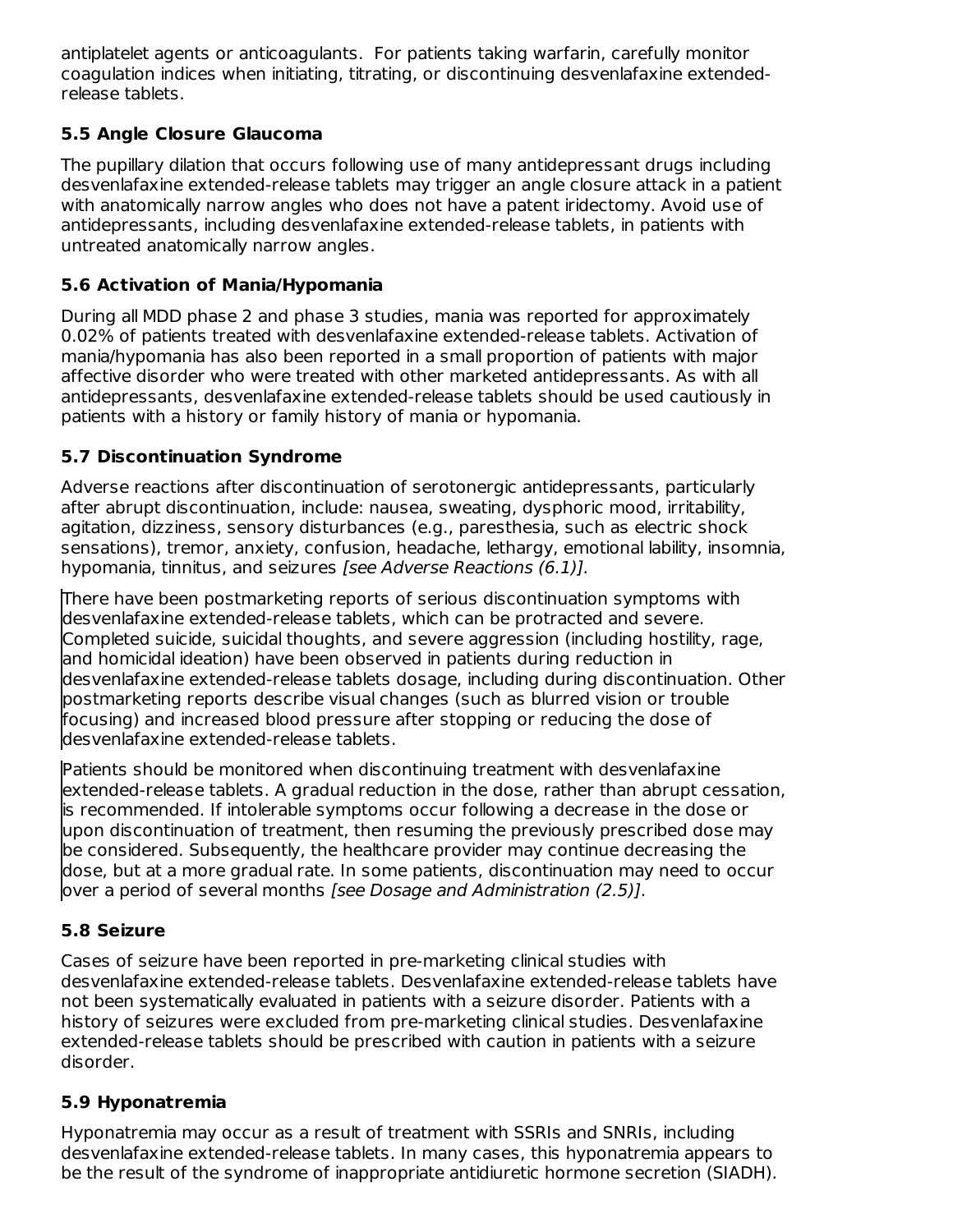Cases with serum sodium lower than 110 mmol/L have been reported. Elderly patients may be at greater risk of developing hyponatremia with SSRIs and SNRIs. Also, patients taking diuretics or who are otherwise volume depleted can be at greater risk [see Use in Specific Populations (8.5) and Clinical Pharmacology (12.3)]. Discontinuation of desvenlafaxine extended-release tablets should be considered in patients with symptomatic hyponatremia and appropriate medical intervention should be instituted.

Signs and symptoms of hyponatremia include headache, difficulty concentrating, memory impairment, confusion, weakness, and unsteadiness, which can lead to falls. Signs and symptoms associated with more severe and/or acute cases have included hallucination, syncope, seizure, coma, respiratory arrest, and death.

# **5.10 Interstitial Lung Disease and Eosinophilic Pneumonia**

Interstitial lung disease and eosinophilic pneumonia associated with venlafaxine (the parent drug of desvenlafaxine extended-release tablets) therapy have been rarely reported. The possibility of these adverse events should be considered in patients treated with desvenlafaxine extended-release tablets who present with progressive dyspnea, cough, or chest discomfort. Such patients should undergo a prompt medical evaluation, and discontinuation of desvenlafaxine extended-release tablets should be considered.

# **5.11 Sexual Dysfunction**

Use of SNRIs, including desvenlafaxine extended-release tablets, may cause symptoms of sexual dysfunction *[see Adverse Reactions (6.1)]*. In male patients, SNRI use may result in ejaculatory delay or failure, decreased libido, and erectile dysfunction. In female patients, SNRI use may result in decreased libido and delayed or absent orgasm.

It is important for prescribers to inquire about sexual function prior to initiation of desvenlafaxine extended-release tablets and to inquire specifically about changes in sexual function during treatment, because sexual function may not be spontaneously reported. When evaluating changes in sexual function, obtaining a detailed history (including timing of symptom onset) is important because sexual symptoms may have other causes, including the underlying psychiatric disorder. Discuss potential management strategies to support patients in making informed decisions about treatment.

# **6 ADVERSE REACTIONS**

The following adverse reactions are discussed in greater detail in other sections of the label.

- Hypersensitivity [see Contraindications (4)]
- Suicidal Thoughts and Behaviors in Pediatric and Young Adult Patients [see Warnings] and Precautions (5.1)]
- Serotonin Syndrome [see Warnings and Precautions (5.2)]
- Elevated Blood Pressure [see Warnings and Precautions (5.3)]
- Increased Risk of Bleeding [see Warnings and Precautions (5.4)]
- Angle Closure Glaucoma [see Warnings and Precautions (5.5)]
- Activation of Mania/Hypomania [see Warnings and Precautions (5.6)]
- Discontinuation Syndrome [see Warnings and Precautions (5.7)]
- Seizure [see Warnings and Precautions (5.8)]
- Hyponatremia [see Warnings and Precautions (5.9)]
- Interstitial Lung Disease and Eosinophilic Pneumonia [see Warnings and Precautions (5.10)]
- Sexual Dysfunction [see Warnings and Precautions (5.11)]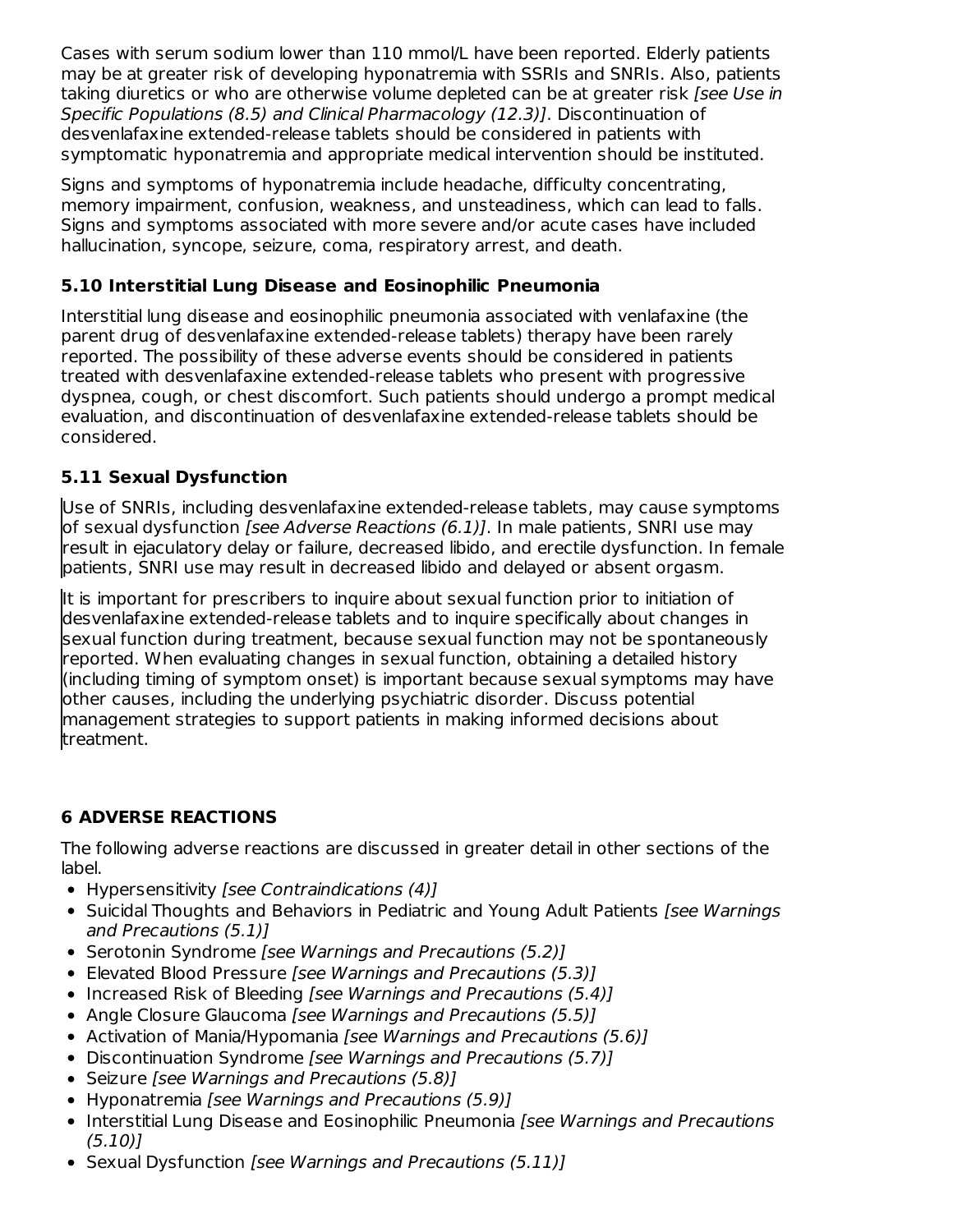### **6.1 Clinical Studies Experience**

Because clinical trials are conducted under widely varying conditions, adverse reaction rates observed in the clinical trials of a drug cannot be directly compared to rates in the clinical studies of another drug and may not reflect the rates observed in clinical practice.

#### Patient Exposure

Desvenlafaxine extended-release tablets were evaluated for safety in 8,394 patients diagnosed with major depressive disorder who participated in multiple-dose premarketing studies, representing 2,784 patient-years of exposure. Of the total 8,394 patients exposed to at least one dose of desvenlafaxine extended-release tablets; 2,116 were exposed to desvenlafaxine extended-release tablets for 6 months, representing 1,658 patient-years of exposure, and 421 were exposed for one year, representing 416 patient-years of exposure.

### Adverse Reactions Reported as Reasons for Discontinuation of Treatment

In the pre-marketing pooled 8-week placebo-controlled studies in patients with MDD, 1,834 patients were exposed to desvenlafaxine extended-release tablets (50 to 400 mg). Of the 1,834 patients, 12% discontinued treatment due to an adverse reaction, compared with 3% of the 1,116 placebo-treated patients. At the recommended dose of 50 mg, the discontinuation rate due to an adverse reaction for desvenlafaxine extendedrelease tablets (4.1%) was similar to the rate for placebo (3.8%). For the 100 mg dose of desvenlafaxine extended-release tablets the discontinuation rate due to an adverse reaction was 8.7%.

The most common adverse reactions leading to discontinuation in at least 2% and at a rate greater than placebo of the desvenlafaxine extended-release tablets treated patients in the short-term studies, up to 8 weeks, were: nausea (4%); dizziness, headache and vomiting (2% each). In a longer-term study, up to 9 months, the most common was vomiting (2%).

### Common Adverse Reactions in Placebo-Controlled MDD Studies

The most commonly observed adverse reactions in desvenlafaxine extended-release tablets treated MDD patients in pre-marketing pooled 8-week, placebo-controlled, fixeddose studies (incidence  $\geq 5\%$  and at least twice the rate of placebo in the 50 or 100 mg dose groups) were: nausea, dizziness, insomnia, hyperhidrosis, constipation, somnolence, decreased appetite, anxiety, and specific male sexual function disorders.

Table 2 shows the incidence of common adverse reactions that occurred in  $\geq 2\%$  of desvenlafaxine extended-release tablets treated MDD patients and twice the rate of placebo at any dose in the pre-marketing pooled 8-week, placebo-controlled, fixed dose clinical studies.

| <b>Percentage of Patients Reporting Reaction</b> |                             |                    |                       |                                                |                     |  |
|--------------------------------------------------|-----------------------------|--------------------|-----------------------|------------------------------------------------|---------------------|--|
|                                                  |                             |                    |                       | <b>Desvenlafaxine Extended-Release Tablets</b> |                     |  |
| <b>System Organ Class</b><br>Preferred Term      | <b>Placebo</b><br>$(n=636)$ | 50 mg<br>$(n=317)$ | $100$ mg<br>$(n=424)$ | 200 mg<br>$(n=307)$                            | 400 mg<br>$(n=317)$ |  |
| <b>Cardiac disorders</b>                         |                             |                    |                       |                                                |                     |  |
| Blood pressure increased                         |                             |                    |                       |                                                |                     |  |
| <b>Gastrointestinal disorders</b>                |                             |                    |                       |                                                |                     |  |
| Nausea                                           | 10                          | 22                 | 26                    | 36                                             | 41                  |  |
| Dry mouth                                        | 9                           | 11                 | 17                    | 21                                             | 25                  |  |
| Constipation                                     | 4                           | 9                  | 9                     | 10                                             | 14                  |  |

#### **Table 2: Common Adverse Reactions (≥ 2% in any Fixed-Dose Group and Twice the Rate of Placebo) in Pre-marketing Pooled MDD 8-Week Placebo-Controlled Studies**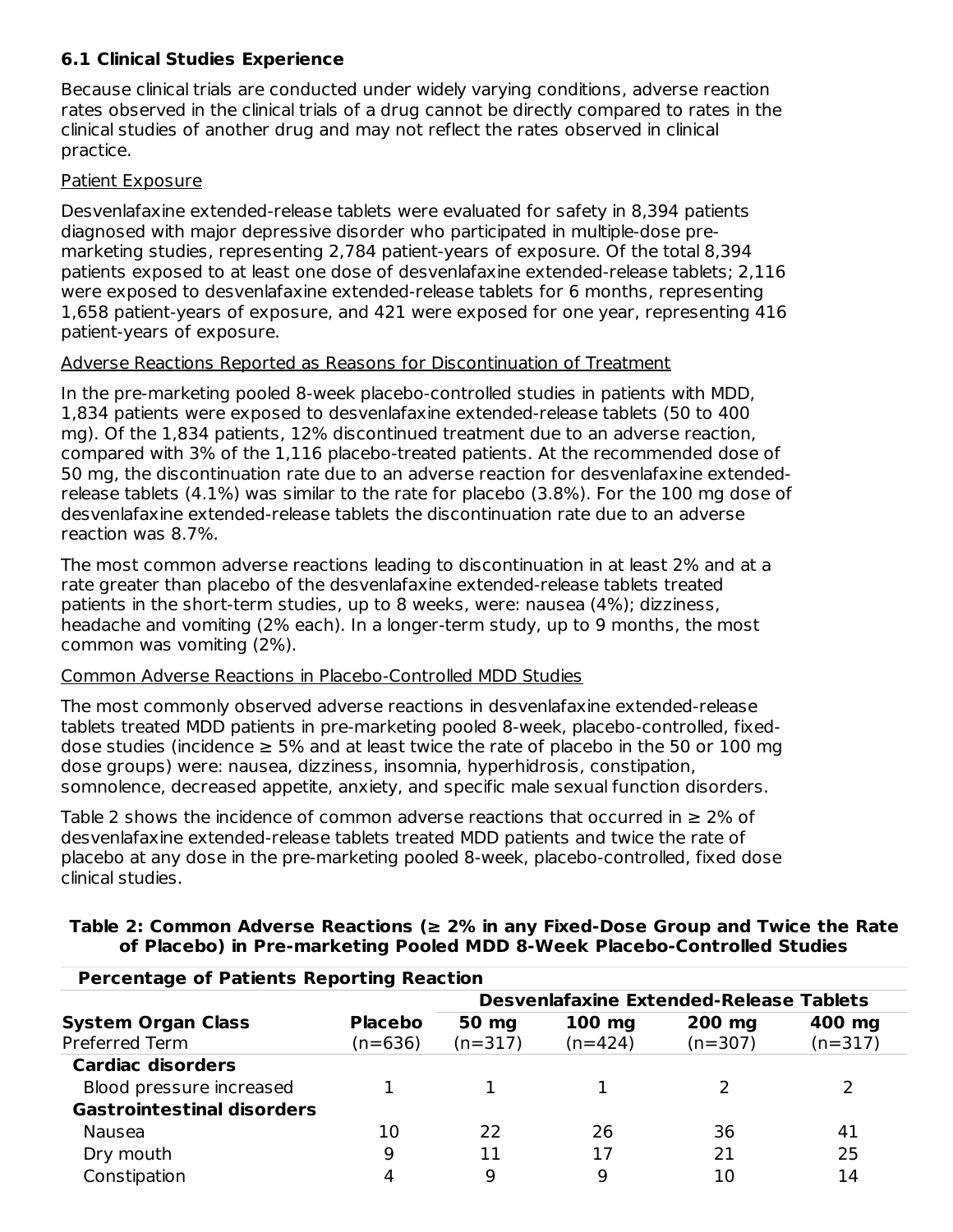| Vomiting                                                    | 3                                         | 3              | 4              | 6              | 9              |  |  |  |  |
|-------------------------------------------------------------|-------------------------------------------|----------------|----------------|----------------|----------------|--|--|--|--|
| <b>General disorders and administration site conditions</b> |                                           |                |                |                |                |  |  |  |  |
| Fatigue                                                     | 4                                         | 7              | $\overline{7}$ | 10             | 11             |  |  |  |  |
| Chills                                                      | 1                                         | 1              | <1             | 3              | 4              |  |  |  |  |
| Feeling jittery                                             | 1                                         | 1              | 2              | 3              | 3              |  |  |  |  |
|                                                             | <b>Metabolism and nutrition disorders</b> |                |                |                |                |  |  |  |  |
| Decreased appetite                                          | $\overline{2}$                            | 5              | 8              | 10             | 10             |  |  |  |  |
| <b>Nervous system disorders</b>                             |                                           |                |                |                |                |  |  |  |  |
| <b>Dizziness</b>                                            | 5                                         | 13             | 10             | 15             | 16             |  |  |  |  |
| Somnolence                                                  | 4                                         | 4              | 9              | 12             | 12             |  |  |  |  |
| Tremor                                                      | $\overline{2}$                            | $\overline{2}$ | 3              | 9              | 9              |  |  |  |  |
| Disturbance in attention                                    | <1                                        | $<$ 1          | 1              | $\overline{2}$ | $\mathbf{1}$   |  |  |  |  |
| <b>Psychiatric disorders</b>                                |                                           |                |                |                |                |  |  |  |  |
| Insomnia                                                    | 6                                         | 9              | 12             | 14             | 15             |  |  |  |  |
| Anxiety                                                     | $\overline{2}$                            | 3              | 5              | 4              | 4              |  |  |  |  |
| Nervousness                                                 | $\mathbf{1}$                              | <1             | 1              | $\overline{2}$ | $\overline{2}$ |  |  |  |  |
| Abnormal dreams                                             | 1                                         | $\overline{2}$ | 3              | $\overline{2}$ | 4              |  |  |  |  |
| <b>Renal and urinary disorders</b>                          |                                           |                |                |                |                |  |  |  |  |
| Urinary hesitation                                          | 0                                         | $<$ 1          | $\mathbf{1}$   | 2              | $\overline{2}$ |  |  |  |  |
| Respiratory, thoracic and mediastinal disorders             |                                           |                |                |                |                |  |  |  |  |
| Yawning                                                     | $<$ 1                                     | 1              | $\mathbf{1}$   | 4              | 3              |  |  |  |  |
| Skin and subcutaneous tissue disorders                      |                                           |                |                |                |                |  |  |  |  |
| Hyperhidrosis                                               | 4                                         | 10             | 11             | 18             | 21             |  |  |  |  |
| <b>Special Senses</b>                                       |                                           |                |                |                |                |  |  |  |  |
| Vision blurred                                              | 1                                         | 3              | 4              | 4              | 4              |  |  |  |  |
| <b>Mydriasis</b>                                            | <1                                        | 2              | 2              | 6              | 6              |  |  |  |  |
| Vertigo                                                     | 1                                         | 2              | 1              | 5              | 3              |  |  |  |  |
| <b>Tinnitus</b>                                             | $\mathbf 1$                               | $\overline{2}$ | 1              | 1              | 2              |  |  |  |  |
| Dysgeusia                                                   | 1                                         | $\mathbf{1}$   | 1              | 1              | $\overline{2}$ |  |  |  |  |
| <b>Vascular disorders</b>                                   |                                           |                |                |                |                |  |  |  |  |
| Hot flush                                                   | $<$ 1                                     | 1              | $\mathbf{1}$   | 2              | $\overline{2}$ |  |  |  |  |
|                                                             |                                           |                |                |                |                |  |  |  |  |

### Sexual Function Adverse Reactions

Table 3 shows the incidence of sexual function adverse reactions that occurred in  $\geq$ 2% of desvenlafaxine extended-release tablets treated MDD patients in any fixed-dose group (pre-marketing pooled 8-week, placebo-controlled, fixed-dose, clinical studies) [see Warnings and Precautions (5.11)].

### **Table 3: Sexual Function Adverse Reactions (≥ 2% in Men or Women in any Desvenlafaxine Extended-Release Tablets Group) During the On-Therapy Period**

| <b>Desvenlafaxine Extended-Release Tablets</b> |                |           |           |           |           |  |  |  |
|------------------------------------------------|----------------|-----------|-----------|-----------|-----------|--|--|--|
|                                                | <b>Placebo</b> | 50 mg     | $100$ mg  | 200 mg    | 400 mg    |  |  |  |
|                                                | $(n=239)$      | $(n=108)$ | $(n=157)$ | $(n=131)$ | $(n=154)$ |  |  |  |
| <b>Men only</b>                                |                |           |           |           |           |  |  |  |
| Anorgasmia                                     |                |           |           |           |           |  |  |  |
| Libido decreased                               |                |           |           |           |           |  |  |  |
| Orgasm abnormal                                |                |           |           |           |           |  |  |  |
| Ejaculation delayed                            | <1             |           |           |           | 6         |  |  |  |
| Erectile dysfunction                           |                |           | b         |           | 11        |  |  |  |
| Ejaculation disorder                           |                |           |           |           |           |  |  |  |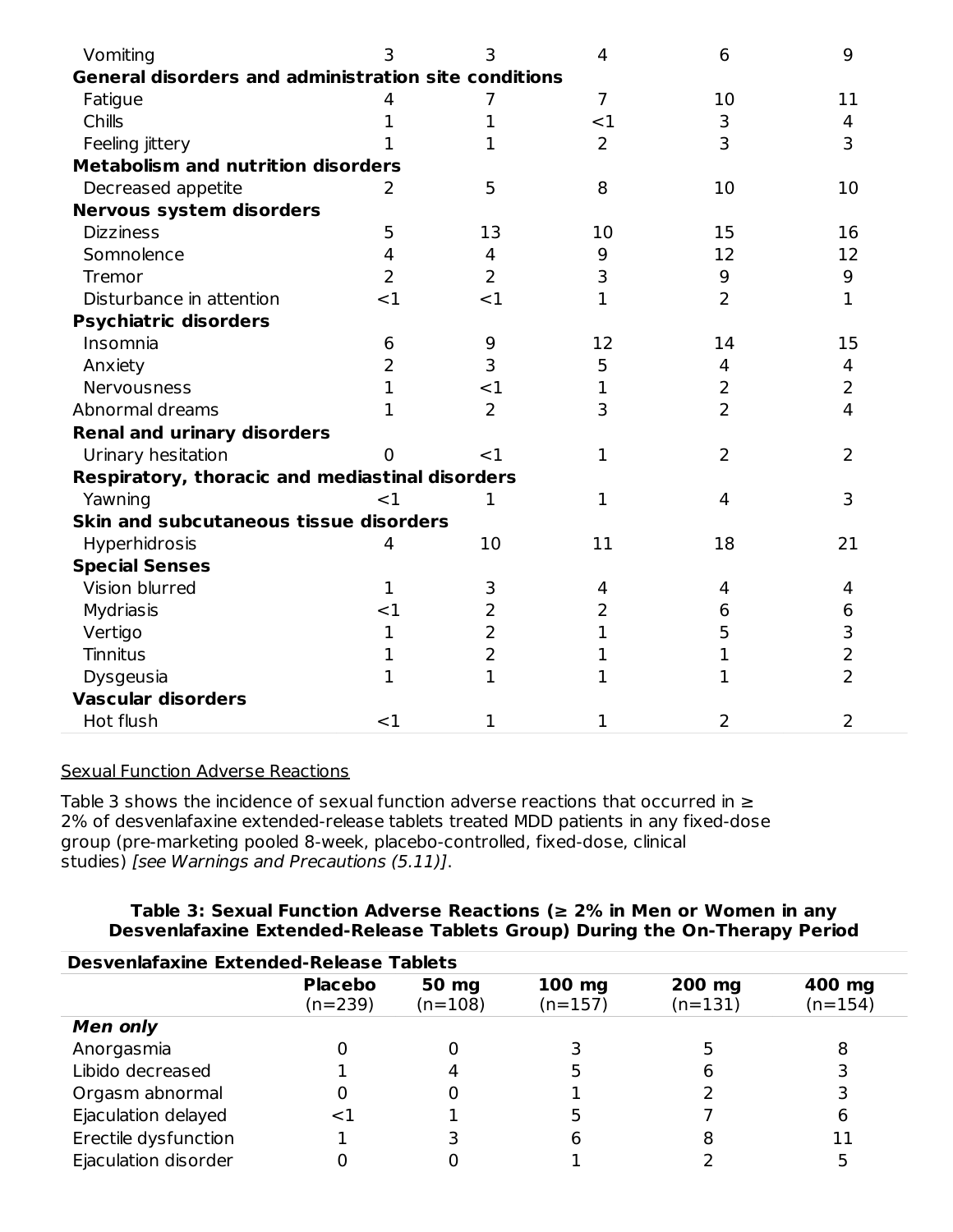| Ejaculation failure |                             |                    |                       |                                                |                     |
|---------------------|-----------------------------|--------------------|-----------------------|------------------------------------------------|---------------------|
| Sexual dysfunction  |                             |                    |                       |                                                |                     |
|                     |                             |                    |                       | <b>Desvenlafaxine Extended-Release Tablets</b> |                     |
|                     | <b>Placebo</b><br>$(n=397)$ | 50 mg<br>$(n=209)$ | $100$ mg<br>$(n=267)$ | 200 mg<br>$(n=176)$                            | 400 mg<br>$(n=163)$ |
| <b>Women only</b>   |                             |                    |                       |                                                |                     |
| Anorgasmia          |                             |                    |                       |                                                |                     |
|                     |                             |                    |                       |                                                |                     |

Other Adverse Reactions Observed in Premarketing and Postmarketing Clinical Studies

Other infrequent adverse reactions, not described elsewhere in the label, occurring at an incidence of < 2% in MDD patients treated with desvenlafaxine extended-release tablets were:

**Cardiac disorders –** Tachycardia.

**General disorders and administration site conditions –** Asthenia.

**Investigations –** Weight increased, liver function test abnormal, blood prolactin increased.

**Musculoskeletal and connective tissue disorders –** Musculoskeletal stiffness.

**Nervous system disorders –** Syncope, convulsion, dystonia.

**Psychiatric disorders –** Depersonalization, bruxism.

**Renal and urinary disorders –** Urinary retention.

**Skin and subcutaneous tissue disorders –** Rash, alopecia, photosensitivity reaction, angioedema.

In clinical studies, there were uncommon reports of ischemic cardiac adverse reactions, including myocardial ischemia, myocardial infarction, and coronary occlusion requiring revascularization; these patients had multiple underlying cardiac risk factors. More patients experienced these events during desvenlafaxine extended-release tablets treatment as compared to placebo.

### **Laboratory, ECG and Vital Sign Changes Observed in MDD Clinical Studies**

The following changes were observed in pre-marketing placebo-controlled, short-term MDD studies with desvenlafaxine extended-release tablets.

#### **Lipids**

Elevations in fasting serum total cholesterol, LDL (low density lipoproteins) cholesterol, and triglycerides occurred in the controlled studies. Some of these abnormalities were considered potentially clinically significant.

The percentage of patients who exceeded a predetermined threshold value is shown in Table 4.

#### **Table 4: Incidence (%) of Patients With Lipid Abnormalities of Potential Clinical Significance\***

|                                        |                | <b>Desvenlafaxine Extended-Release Tablets</b> |          |        |        |  |
|----------------------------------------|----------------|------------------------------------------------|----------|--------|--------|--|
|                                        | <b>Placebo</b> | 50 mg                                          | $100$ mg | 200 mg | 400 mg |  |
| Total Cholesterol                      |                |                                                |          |        |        |  |
| *(Increase of $\geq$ 50 mg/dl and      |                |                                                |          |        | 10     |  |
| an absolute value of $\geq 261$ mg/dl) |                |                                                |          |        |        |  |
| <b>LDL Cholesterol</b>                 |                |                                                |          |        |        |  |
| *(Increase $\geq$ 50 mg/dl and         |                |                                                |          |        |        |  |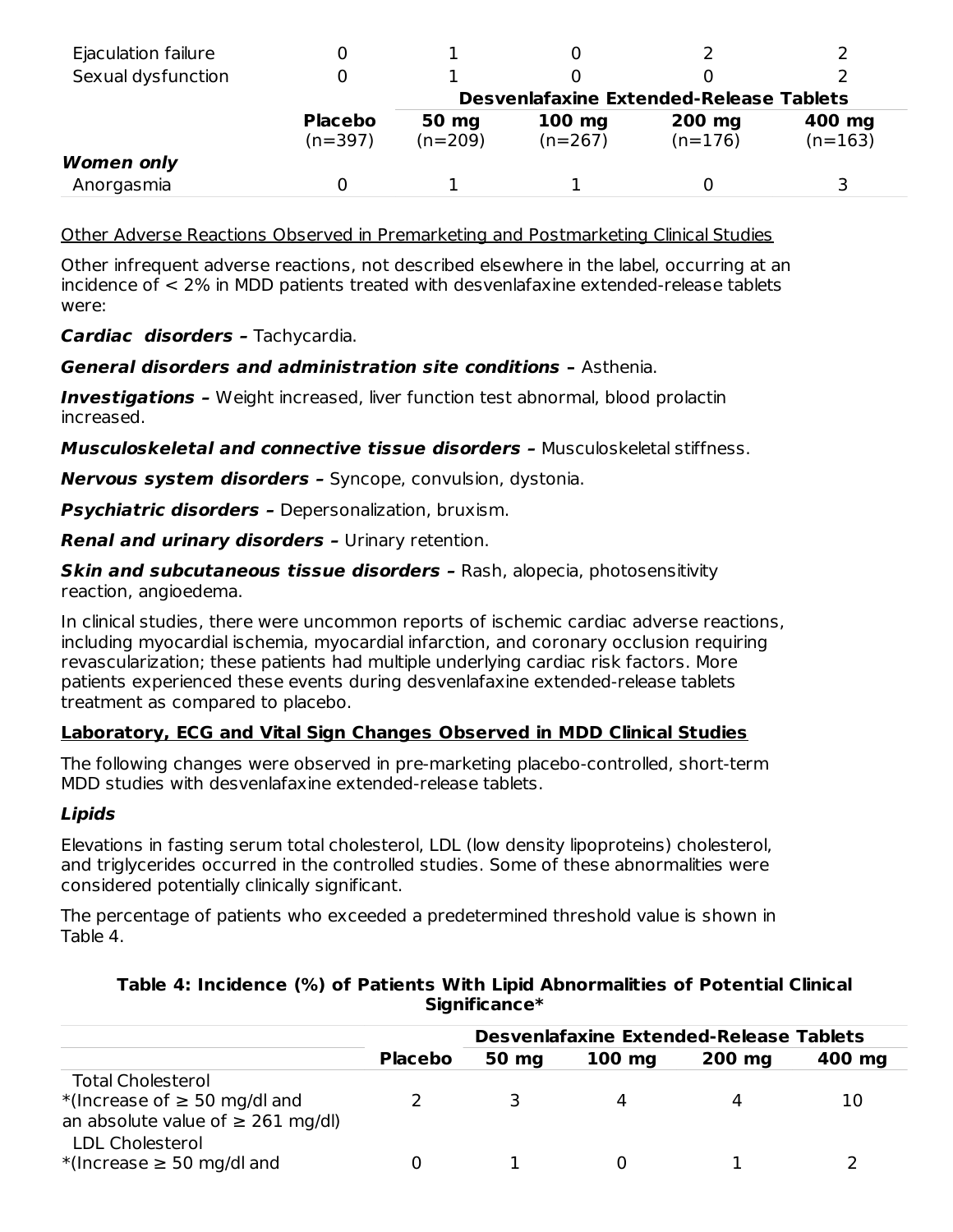| an absolute value of $\geq$ 190 mg/dl)                 |  |  |  |
|--------------------------------------------------------|--|--|--|
| Triglycerides, fasting<br>$*(Fasting: \geq 327 mg/dl)$ |  |  |  |

### **Proteinuria**

Proteinuria, greater than or equal to trace, was observed in the pre-marketing fixeddose controlled studies (see Table 5). This proteinuria was not associated with increases in BUN or creatinine and was generally transient.

#### **Table 5: Incidence (%) of Patients with Proteinuria in the Fixed-dose Clinical Studies**

|             |                | Desvenlafaxine Extended-Release Tablets |          |        |        |  |
|-------------|----------------|-----------------------------------------|----------|--------|--------|--|
|             | <b>Placebo</b> | 50 mg                                   | $100$ mg | 200 mg | 400 mg |  |
| Proteinuria |                |                                         |          |        |        |  |

#### **Vital Sign Changes**

Table 6 summarizes the changes that were observed in placebo-controlled, short-term, pre-marketing studies with desvenlafaxine extended-release tablets in patients with MDD (doses 50 to 400 mg).

#### **Table 6: Mean Changes in Vital Signs at Final on Therapy for All Short-term, Fixed-dose Controlled Studies**

|                             |                |        |          | <b>Desvenlafaxine Extended-Release Tablets</b> |        |
|-----------------------------|----------------|--------|----------|------------------------------------------------|--------|
|                             | <b>Placebo</b> | 50 mg  | $100$ mg | 200 mg                                         | 400 mg |
| <b>Blood pressure</b>       |                |        |          |                                                |        |
| Supine systolic bp (mm Hg)  | $-1.4$         | 1.2    | 2.0      | 2.5                                            | 2.1    |
| Supine diastolic bp (mm Hg) | $-0.6$         | 0.7    | 0.8      | 1.8                                            | 2.3    |
| <b>Pulse rate</b>           |                |        |          |                                                |        |
| Supine pulse (bpm)          | $-0.3$         | 1.3    | 1.3      | 0.9                                            | 4.1    |
| Weight (kg)                 | 0.0            | $-0.4$ | $-0.6$   | $-0.9$                                         | $-1.1$ |

Treatment with desvenlafaxine extended-release tablets at all doses from 50 mg per day to 400 mg per day in controlled studies was associated with sustained hypertension, defined as treatment-emergent supine diastolic blood pressure (SDBP) ≥90 mm Hg and ≥10 mm Hg above baseline for 3 consecutive on-therapy visits (see Table 7). Analyses of patients in desvenlafaxine extended-release tablets pre-marketing short-term controlled studies who met criteria for sustained hypertension revealed a consistent increase in the proportion of patients who developed sustained hypertension. This was seen at all doses with a suggestion of a higher rate at 400 mg per day.

#### **Table 7: Proportion of Patients with Sustained Elevation of Supine Diastolic Blood Pressure**

| <b>Treatment Group</b>                                    | <b>Proportion of Patients</b><br>with Sustained<br><b>Hypertension</b> |
|-----------------------------------------------------------|------------------------------------------------------------------------|
| Placebo                                                   | $0.5\%$                                                                |
| Desvenlafaxine extended-release<br>tablets 50 mg per day  | 1.3%                                                                   |
| Desvenlafaxine extended-release<br>tablets 100 mg per day | 0.7%                                                                   |
| Documplatoving ovtandad ralosca tableta                   |                                                                        |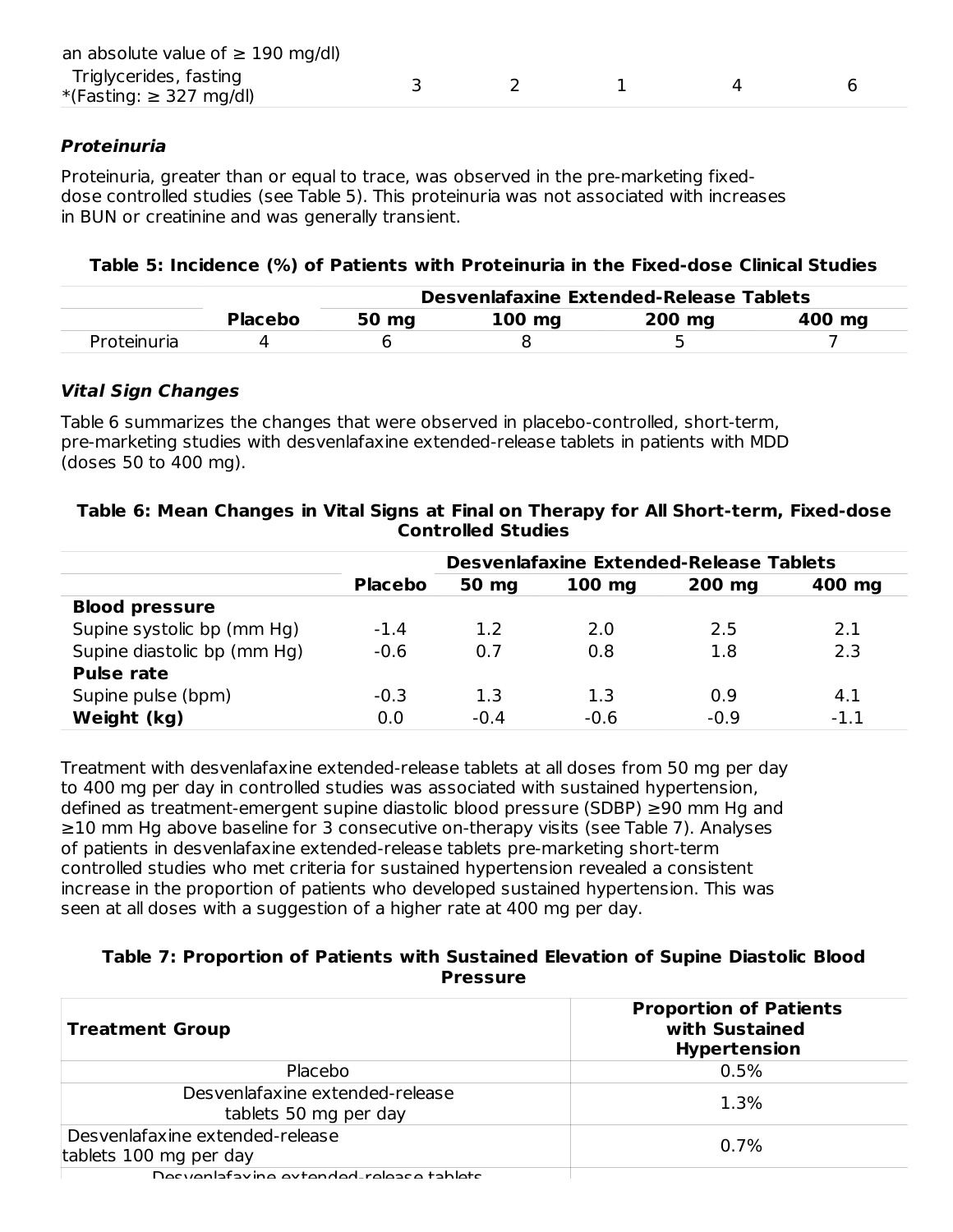| DESVEITIQUATUE EXTENDENTI EIEQSE LADIELS<br>200 mg per day | 1.1%    |
|------------------------------------------------------------|---------|
| Desvenlafaxine extended-release tablets<br>400 mg per day  | $2.3\%$ |

### **Orthostatic Hypotension**

In the pre-marketing short-term, placebo-controlled clinical studies with doses of 50 to 400 mg, systolic orthostatic hypotension (decrease ≥30 mm Hg from supine to standing position) occurred more frequently in patients ≥65 years of age receiving desvenlafaxine extended-release tablets (8%, 7/87) versus placebo (2.5%, 1/40), compared to patients < 65 years of age receiving desvenlafaxine extended-release tablets (0.9%, 18/1,937) versus placebo (0.7%, 8/1,218).

### **6.2 Postmarketing Experience**

The following adverse reaction has been identified during post-approval use of desvenlafaxine extended-release tablets. Because these reactions are reported voluntarily from a population of uncertain size, it is not always possible to reliably estimate their frequency or establish a causal relationship to drug exposure:

**Skin and subcutaneous tissue disorders** – Stevens-Johnson syndrome **Gastrointestinal disorders** – Pancreatitis acute

**Cardiovascular system** – Takotsubo cardiomyopathy

### **7 DRUG INTERACTIONS**

#### **7.1 Drugs Having Clinically Important Interactions with Desvenlafaxine Extended-Release Tablets**

#### **Table 8: Clinically Important Drug Interactions with Desvenlafaxine Extended-Release Tablets**

| Monoamine Oxidase Inhibitors (MAOI) |                                                                                                                                                                                                                                                                                                       |
|-------------------------------------|-------------------------------------------------------------------------------------------------------------------------------------------------------------------------------------------------------------------------------------------------------------------------------------------------------|
| Clinical Impact                     | The concomitant use of<br><b>SSRIs and SNRIS</b><br>including desvenlafaxine<br>extended-release tablets<br>with MAOIs increases the<br>risk of serotonin<br>syndrome.                                                                                                                                |
| Intervention                        | Concomitant use of<br>desvenlafaxine extended-<br>release tablets is<br>contraindicated:<br>• With an MAOI<br>intended to treat<br>psychiatric disorders<br>or within 7 days of<br>stopping treatment<br>with desvenlafaxine<br>extended-release<br>tablets.<br>Within 14 days of<br>stopping an MAOI |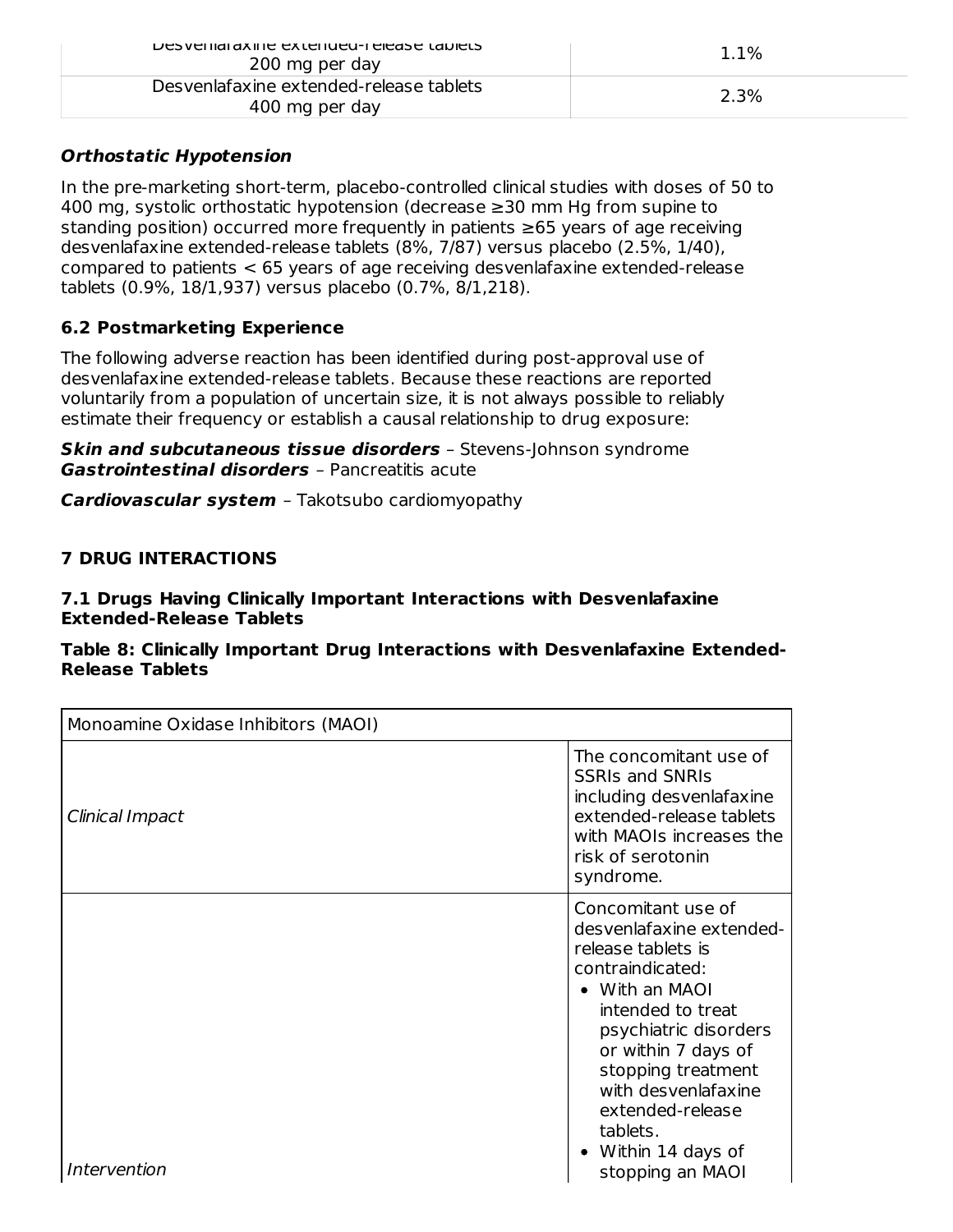|                                      | intended to treat<br>psychiatric disorders.<br>In a patient who is<br>$\bullet$<br>being treated with<br>linezolid or<br>intravenous<br>methylene blue. [see<br>Dosage and<br>Administration (2.7),<br>Contraindications (4)<br>and Warnings and<br>Precautions (5.2)].                                                                                                                                                           |
|--------------------------------------|-----------------------------------------------------------------------------------------------------------------------------------------------------------------------------------------------------------------------------------------------------------------------------------------------------------------------------------------------------------------------------------------------------------------------------------|
| Examples                             | selegiline,<br>tranylcypromine,<br>isocarboxazid,<br>phenelzine, linezolid,<br>methylene blue                                                                                                                                                                                                                                                                                                                                     |
| Other Serotonergic Drugs             |                                                                                                                                                                                                                                                                                                                                                                                                                                   |
| Clinical Impact                      | Concomitant use of<br>desvenlafaxine extended-<br>release tablets with other<br>serotonergic drugs<br>increases the risk of<br>serotonin syndrome.                                                                                                                                                                                                                                                                                |
| Intervention                         | Monitor for symptoms of<br>serotonin syndrome<br>when desvenlafaxine<br>extended-release tablets<br>is used concomitantly<br>with other drugs that<br>may affect the<br>serotonergic<br>neurotransmitter<br>systems. If serotonin<br>syndrome occurs,<br>consider discontinuation<br>of desvenlafaxine<br>extended-release tablets<br>and/or concomitant<br>serotonergic drugs [see<br><b>Warnings</b> and<br>Precautions (5.2)]. |
| Examples                             | other SNRIs, SSRIs,<br>triptans, tricyclic<br>antidepressants,<br>fentanyl, lithium,<br>tramadol, buspirone,<br>amphetamines,<br>tryptophan, and St.<br>John's Wort                                                                                                                                                                                                                                                               |
| Drugs that Interfere with Hemostasis |                                                                                                                                                                                                                                                                                                                                                                                                                                   |
|                                      | Concomitant use of                                                                                                                                                                                                                                                                                                                                                                                                                |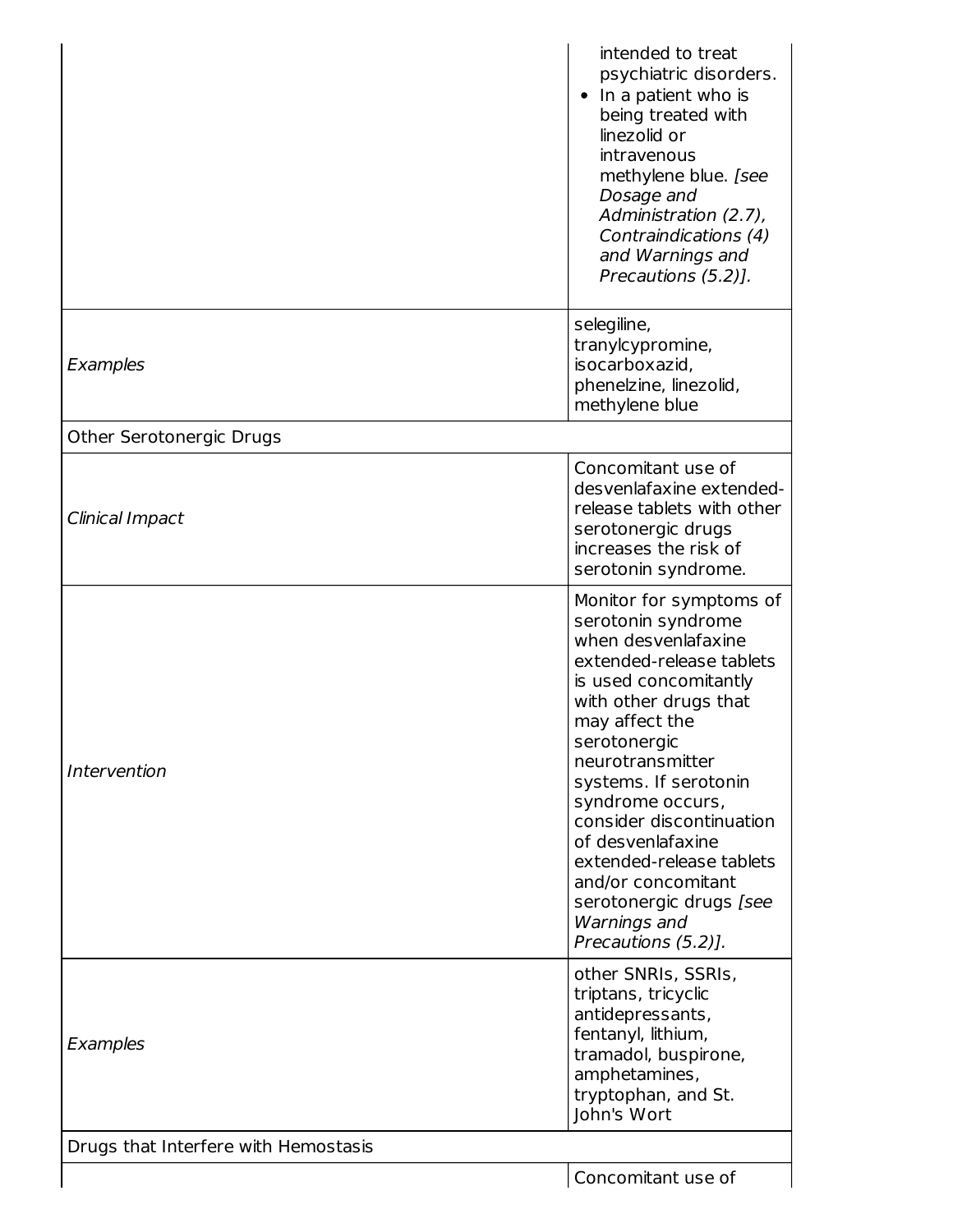| Clinical Impact                                | desvenlafaxine extended-<br>release tablets with an<br>antiplatelet or<br>anticoagulant drug may<br>potentiate the risk of<br>bleeding. This may be<br>due to the effect of<br>desvenlafaxine extended-<br>release tablets on the<br>release of serotonin by<br>platelets.    |
|------------------------------------------------|-------------------------------------------------------------------------------------------------------------------------------------------------------------------------------------------------------------------------------------------------------------------------------|
| Intervention                                   | Closely monitor for<br>bleeding for patients<br>receiving an antiplatelet<br>or anticoagulant drug<br>when desvenlafaxine<br>extended-release tablets<br>is initiated or<br>discontinued [see<br>Warnings and<br>Precautions (5.4)].                                          |
| Examples                                       | NSAIDs, aspirin, and<br>warfarin                                                                                                                                                                                                                                              |
| Drugs that are Primarily Metabolized by CYP2D6 |                                                                                                                                                                                                                                                                               |
| Clinical Impact                                | Concomitant use of<br>desvenlafaxine extended-<br>release tablets increases<br>Cmax and AUC of a drug<br>primarily metabolized by<br>CYP2D6 which may<br>increase the risk of<br>toxicity of the CYP2D6<br>substrate drug [see<br>Clinical Pharmacology<br>$(12.3)$ ].        |
| Intervention                                   | Original dose should be<br>taken when co-<br>administered with<br>desvenlafaxine extended-<br>release tablets 100 mg or<br>lower. Reduce the dose<br>of these drugs by up to<br>one-half if co-<br>administered with 400<br>mg of desvenlafaxine<br>extended-release tablets. |
| Examples                                       | desipramine,<br>atomoxetine,<br>dextromethorphan,<br>metoprolol, nebivolol,<br>perphenazine, tolterodine                                                                                                                                                                      |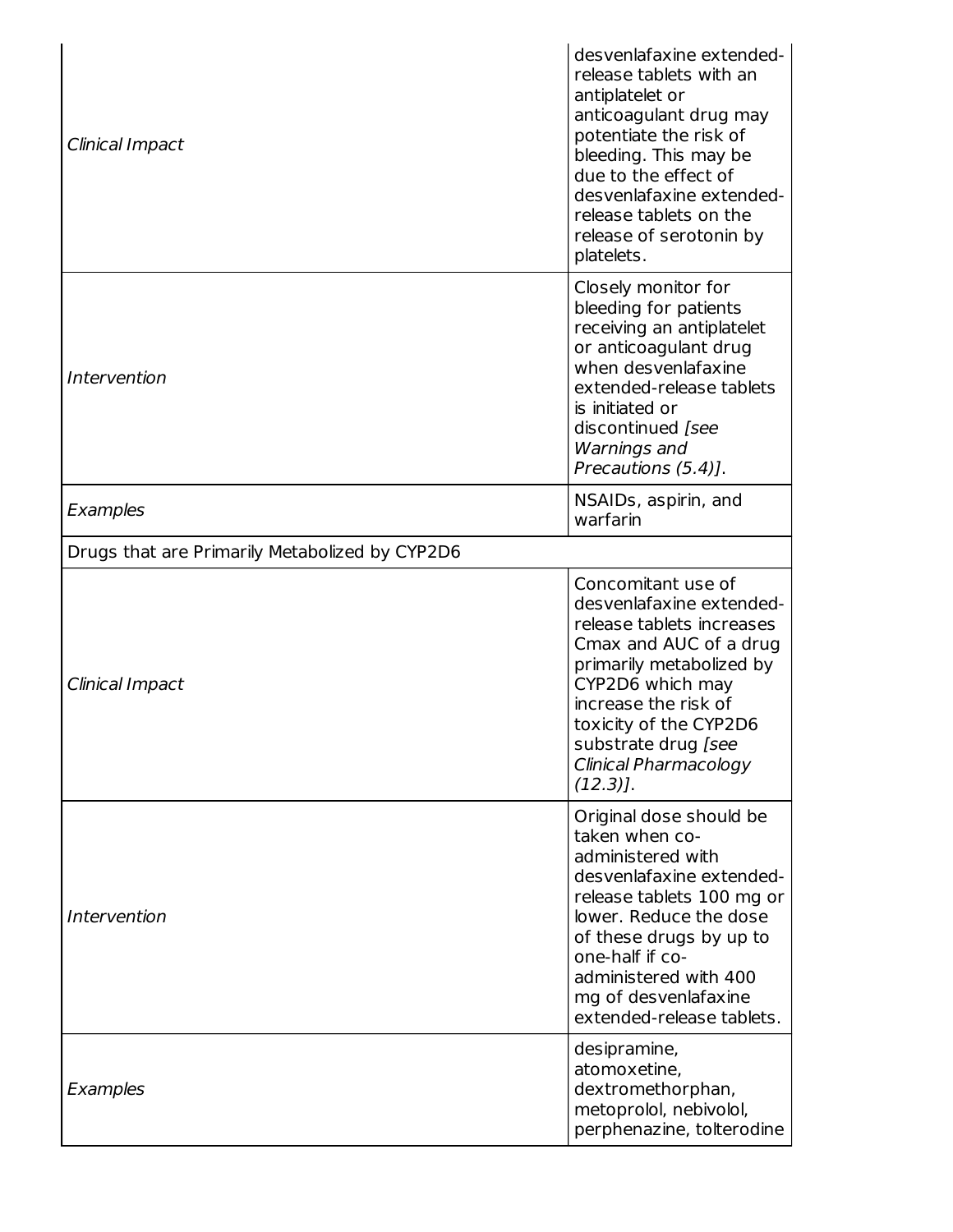#### **7.2 Drugs Having No Clinically Important Interactions with Desvenlafaxine Extended-Release Tablets**

Based on pharmacokinetic studies, no dosage adjustment is required for drugs that are mainly metabolized by CYP3A4 (e.g., midazolam), or for drugs that are metabolized by both CYP2D6 and CYP3A4 (e.g., tamoxifen, aripiprazole), when administered concomitantly with desvenlafaxine extended-release tablets [see Clinical Pharmacology (12.3)].

### **7.3 Alcohol**

A clinical study has shown that desvenlafaxine extended-release tablets do not increase the impairment of mental and motor skills caused by ethanol. However, as with all CNSactive drugs, patients should be advised to avoid alcohol consumption while taking desvenlafaxine extended-release tablets.

### **7.4 Drug-Laboratory Test Interactions**

False-positive urine immunoassay screening tests for phencyclidine (PCP) and amphetamine have been reported in patients taking desvenlafaxine. This is due to lack of specificity of the screening tests. False positive test results may be expected for several days following discontinuation of desvenlafaxine therapy. Confirmatory tests, such as gas chromatography/mass spectrometry, will distinguish desvenlafaxine from PCP and amphetamine.

# **8 USE IN SPECIFIC POPULATIONS**

### **8.1 Pregnancy**

### Pregnancy Exposure Registry

There is a pregnancy exposure registry that monitors pregnancy outcomes in women exposed to antidepressants during pregnancy. Healthcare providers are encouraged to register patients by calling the National Pregnancy Registry for Antidepressants at 1- 844-405-6185.

### Risk Summary

There are no published studies on desvenlafaxine extended-release tablets in pregnant women; however published epidemiologic studies of pregnant women exposed to venlafaxine, the parent compound, have not reported a clear association with adverse developmental outcomes (see Data). There are risks associated with untreated depression in pregnancy and with exposure to SNRIs and SSRIs, including desvenlafaxine extended-release tablets, during pregnancy (see Clinical Considerations).

In reproductive developmental studies in rats and rabbits treated with desvenlafaxine succinate, there was no evidence of teratogenicity at a plasma exposure (AUC) that is up to 19-times (rats) and 0.5-times (rabbits) the exposure at an adult human dose of 100 mg per day. However, fetotoxicity and pup deaths were observed in rats at 4.5 times the AUC exposure observed with an adult human dose of 100 mg per day.

The estimated background risk of major birth defects and miscarriage for the indicated population is unknown. All pregnancies have a background risk of birth defect, loss, or other adverse outcomes. In the U.S. general population, the estimated background risk of major birth defects and miscarriage in clinically recognized pregnancies is 2 to 4% and 15 to 20%, respectively.

### Clinical Considerations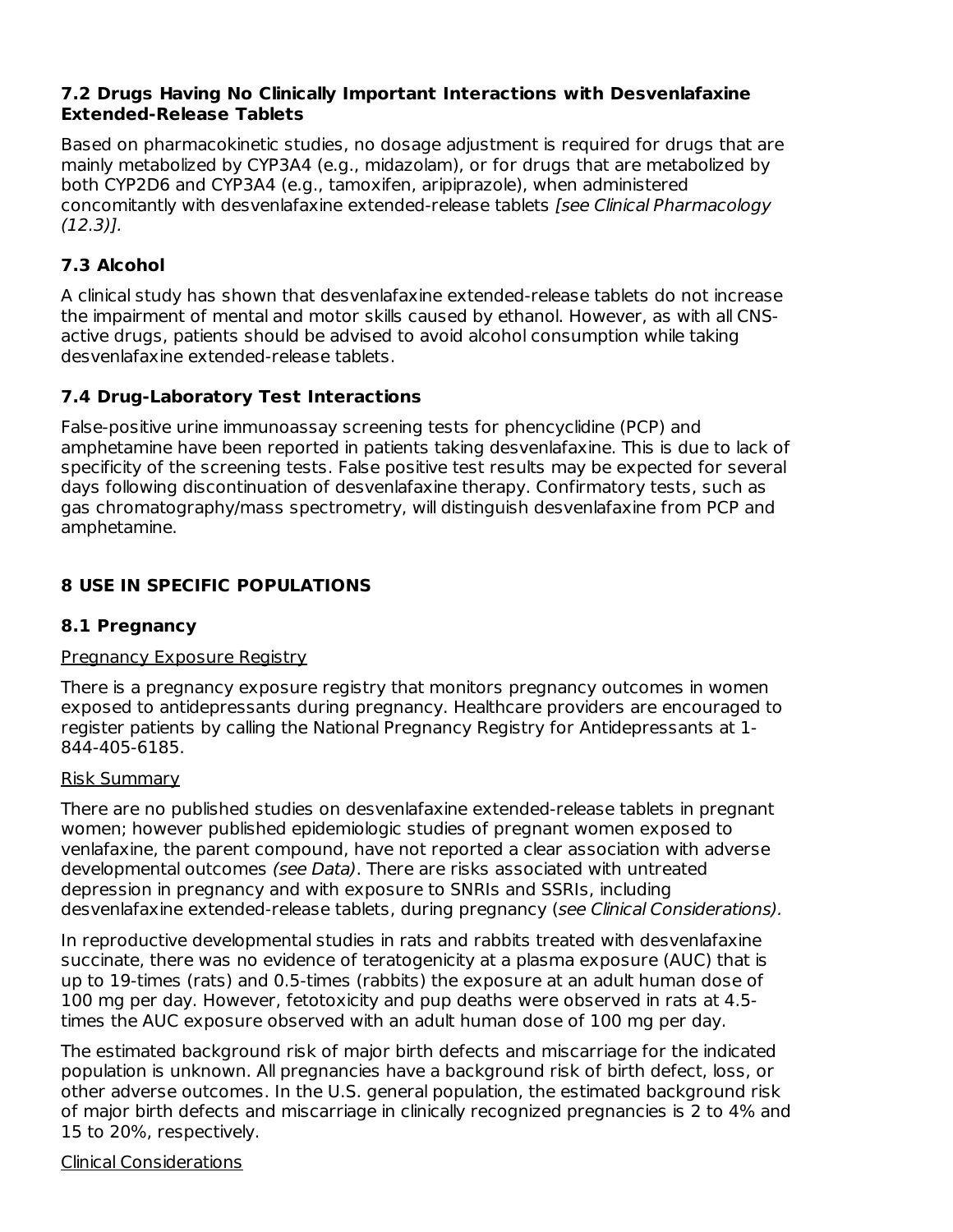#### Disease-Associated Maternal and/or Embryo/Fetal Risk

A prospective longitudinal study of 201 women with a history of major depression who were euthymic at the beginning of pregnancy, showed that women who discontinued antidepressant medication during pregnancy were more likely to experience a relapse of major depression than women who continued antidepressant medication.

#### Maternal Adverse Reactions

Exposure to SNRIs in mid to late pregnancy may increase the risk for preeclampsia, and exposure to SNRIs near delivery may increase the risk for postpartum hemorrhage.

#### Fetal/Neonatal Adverse Reactions

Exposure to SNRIs or SSRIs in late pregnancy may lead to an increased risk for neonatal complications requiring prolonged hospitalization, respiratory support, and tube feeding. Monitor neonates who were exposed to desvenlafaxine extended-release tablets in the third trimester of pregnancy for drug discontinuation syndrome (see Data).

#### Data

#### Human Data

Published epidemiological studies of pregnant women exposed to the parent compound venlafaxine have not reported a clear association with major birth defects or miscarriage. Methodological limitations of these observational studies include possible exposure and outcome misclassification, lack of adequate controls, adjustment for confounders, and confirmatory studies; therefore, these studies cannot establish or exclude any drug-associated risk during pregnancy.

Retrospective cohort studies based on claims data have shown an association between venlafaxine use and preeclampsia, compared to depressed women who did not take an antidepressant during pregnancy. One study that assessed venlafaxine exposure in the second trimester or first half of the third trimester and preeclampsia showed an increased risk compared to unexposed depressed women [adjusted (adj) RR 1.57, 95% CI 1.29 to 1.91]. Preeclampsia was observed at venlafaxine doses equal to or greater than 75 mg/day and a duration of treatment >30 days. Another study that assessed venlafaxine exposure in gestational weeks 10 to 20 and preeclampsia showed an increased risk at doses equal to or greater than 150 mg/day. Available data are limited by possible outcome misclassification and possible confounding due to depression severity and other confounders.

Retrospective cohort studies based on claims data have suggested an association between venlafaxine use near the time of delivery or through delivery and postpartum hemorrhage. One study showed an increased risk for postpartum hemorrhage when venlafaxine exposure occurred through delivery, compared to unexposed depressed women [adj RR 2.24 (95% CI 1.69 to 2.97)]. There was no increased risk in women who were exposed to venlafaxine earlier in pregnancy. Limitations of this study include possible confounding due to depression severity and other confounders. Another study showed an increased risk for postpartum hemorrhage when SNRI exposure occurred for at least 15 days in the last month of pregnancy or through delivery, compared to unexposed women (adj RR 1.64 to 1.76). The results of this study may be confounded by the effects of depression.

Neonates exposed to SNRIs or SSRIs, late in the third trimester have developed complications requiring prolonged hospitalization, respiratory support, and tube feeding. Such complications can arise immediately upon delivery. Reported clinical findings have included respiratory distress, cyanosis, apnea, seizures, temperature instability, feeding difficulty, vomiting, hypoglycemia, hypotonia, hypertonia, hyperreflexia, tremor, jitteriness, irritability, and constant crying. These features are consistent with either a direct toxic effect of SSRIs and SNRIs or, possibly, a drug discontinuation syndrome. It should be noted that, in some cases, the clinical picture is consistent with serotonin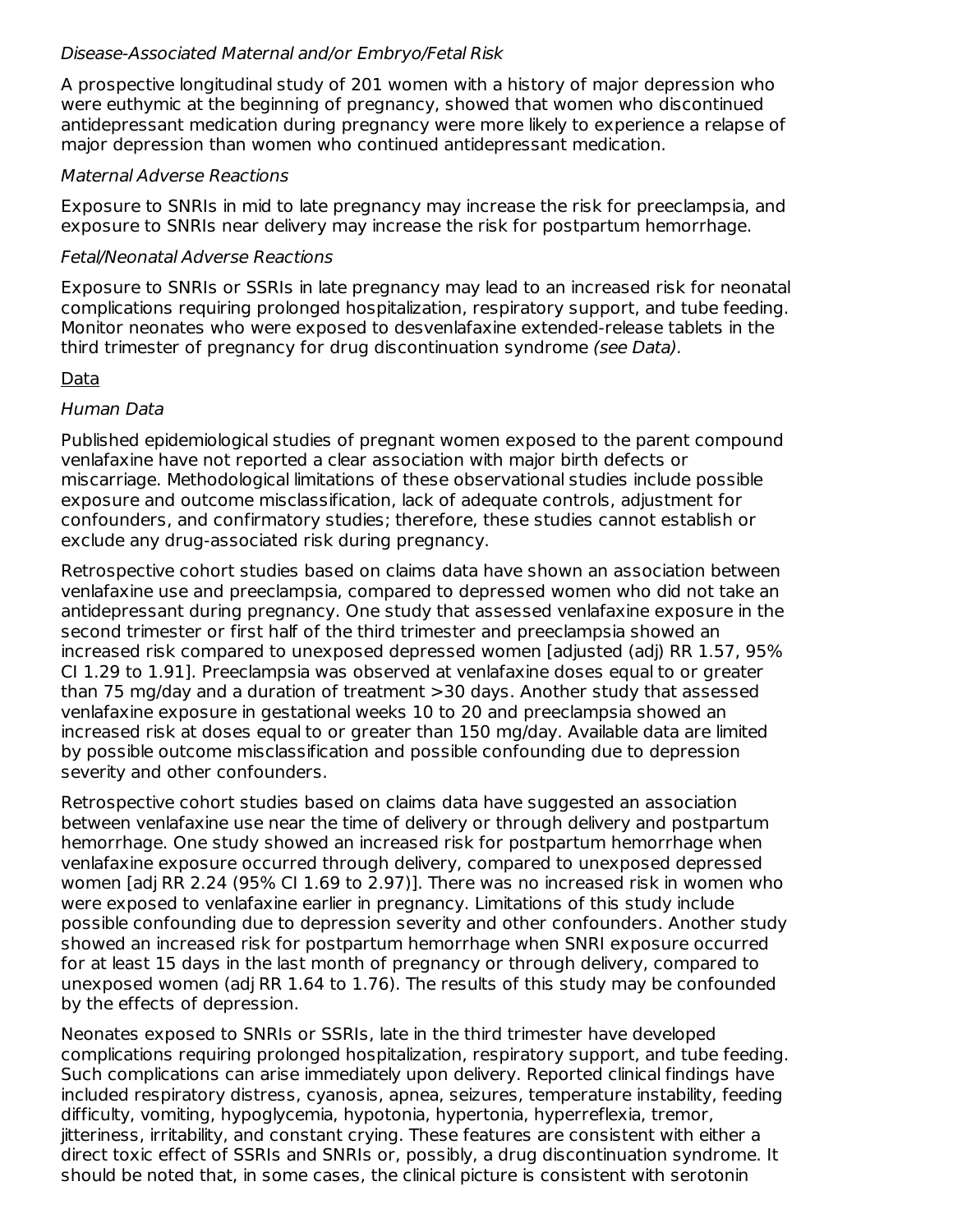syndrome [see Warnings and Precautions (5.2)].

### Animal Data

When desvenlafaxine succinate was administered orally to pregnant rats and rabbits during the period of organogenesis at doses up to 300 mg/kg/day and 75 mg/kg/day, respectively, no teratogenic effects were observed. These doses were associated with a plasma exposure (AUC) 19 times (rats) and 0.5 times (rabbits) the AUC exposure at an adult human dose of 100 mg per day. However, fetal weights were decreased and skeletal ossification was delayed in rats in association with maternal toxicity at the highest dose, with an AUC exposure at the no-effect dose that is 4.5-times the AUC exposure at an adult human dose of 100 mg per day.

When desvenlafaxine succinate was administered orally to pregnant rats throughout gestation and lactation, there was a decrease in pup weights and an increase in pup deaths during the first four days of lactation at the highest dose of 300 mg/kg/day. The cause of these deaths is not known. The AUC exposure at the no-effect dose for rat pup mortality was 4.5-times the AUC exposure at an adult human dose of 100 mg per day. Post-weaning growth and reproductive performance of the progeny were not affected by maternal treatment with desvenlafaxine succinate at exposures 19 times the AUC exposure at an adult human dose of 100 mg per day.

# **8.2 Lactation**

#### Risk Summary

Available limited data from published literature show low levels of desvenlafaxine in human milk, and have not shown adverse reactions in breastfed infants (see Data). There are no data on the effects of desvenlafaxine on milk production.

The developmental and health benefits of breastfeeding should be considered along with the mother's clinical need for desvenlafaxine extended-release tablets and any potential adverse effects on the breastfed child from desvenlafaxine extended-release tablets or from the underlying maternal condition.

### Data

A lactation study was conducted in 10 breastfeeding women (at a mean of 4.3 months postpartum) who were being treated with a 50 to 150 mg daily dose of desvenlafaxine for postpartum depression. Sampling was performed at steady state (up to 8 samples) over a 24 hour dosing period, and included foremilk and hindmilk. The mean relative infant dose was calculated to be 6.8% (range of 5.5 to 8.1%). No adverse reactions were seen in the infants.

### **8.4 Pediatric Use**

The safety and effectiveness of desvenlafaxine extended-release tablets have not been established in pediatric patients for the treatment of MDD.

Efficacy was not demonstrated in two adequate and well controlled, 8-week, randomized, double-blind, placebo-controlled, parallel group studies conducted in 587 patients (7 to 17 years of age) for the treatment of MDD.

Antidepressants, such as desvenlafaxine extended-release tablets, increase the risk of suicidal thoughts and behaviors in pediatric patients [see the Boxed Warning and Warnings and Precautions (5.1)].

Desvenlafaxine extended-release tablets were associated with a decrease in body weight in placebo-controlled trials in pediatric patients with MDD. The incidence of weight loss ( $\geq$ 3.5% of baseline weight) was 22%, 14%, and 7% for patients treated with low dose desvenlafaxine extended-release tablets, high dose desvenlafaxine extended-release tablets, and placebo, respectively.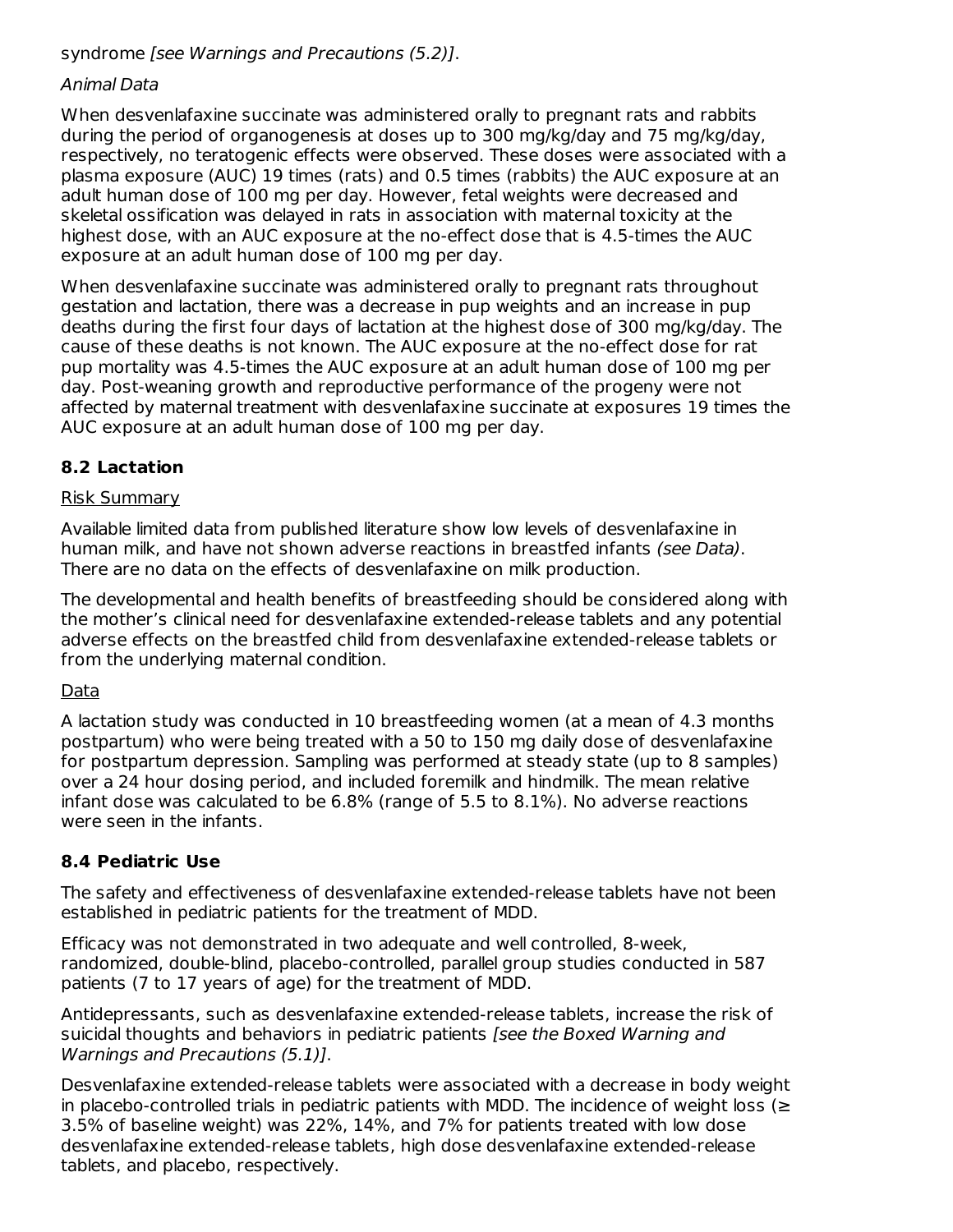The risks associated with longer term desvenlafaxine extended-release tablets use were assessed in 6-month,

open-label extension studies in pediatric patients (7 to 17 years of age) with MDD. Pediatric patients (7 to 17 years of age) had mean changes in weight that approximated expected changes, based on data from age- and sex-matched peers.

In clinical trials, when compared to adult patients receiving the same dose of desvenlafaxine extended-release tablets, exposure to desvenlafaxine was similar in adolescent patients 12 to 17 years of age, and was about 30% higher in pediatric patients 7 to 11 years of age.

### Juvenile Animal Studies

In a juvenile animal study, male and female rats were treated with desvenlafaxine (75, 225 and 675 mg/kg/day) starting on postnatal day (PND) 22 through 112. Behavioral deficits (longer time immobile in a motor activity test, longer time swimming in a straight channel test, and lack of habituation in an acoustic startle test) were observed in males and females but were reversed after a recovery period. A No Adverse Effect Level (NOAEL) was not identified for these deficits. The Low Adverse Effect Level (LOAEL) was 75 mg/kg/day which was associated with plasma exposure (AUC) twice the levels measured with a pediatric dose of 100 mg/day.

In a second juvenile animal study, male and female rats were administered desvenlafaxine (75, 225 or 675 mg/kg/day) for 8 to 9 weeks starting on PND 22 and were mated with naïve counterparts. Delays in sexual maturation and decreased fertility, number of implantation sites and total live embryos were observed in treated females at all doses. The LOAEL for these findings is 75 mg/kg/day which was associated with an AUC twice the levels measured with a pediatric dose of 100 mg/day. These findings were reversed at the end of a 4-week recovery period. The relevance of these findings to humans is not known.

# **8.5 Geriatric Use**

Of the 4,158 patients in pre-marketing clinical studies with desvenlafaxine extendedrelease tablets, 6% were 65 years of age or older. No overall differences in safety or efficacy were observed between these patients and younger patients; however, in the short-term placebo-controlled studies, there was a higher incidence of systolic orthostatic hypotension in patients  $\geq 65$  years of age compared to patients  $\lt 65$ years of age treated with desvenlafaxine extended-release tablets [see Adverse] Reactions (6.1)]. For elderly patients, possible reduced renal clearance of desvenlafaxine extended-release tablets should be considered when determining dose [see Dosage and Administration (2.2) and Clinical Pharmacology (12.3)].

SSRIs and SNRIs, including desvenlafaxine extended-release tablets, have been associated with cases of clinically significant hyponatremia in elderly patients, who may be at greater risk for this adverse event [see Warnings and Precautions (5.9)].

# **8.6 Renal Impairment**

Adjust the maximum recommended dosage in patients with moderate or severe renal impairment (CLcr 15 to 50 mL/min, C-G), or end-stage renal disease (CLcr < 15 mL/min, C-G) [see Dosage and Administration (2.2) and Clinical Pharmacology (12.3)].

# **8.7 Hepatic Impairment**

Adjust the maximum recommended dosage in patients with moderate to severe hepatic impairment (Child-Pugh score 7 to 15) [see Dosage and Administration (2.3) and Clinical Pharmacology (12.3)].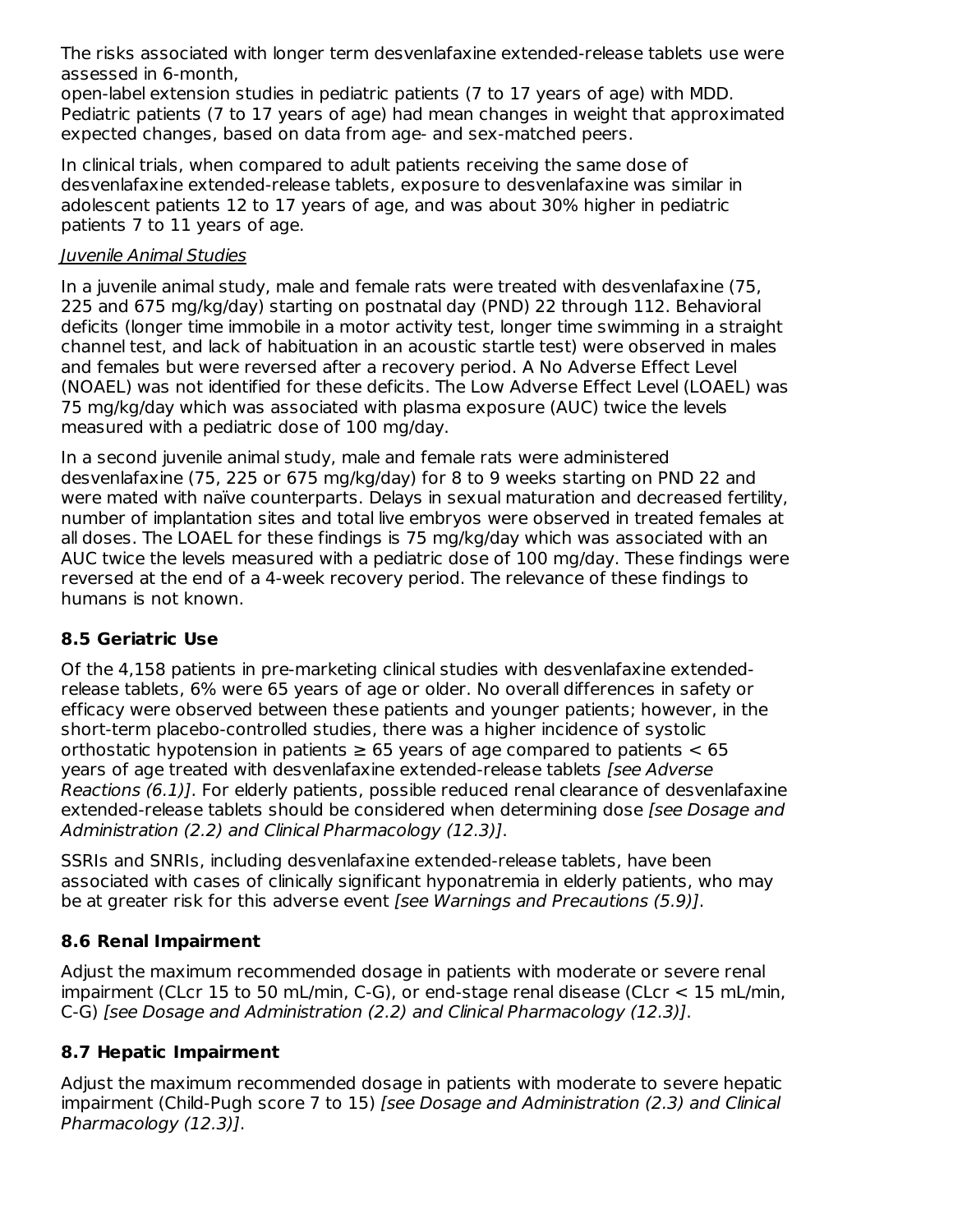### **9 DRUG ABUSE AND DEPENDENCE**

#### **9.1 Controlled Substance**

Desvenlafaxine extended-release tablets are not a controlled substance.

### **10 OVERDOSAGE**

#### **10.1 Human Experience with Overdosage**

There is limited clinical trial experience with desvenlafaxine succinate overdosage in humans. However, desvenlafaxine (desvenlafaxine extended-release tablets) is the major active metabolite of venlafaxine. Overdose experience reported with venlafaxine (the parent drug of desvenlafaxine extended-release tablets) is presented below; the identical information can be found in the Overdosage section of the venlafaxine package insert.

In postmarketing experience, overdose with venlafaxine (the parent drug of desvenlafaxine extended-release tablets) has occurred predominantly in combination with alcohol and/or other drugs. The most commonly reported events in overdosage include tachycardia, changes in level of consciousness (ranging from somnolence to coma), mydriasis, seizures, and vomiting. Electrocardiogram changes (e.g., prolongation of QT interval, bundle branch block, QRS prolongation), sinus and ventricular tachycardia, bradycardia, hypotension, rhabdomyolysis, vertigo, liver necrosis, serotonin syndrome, and death have been reported.

Published retrospective studies report that venlafaxine overdosage may be associated with an increased risk of fatal outcomes compared to that observed with SSRI antidepressant products, but lower than that for tricyclic antidepressants. Epidemiological studies have shown that venlafaxine-treated patients have a higher preexisting burden of suicide risk factors than SSRI-treated patients. The extent to which the finding of an increased risk of fatal outcomes can be attributed to the toxicity of venlafaxine in overdosage, as opposed to some characteristic(s) of venlafaxine-treated patients, is not clear.

### **10.2 Management of Overdosage**

No specific antidotes for desvenlafaxine extended-release tablets are known. In managing over dosage, consider the possibility of multiple drug involvement. In case of overdose, call Poison Control Center at 1-800-222-1222 for latest recommendations.

### **11 DESCRIPTION**

Desvenlafaxine extended-release tablets are an extended-release tablet for oral administration that contains desvenlafaxine succinate, a structurally novel SNRI for the treatment of MDD. Desvenlafaxine (O-desmethylvenlafaxine) is the major active metabolite of the antidepressant venlafaxine, a medication used to treat major depressive disorder.

Desvenlafaxine is designated RS-4-[2-dimethylamino-1-(1 hydroxycyclohexyl)ethyl]phenol and has the empirical formula of  $\mathsf{C}_{16}\mathsf{H}_{25}\mathsf{NO}_{2}$  (free base) and  $C_{16}H_{25}NO_2\bullet C_4H_6O_4\bullet H_2O$  (succinate monohydrate). Desvenlafaxine succinate monohydrate has a molecular weight of 399.48. The structural formula is shown below.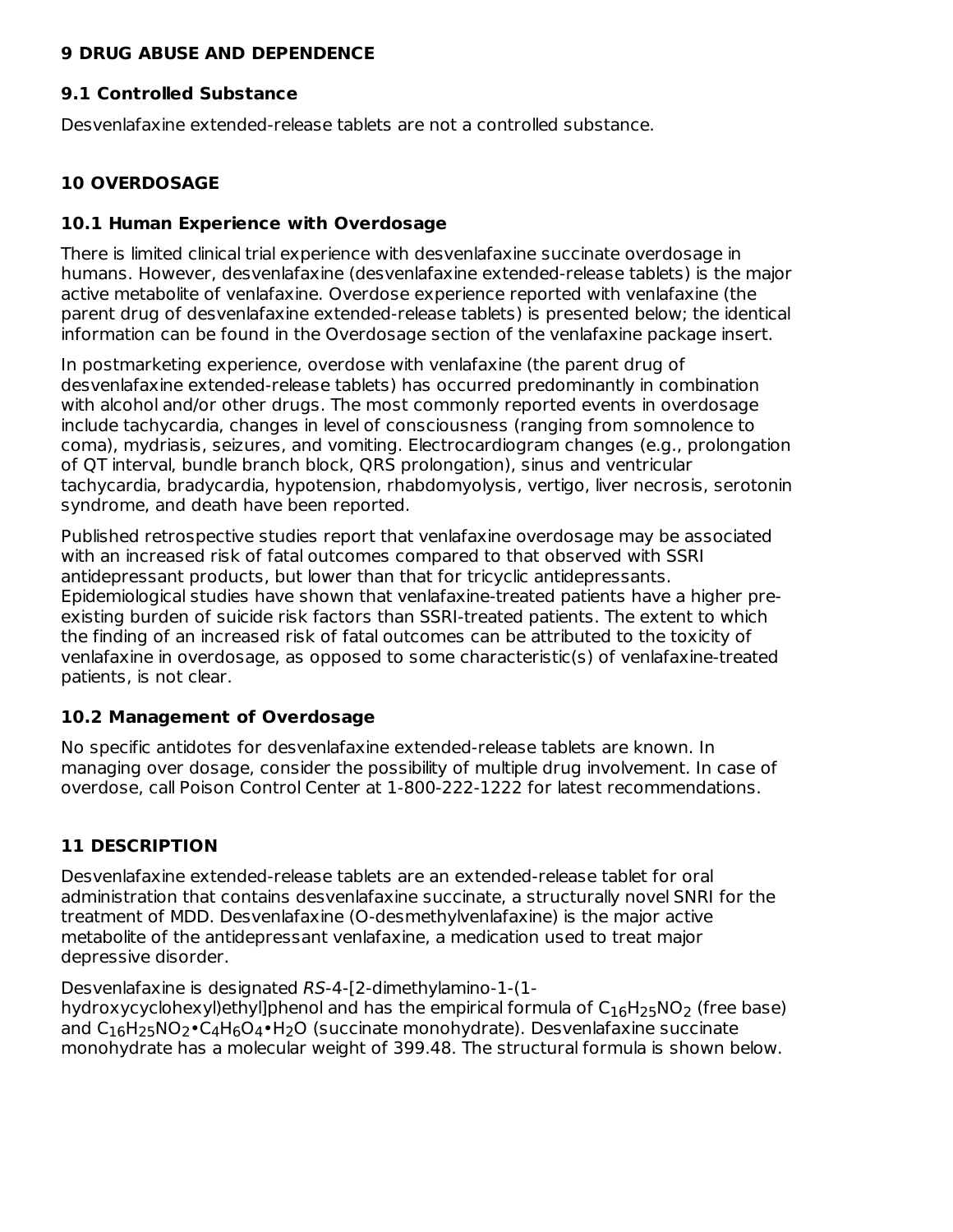

Desvenlafaxine succinate is a white to off-white powder that is soluble in water. The solubility of desvenlafaxine succinate is pH dependent. Its octanol:aqueous system (at pH 7.0) partition coefficient is 0.21.

Desvenlafaxine extended-release tablets are formulated as an extended-release tablet for once-a-day oral administration.

Each tablet contains 38 mg, 76 mg or 152 mg of desvenlafaxine succinate equivalent to 25 mg, 50 mg or 100 mg of desvenlafaxine, respectively.

Inactive ingredients for the 25 mg, 50 mg and 100 mg tablet consist of colloidal silicon dioxide, hypromellose 2208, magnesium stearate, microcrystalline cellulose, polyethylene oxide, talc and film coating, which consists of iron oxide red, iron oxide yellow, polyethylene glycol 3350, polyvinyl alcohol-part hydrolyzed, talc and titanium dioxide. The imprinting ink contains ammonium hydroxide, iron oxide black, propylene glycol and shellac glaze.

### **12 CLINICAL PHARMACOLOGY**

### **12.1 Mechanism of Action**

The exact mechanism of the antidepressant action of desvenlafaxine is unknown, but is thought to be related to the potentiation of serotonin and norepinephrine in the central nervous system, through inhibition of their reuptake. Non-clinical studies have shown that desvenlafaxine is a potent and selective SNRI.

#### **12.2 Pharmacodynamics**

Desvenlafaxine lacked significant affinity for numerous receptors, including muscariniccholinergic, H $_1$ -histaminergic, or  $\alpha_1$ -adrenergic receptors *in vitro*. Desvenlafaxine also lacked monoamine oxidase (MAO) inhibitory activity.

#### ECG changes

Electrocardiograms were obtained from 1,492 desvenlafaxine treated patients with major depressive disorder and 984 placebo-treated patients in clinical studies lasting up to 8 weeks. No clinically relevant differences were observed between desvenlafaxine treated and placebo-treated patients for QT, QTc, PR, and QRS intervals. In a thorough QTc study with prospectively determined criteria, desvenlafaxine did not cause QT prolongation. No difference was observed between placebo and desvenlafaxine treatments for the QRS interval.

#### **12.3 Pharmacokinetics**

The single-dose pharmacokinetics of desvenlafaxine are linear and dose-proportional in a dose range of 50 to 600 mg (1 to 12 times the recommended approved dosage) per day. With once-daily dosing, steady-state plasma concentrations are achieved within approximately 4 to 5 days. At steady-state, multiple-dose accumulation of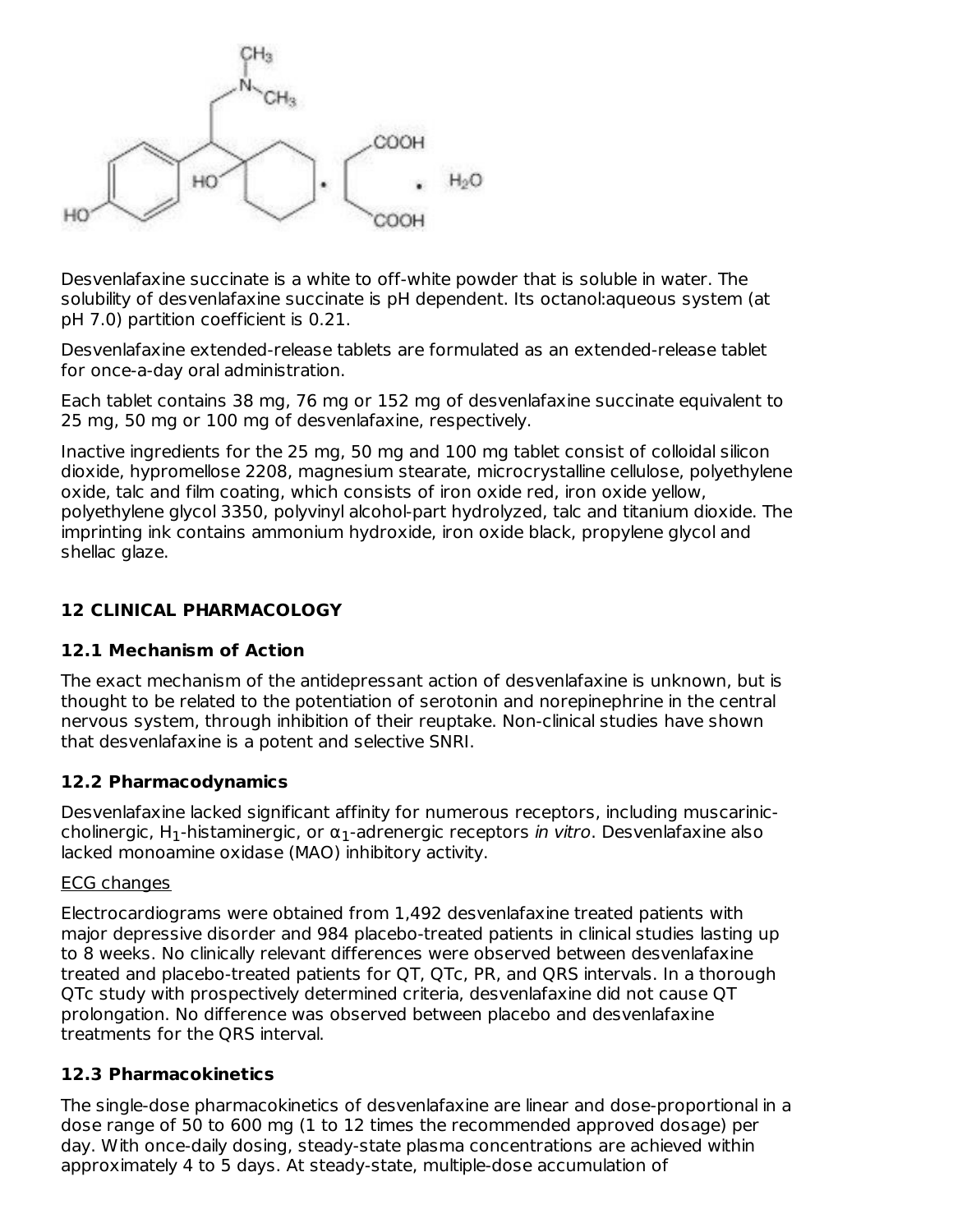desvenlafaxine is linear and predictable from the single-dose pharmacokinetic profile.

#### **Absorption**

The absolute oral bioavailability of desvenlafaxine extended-release tablets after oral administration is about 80%.

#### Effect of Food

Ingestion of a high-fat meal (800 to 1000 calories) increased desvenlafaxine  ${\sf C}_{\sf max}$  about 16% and had no effect on AUC.

#### **Distribution**

Steady-state volume of distribution of desvenlafaxine is 3.4 L/kg. Plasma protein binding of desvenlafaxine is 30% and is independent of drug concentration.

#### Elimination

#### **Metabolism**

Desvenlafaxine is primarily metabolized by conjugation (mediated by UGT isoforms) and, to a minor extent, through oxidative metabolism. CYP3A4 mediates the oxidative metabolism (N-demethylation) of desvenlafaxine. The CYP2D6 metabolic pathway is not involved. The pharmacokinetics of desvenlafaxine was similar in subjects with CYP2D6 poor and extensive metabolizer phenotype.

#### Excretion

Approximately 45% of desvenlafaxine is excreted unchanged in urine at 72 hours after oral administration. Approximately 19% of the administered dose is excreted as the glucuronide metabolite and <5% as the oxidative metabolite (N,Odidesmethylvenlafaxine) in urine.

#### Specific Populations

No clinically significant differences in the exposures of desvenlafaxine were observed based on ethnicity (White, Black, Hispanic).

The effect of intrinsic patient factors on the pharmacokinetics of desvenlafaxine is presented in Figure 1.

#### **Figure 1. Impact of Intrinsic Factors (Renal, Hepatic Impairment and Population Description) on Desvenlafaxine Pharmacokinetics**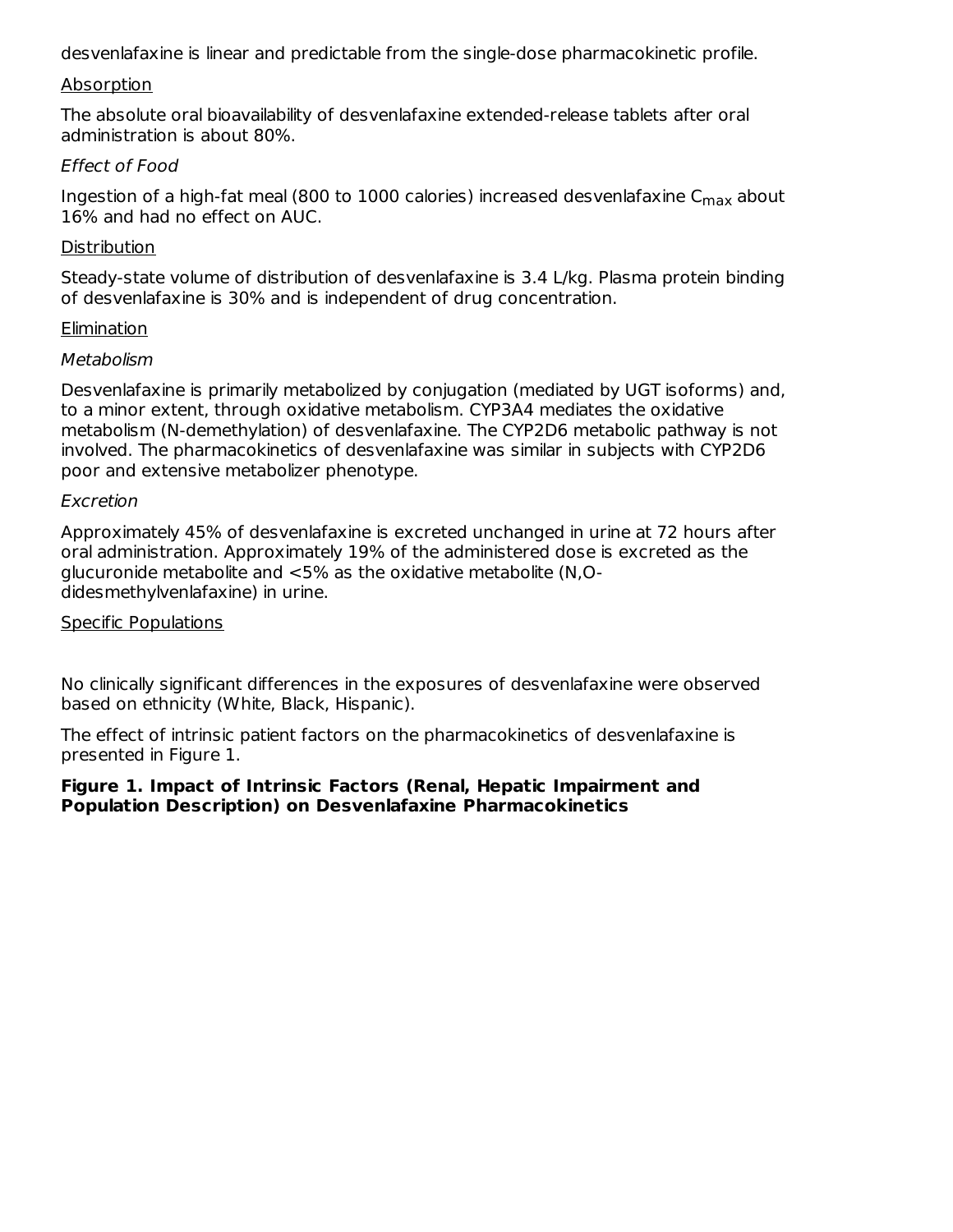

# Drug Interaction Studies

# Clinical Studies

Other Drugs on Desvenlafaxine Extended-Release Tablets

The effect of ketoconazole on the exposures of desvenlafaxine is summarized in Figure 2.

# **Figure 2. Effect of Other Drugs on Desvenlafaxine Pharmacokinetics**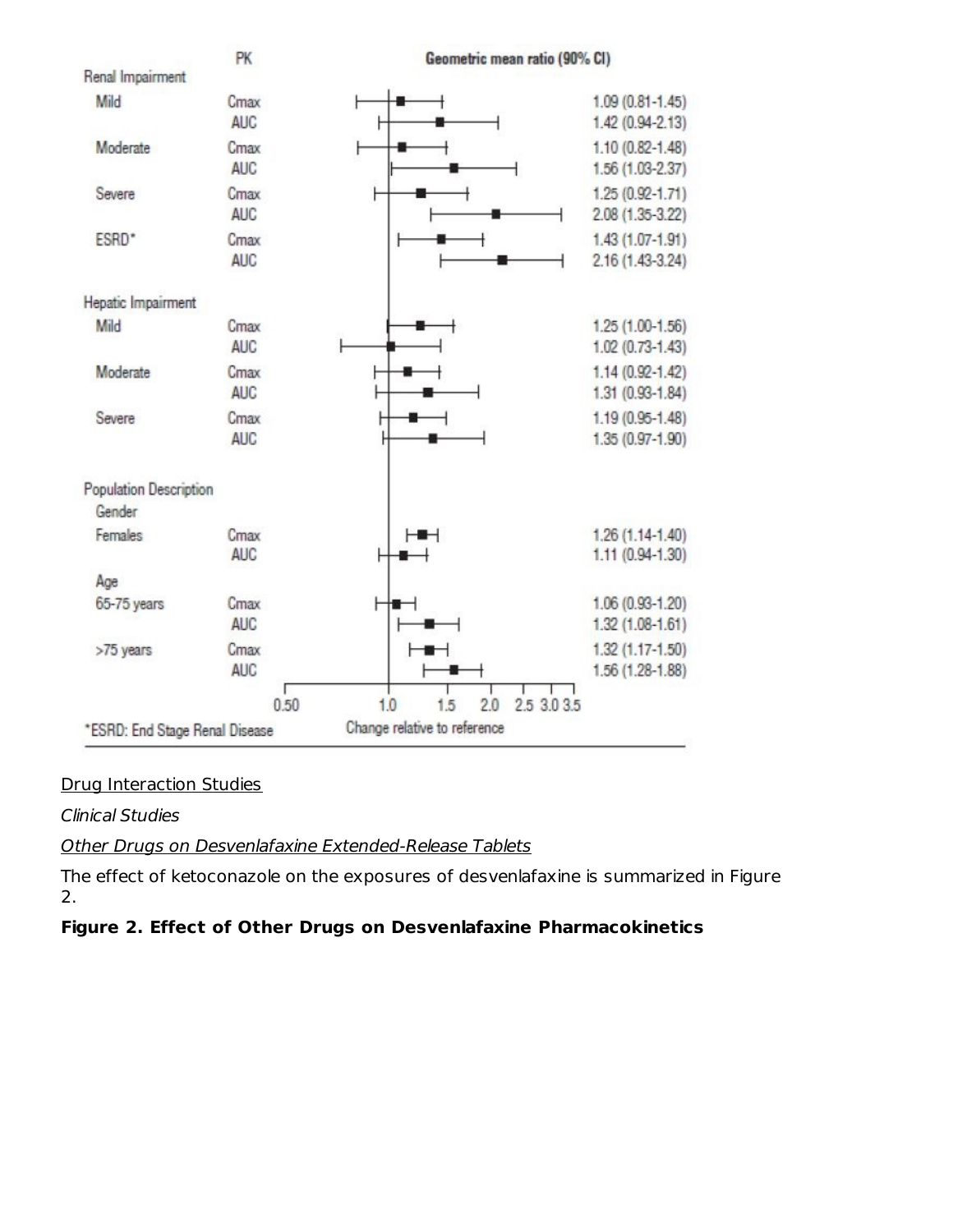

#### Desvenlafaxine Extended-Release Tablets on Other Drugs

The effects of desvenlafaxine extended-release tablets on the exposures of other drugs are summarized in Figure 3.

#### **Figure 3. Effects of Desvenlafaxine Extended-Release Tablets on Pharmacokinetics of Other Drugs**



### In Vitro Studies

Based on in vitro data, drugs that inhibit CYP isozymes 1A1, 1A2, 2A6, 2D6, 2C8, 2C9, 2C19, and 2E1 are not expected to have significant impact on the pharmacokinetic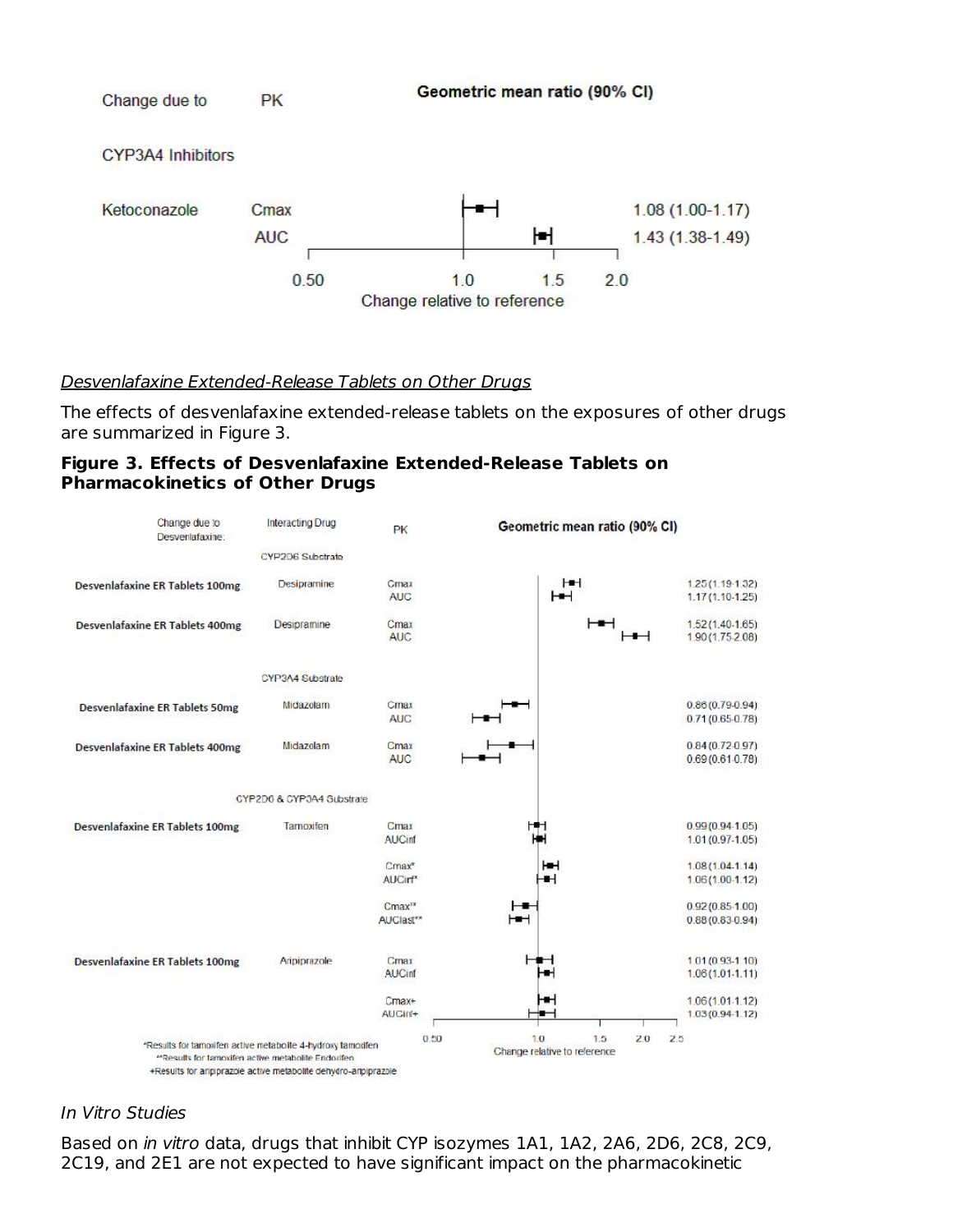profile of desvenlafaxine.

Desvenlafaxine does not inhibit CYP1A2, 2A6, 2C8, 2C9, 2C19 CYP2D6, or CYP3A4 isozymes. Desvenlafaxine does not induce CYP3A4 either.

Desvenlafaxine is not a substrate or an inhibitor for the P-glycoprotein (P-gp) transporter.

# **13 NONCLINICAL TOXICOLOGY**

### **13.1 Carcinogenesis, Mutagenesis, Impairment of Fertility**

#### Carcinogenesis

Desvenlafaxine succinate administered by oral gavage to mice and rats for 2 years did not increase the incidence of tumors in either study.

Mice received desvenlafaxine succinate at dosages up to 500/300 mg/kg/day (dosage lowered after 45 weeks of dosing). The AUC exposure at 300 mg/kg/day dose is estimated at 10 times the AUC exposure at an adult human dose of 100 mg per day.

Rats received desvenlafaxine succinate at dosages up to 300 mg/kg/day (males) or 500 mg/kg/day (females). The AUC exposure at the highest dose is estimated at 11 (males) or 26 (females) times the AUC exposure at an adult human dose of 100 mg per day.

### **Mutagenesis**

Desvenlafaxine was not mutagenic in the in vitro bacterial mutation assay (Ames test) and was not clastogenic in an in vitro chromosome aberration assay in cultured CHO cells, an *in vivo* mouse micronucleus assay, or an *in vivo* chromosome aberration assay in rats. Additionally, desvenlafaxine was not genotoxic in the in vitro CHO mammalian cell forward mutation assay and was negative in the *in vitro* BALB/c-3T3 mouse embryo cell transformation assay.

#### Impairment of Fertility

When desvenlafaxine succinate was administered orally to male and female rats, fertility was reduced at the high dose of 300 mg/kg/day, which is 10 (males) and 19 (females) times the AUC exposure at an adult human dose of 100 mg per day. There was no effect on fertility at 100 mg/kg/day, which is 3 (males) or 5 (females) times the AUC exposure at an adult human dose of 100 mg per day. These studies did not address reversibility of the effect on fertility. The relevance of these findings to humans is not known.

# **14 CLINICAL STUDIES**

### Major Depressive Disorder

The efficacy of desvenlafaxine extended-release tablets as a treatment for depression was established in four 8-week, randomized, double-blind, placebo-controlled, fixed-dose studies (at doses of 50 mg per day to 400 mg per day) in adult outpatients who met the Diagnostic and Statistical Manual of Mental Disorders (DSM-IV) criteria for major depressive disorder. In the first study, patients received 100 mg (n = 114), 200 mg (n = 116), or 400 mg ( $n = 113$ ) of desvenlafaxine extended-release tablets once daily, or placebo (n = 118). In a second study, patients received either 200 mg (n = 121) or 400 mg ( $n = 124$ ) of desvenlafaxine extended-release tablets once daily, or placebo ( $n =$ 124). In two additional studies, patients received 50 mg ( $n = 150$  and  $n = 164$ ) or 100 mg ( $n = 147$  and  $n = 158$ ) of desvenlafaxine extended-release tablets once daily, or placebo ( $n = 150$  and  $n = 161$ ).

Desvenlafaxine extended-release tablets showed superiority over placebo as measured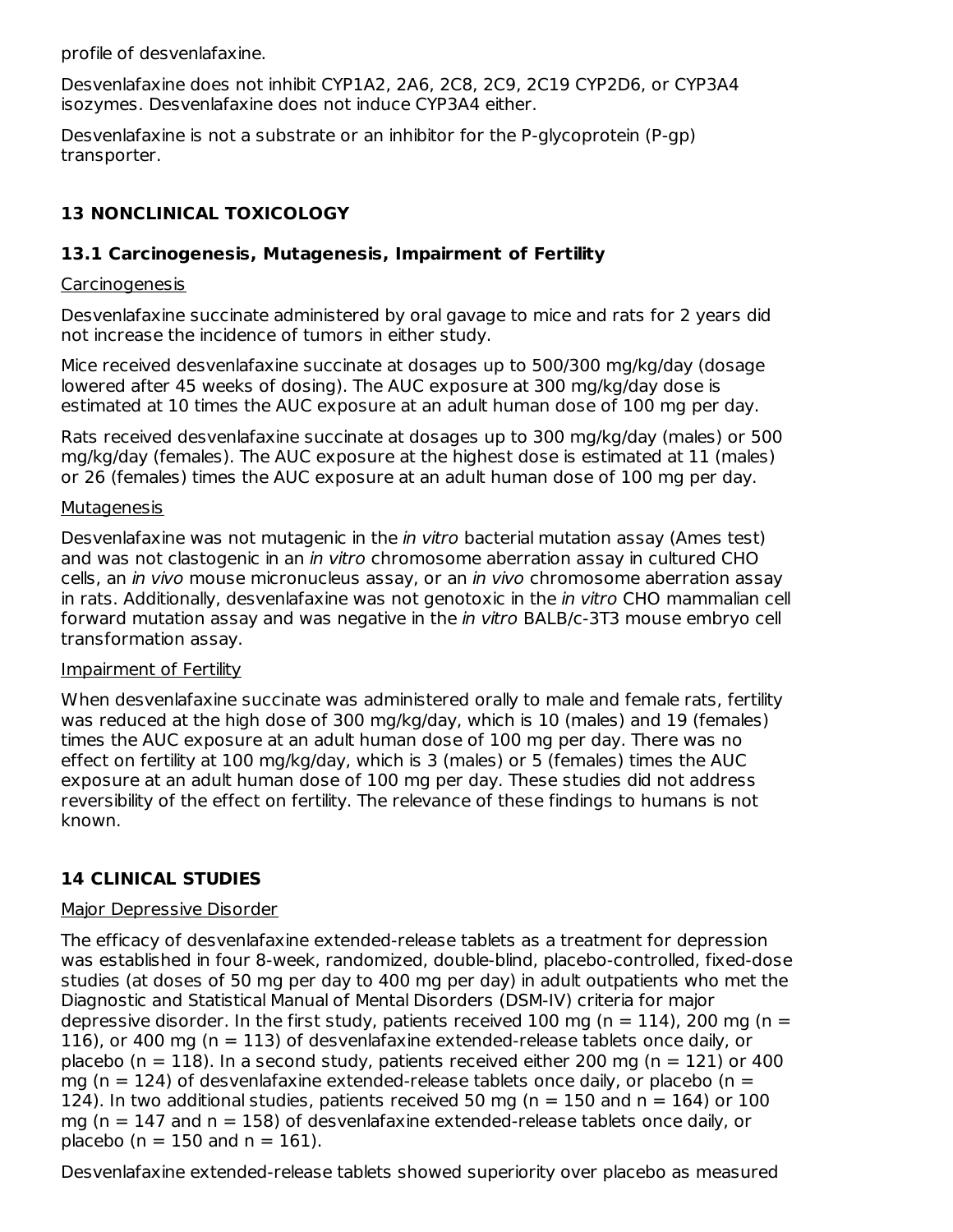by improvement in the 17-item Hamilton Rating Scale for Depression (HAM-D $_{\rm 17}$ ) total score in four studies and overall improvement, as measured by the Clinical Global Impressions Scale - Improvement (CGI-I), in three of the four studies. In studies directly comparing 50 mg per day and 100 mg per day there was no suggestion of a greater effect with the higher dose and adverse reactions and discontinuations were more frequent at higher doses [see Dosage and Administration (2.1)].

|                     |                                                                          |                |                                  | <b>Desvenlafaxine Extended-Release</b>                         | <b>Tablets</b>                |                           |  |
|---------------------|--------------------------------------------------------------------------|----------------|----------------------------------|----------------------------------------------------------------|-------------------------------|---------------------------|--|
| <b>Study</b><br>No. | <b>Primary</b><br><b>Endpoint:</b><br>$HAM-D_{17}$                       | <b>Placebo</b> | 50<br>mg/day                     | 100<br>mg/day                                                  | 200<br>mg/day                 | 400<br>mg/day             |  |
| $\mathbf 1$         | <b>Baseline</b><br>Score (SD <sup>a</sup> )                              | 23.1(2.5)      |                                  |                                                                | $23.2(2.5)$ $22.9(2.4)$       | 23.0(2.2)                 |  |
|                     | <b>Difference</b><br>from Placebo<br>(95% CI <sup>c</sup> )              |                |                                  | $-2.9b$<br>$(-5.1, -0.8)$                                      | $-2.0$                        | $-3.1b$<br>$(-5.2, -0.9)$ |  |
| $\overline{2}$      | <b>Baseline</b><br>Score (SD <sup>a</sup> )                              | 25.3(3.3)      |                                  |                                                                |                               | $24.8(2.9)$ 25.2 (3.2)    |  |
|                     | <b>Difference</b><br>from Placebo<br>(95% CI <sup>c</sup> )              |                |                                  |                                                                | $(-5.3, -1.2)$ $(-4.8, -0.7)$ | $-3.3^{b}$ $-2.8^{b}$     |  |
| 3                   | <b>Baseline</b><br>Score (SD <sup>a</sup> )                              |                | 23.0 (2.6) 23.4 (2.6) 23.4 (2.6) |                                                                |                               |                           |  |
|                     | <b>Difference</b><br>from Placebo<br>(95% CI <sup>c</sup> )              |                | $-1.9b$<br>$(-3.5, -0.3)$        | $-1.5$                                                         |                               |                           |  |
| $\overline{4}$      | <b>Baseline</b><br>Score (SD <sup>a</sup> )                              |                | 24.3 (2.6) 24.3 (2.4) 24.4 (2.7) |                                                                |                               |                           |  |
|                     | <b>Difference</b><br>from Placebo<br>(95% CI <sup>c</sup> )              |                |                                  | $-2.5^{\circ}$ $-3.0^{\circ}$<br>$(-4.1, -0.9)$ $(-4.7, -1.4)$ |                               |                           |  |
|                     | a Standard deviation;<br>$\mathsf{L}$ Adjusted is uslimited $\mathsf{A}$ |                |                                  |                                                                |                               |                           |  |

| Table 9: Primary Efficacy (HAM- $D_{17}$ ) Results for Short-term Studies |  |
|---------------------------------------------------------------------------|--|
|---------------------------------------------------------------------------|--|

b Adjusted p-value  $< 0.05$ ;

c Difference between least squares means at final evaluation, calculated as drug response minus placebo response; unadjusted 95% confidence intervals

Analyses of the relationships between treatment outcome and age and treatment outcome and gender did not suggest any differential responsiveness on the basis of these patient characteristics. There was insufficient information to determine the effect of race on outcome in these studies.

In a longer-term trial (Study 5), adult outpatients meeting DSM-IV criteria for major depressive disorder, who responded to 8 weeks of open-label acute treatment with 50 mg per day desvenlafaxine and subsequently remained stable for 12 weeks on desvenlafaxine, were assigned randomly in a double-blind manner to remain on active treatment or switch to placebo for up to 26 weeks of observation for relapse. Response during the open-label phase was defined as a HAM-D $_{17}$  total score of  $\leq 11$  and CGI-I  $\leq 2$ at the day 56 evaluation; stability was defined as  ${\sf HAM-D_{17}}$  total score of  $\le 11$  and CGI-I ≤ 2 at week 20 and not having a HAM-D<sub>17</sub> total score of ≥ 16 or a CGI-I score ≥ 4 at any office visit. Relapse during the double-blind phase was defined as follows: (1) a HAM-D<sub>17</sub> total score of  $\geq 16$  at any office visit, (2) discontinuation for unsatisfactory efficacy response, (3) hospitalized for depression, (4) suicide attempt, or (5) suicide. Patients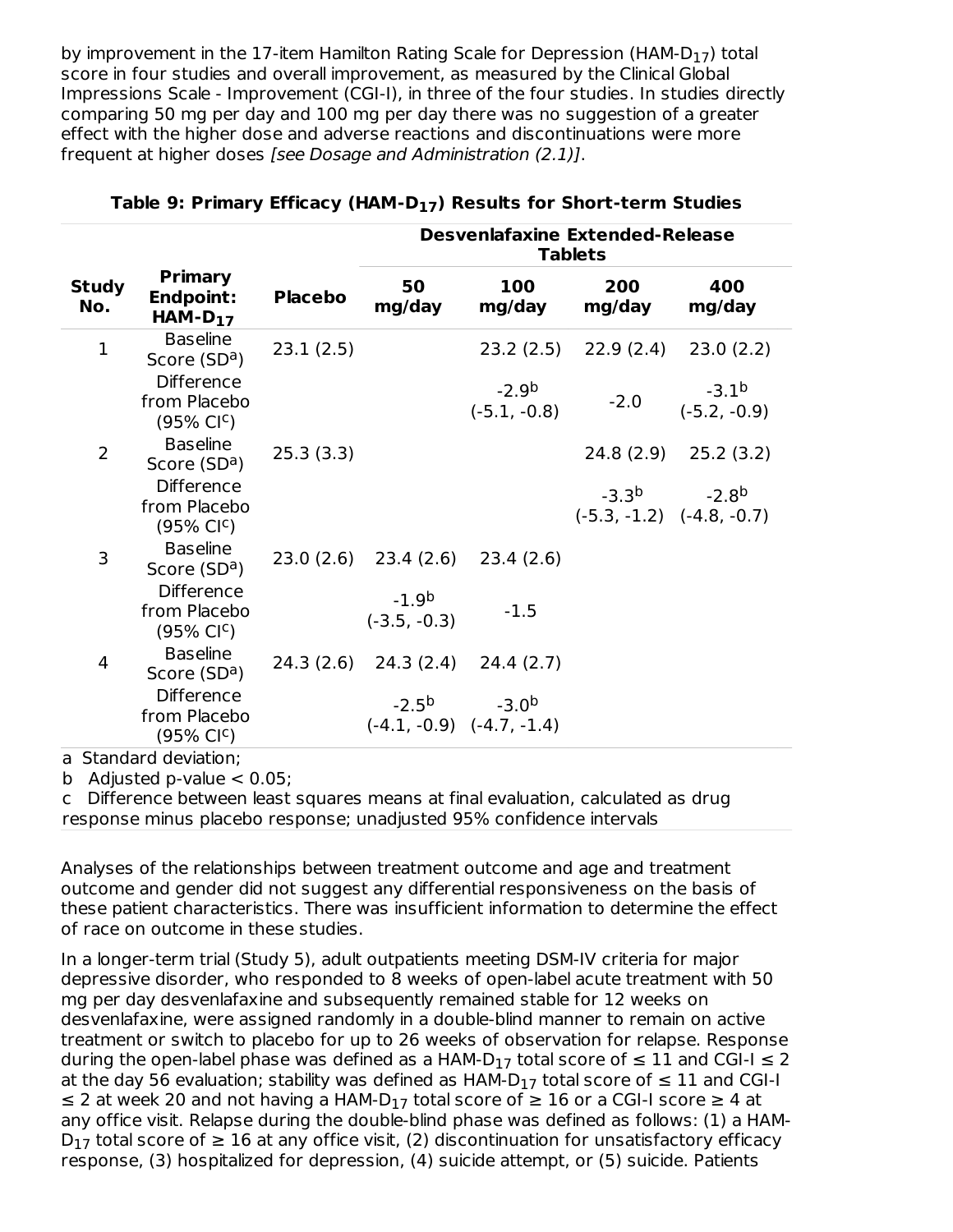receiving continued desvenlafaxine treatment experienced statistically significantly longer time to relapse compared with placebo. At 26 weeks, the Kaplan-Meier estimated proportion of relapse was 14% with desvenlafaxine treatment versus 30% with placebo.





Desvenlafaxine Extended-Release Tablets 50 mg ---- Placebo

In another longer-term trial (Study 6), adult outpatients meeting DSM-IV criteria for major depressive disorder and who responded to 12 weeks of acute treatment with desvenlafaxine were assigned randomly to the same dose (200 or 400 mg per day) they had received during acute treatment or to placebo for up to 26 weeks of observation for relapse. Response during the open-label phase was defined as a  ${\sf HAM\text{-}D_{17}}$  total score of  $\leq$  11 at the day 84 evaluation. Relapse during the double-blind phase was defined as follows: (1) a HAM-D $_{17}$  total score of  $\geq 16$  at any office visit, (2) a CGI-I score of  $\geq 6$ (versus day 84) at any office visit, or (3) discontinuation from the trial due to unsatisfactory response. Patients receiving continued desvenlafaxine treatment experienced statistically significantly longer time to relapse over the subsequent 26 weeks compared with those receiving placebo. At 26 weeks, the Kaplan-Meier estimated proportion of relapse was 29% with desvenlafaxine treatment versus 49% with placebo.

#### **Figure 5. Estimated Proportion of Relapses vs. Number of Days since Randomization (Study 6)**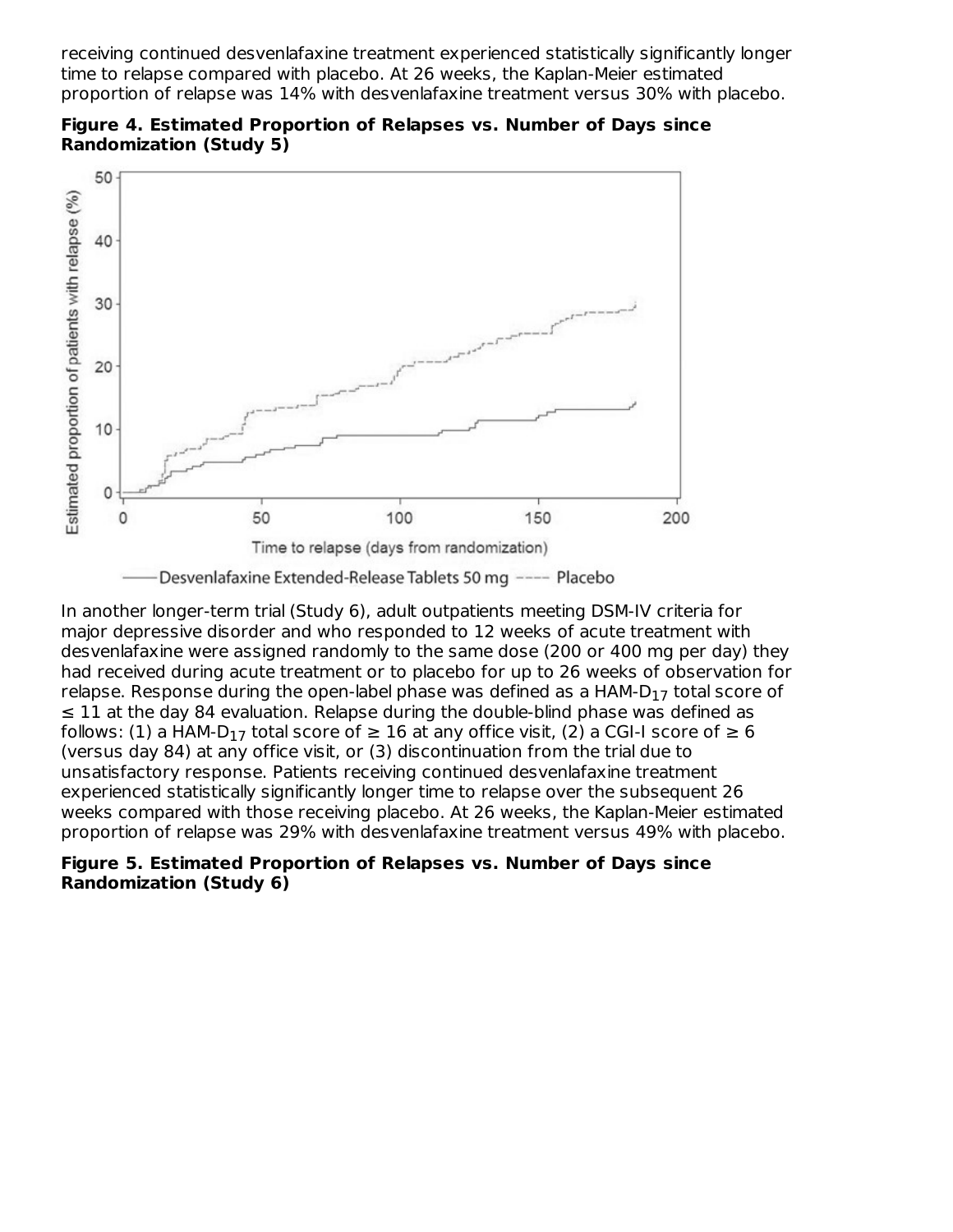

In a postmarketing study, the efficacy of desvenlafaxine extended-release tablets at a dose lower than 50 mg per day was evaluated in an 8-week, multicenter, randomized, double-blind, placebo-controlled, fixed-dose study in adult outpatients with Major Depressive Disorder. The treatment arms were 25 mg (n=232), 50 mg (n=236), and placebo ( $n=231$ ). The 50 mg dose was superior to placebo, as measured by the mean change from baseline on the HAMD-17. The 25 mg dose was not superior to placebo.

### **16 HOW SUPPLIED/STORAGE AND HANDLING**

Desvenlafaxine extended-release tablets are available as follows:

25 mg, light pink, square, pyramid tablets imprinted with "A112" in black ink on one side

NDC 0591-4060-30, bottle of 30 tablets in unit-of-use package

50 mg, light pink, square, pyramid tablets imprinted with "WPI" and "3659" in black ink on one side

NDC 0591-3659-30, bottle of 30 tablets in unit-of-use package

100 mg, reddish-orange, square, pyramid tablets imprinted with "WPI" and "3660" in black ink on one side

NDC 0591-3660-30, bottle of 30 tablets in unit-of-use package

Store at 20 $^{\circ}$  to 25 $^{\circ}$ C (68 $^{\circ}$  to 77 $^{\circ}$ F); excursions permitted to 15 $^{\circ}$  to 30 $^{\circ}$ C (59 $^{\circ}$  to 86 $^{\circ}$ F) [See USP Controlled Room Temperature].

Each tablet contains 38 mg, 76 mg or 152 mg of desvenlafaxine succinate equivalent to 25 mg, 50 mg or 100 mg of desvenlafaxine, respectively.

#### **17 PATIENT COUNSELING INFORMATION**

Advise the patient to read the FDA-approved patient labeling (Medication Guide).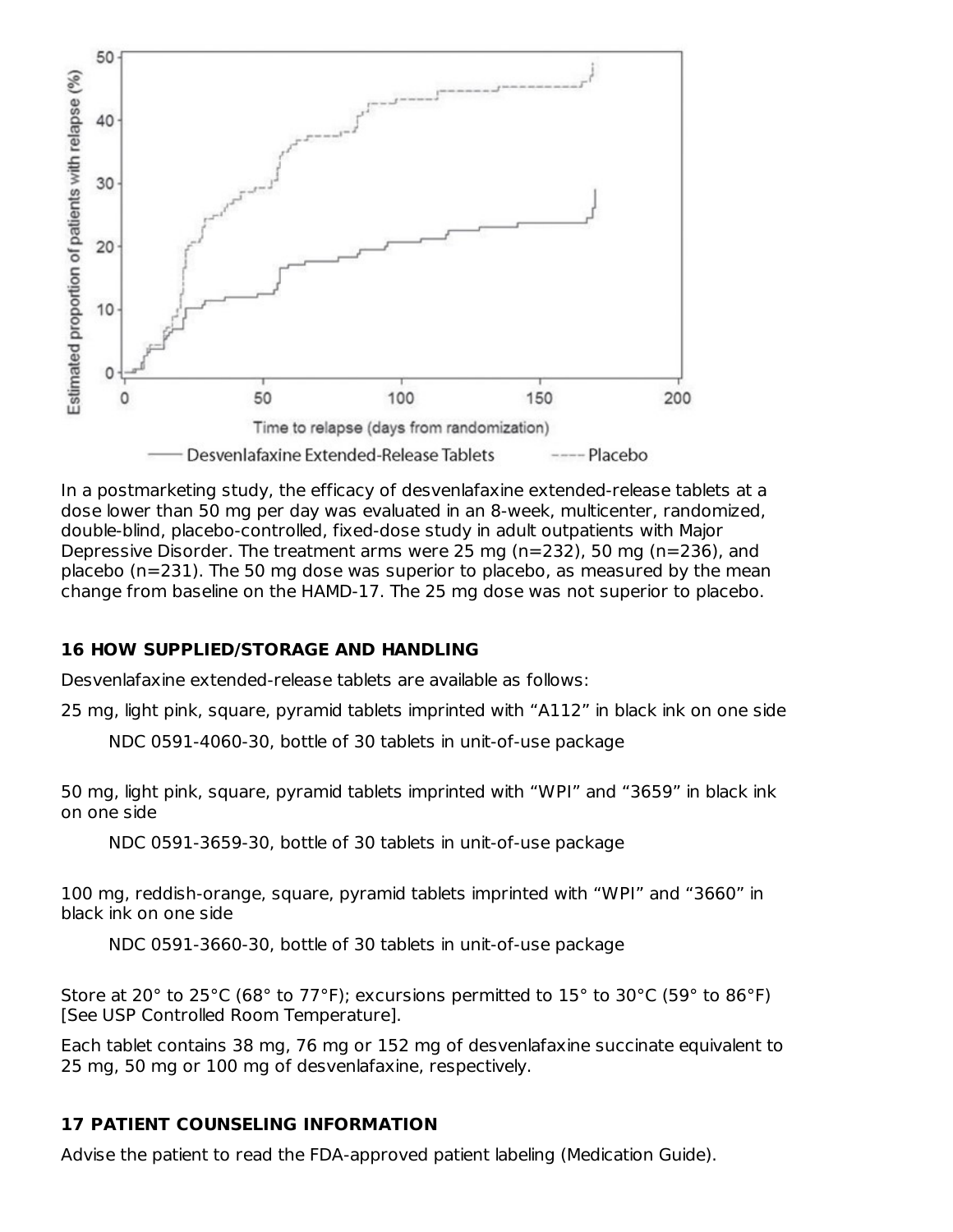### Suicidal Thoughts and Behaviors

Advise patients and caregivers to look for the emergence of suicidality, especially early during treatment and when the dose is adjusted up or down, and instruct them to report such symptoms to the healthcare provider *[see Boxed Warning and Warnings* and Precautions (5.1)].

# Concomitant Medication

Advise patients taking desvenlafaxine extended-release tablets not to use concomitantly other products containing desvenlafaxine or venlafaxine. Healthcare professionals should instruct patients not to take desvenlafaxine extended-release tablets with an MAOI or within 14 days of stopping an MAOI and to allow 7 days after stopping desvenlafaxine extended-release tablets before starting an MAOI [see Contraindications  $(4)$ ].

# Serotonin Syndrome

Caution patients about the risk of serotonin syndrome, particularly with the concomitant use of desvenlafaxine extended-release tablets with other serotonergic agents (including triptans, tricyclic antidepressants, fentanyl, lithium, tramadol, amphetamines, tryptophan, buspirone, and St. John's Wort supplements) [see Warnings and Precautions (5.2)].

# Elevated Blood Pressure

Advise patients that they should have regular monitoring of blood pressure when taking desvenlafaxine extended-release tablets [see Warnings and Precautions (5.3)].

# Increased Risk of Bleeding

Inform patients about the concomitant use of desvenlafaxine extended-release tablets with NSAIDs, aspirin, other antiplatelet drugs, warfarin, or other coagulants because the combined use of has been associated with an increased risk of bleeding. Advise patients to inform their healthcare providers if they are taking or planning to take any prescription or over-the-counter medications that increase the risk of bleeding [see Warnings and Precautions (5.4)].

# Activation of Mania/Hypomania

Advise patients, their families and caregivers to observe for signs of activation of mania/hypomania [see Warnings and Precautions (5.6)].

# Discontinuation Syndrome

Advise patients not to abruptly stop taking desvenlafaxine extended-release tablets without talking first with their healthcare professional. Patients should be aware that discontinuation effects may occur when stopping desvenlafaxine extended-release tablets, and a dose of 25 mg per day is available for discontinuing therapy [see Warnings] and Precautions (5.7) and Adverse Reactions (6.1)].

# Sexual Dysfunction

Advise patients that use of desvenlafaxine extended-release tablets may cause symptoms of sexual dysfunction in both male and female patients. Inform patients that they should discuss any changes in sexual function and potential management strategies with their healthcare provider [see Warnings and Precautions (5.11)].

### Switching Patients from Other Antidepressants to Desvenlafaxine Extended-Release **Tablets**

Discontinuation symptoms have been reported when switching patients from other antidepressants, including venlafaxine, to desvenlafaxine extended-release tablets. Tapering of the initial antidepressant may be necessary to minimize discontinuation symptoms.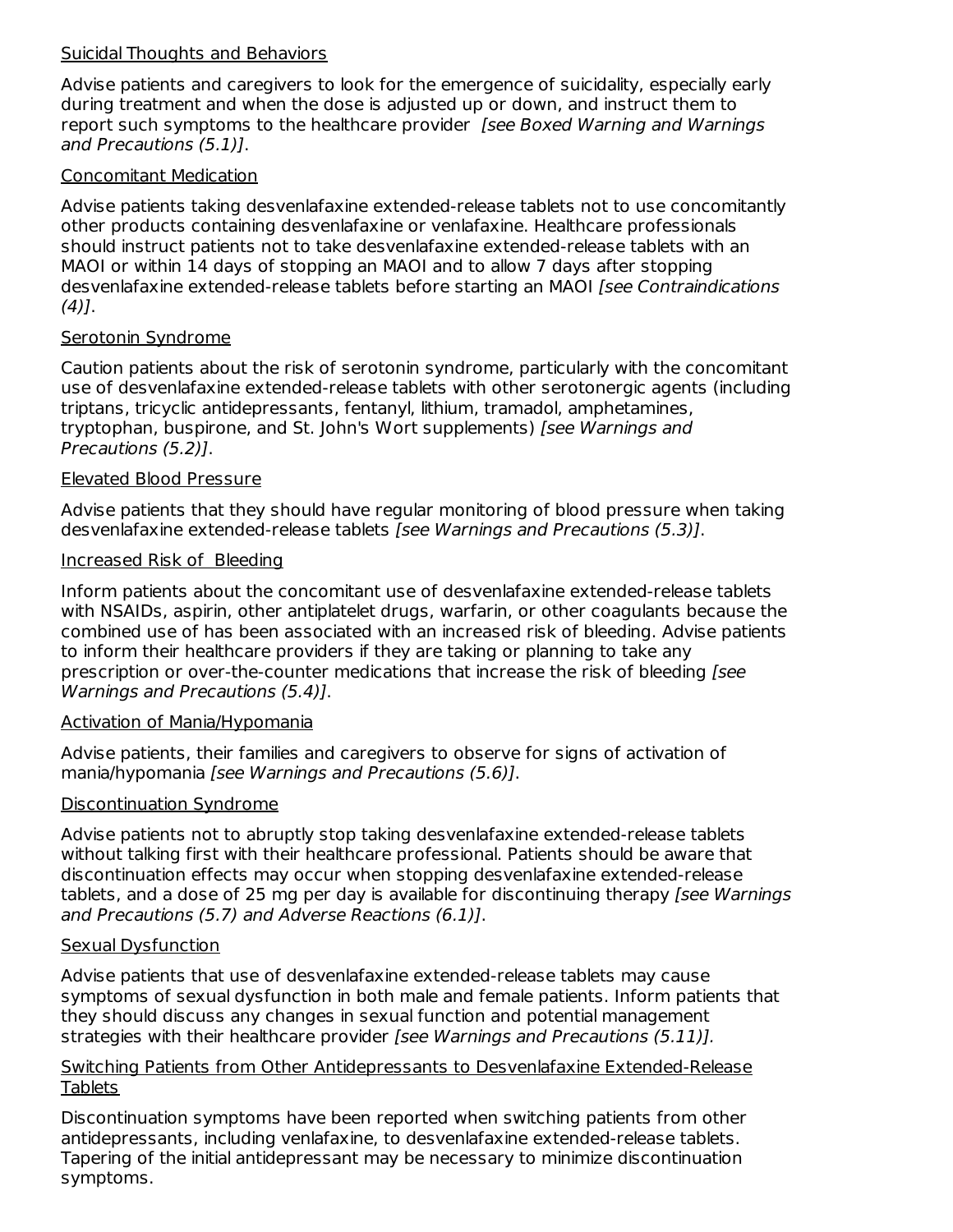#### Interference with Cognitive and Motor Performance

Caution patients about operating hazardous machinery, including automobiles, until they are reasonably certain that desvenlafaxine extended-release tablets therapy does not adversely affect their ability to engage in such activities.

### Alcohol

Advise patients to avoid alcohol while taking desvenlafaxine extended-release tablets [see Drug Interactions (7.3)].

#### Allergic Reactions

Advise patients to notify their physician if they develop allergic phenomena such as rash, hives, swelling, or difficulty breathing.

#### **Pregnancy**

Advise patients to notify their physician if they become pregnant or intend to become pregnant during therapy. Advise patients that there is a pregnancy exposure registry that monitors pregnancy outcomes in women exposed to desvenlafaxine extendedrelease tablets during pregnancy [see Use in Specific Populations (8.1)].

#### Residual Inert Matrix Tablet

Patients receiving desvenlafaxine extended-release tablets may notice an inert matrix tablet passing in the stool or via colostomy. Patients should be informed that the active medication has already been absorbed by the time the patient sees the inert matrix tablet.

Dispense with Medication Guide available at: www.tevausa.com/medguides

Manufactured For: **Teva Pharmaceuticals** Parsippany, NJ 07054

Rev. B 3/2022

Dispense with Medication Guide available at: www.tevausa.com/medguides

# **MEDICATION GUIDE**

**Desvenlafaxine (desʺ-ven-la-faxʹ-een) Extended-Release Tablets**

**What is the most important information I should know about desvenlafaxine extended-release tablets?**

**Desvenlafaxine extended-release tablets can cause serious side effects, including:**

- **Increased risk of suicidal thoughts or actions in some children and young adults within the first few months of treatment. Desvenlafaxine extended-release tablets is not for use in children.**
- Depression or other serious mental illnesses are the most important causes of suicidal thoughts or actions.

**How can I watch for and try to prevent suicidal thoughts and actions?**

- $\circ$  Pay close attention to any changes, especially sudden changes, in mood, behaviors, thoughts, or feelings. This is very important when an antidepressant medicine is started or when the dose is changed.
- Call the healthcare provider right away to report new or sudden changes in mood, behavior, thoughts, or feelings.
- $\circ$  Keep all follow-up visits with the healthcare provider as scheduled. Call the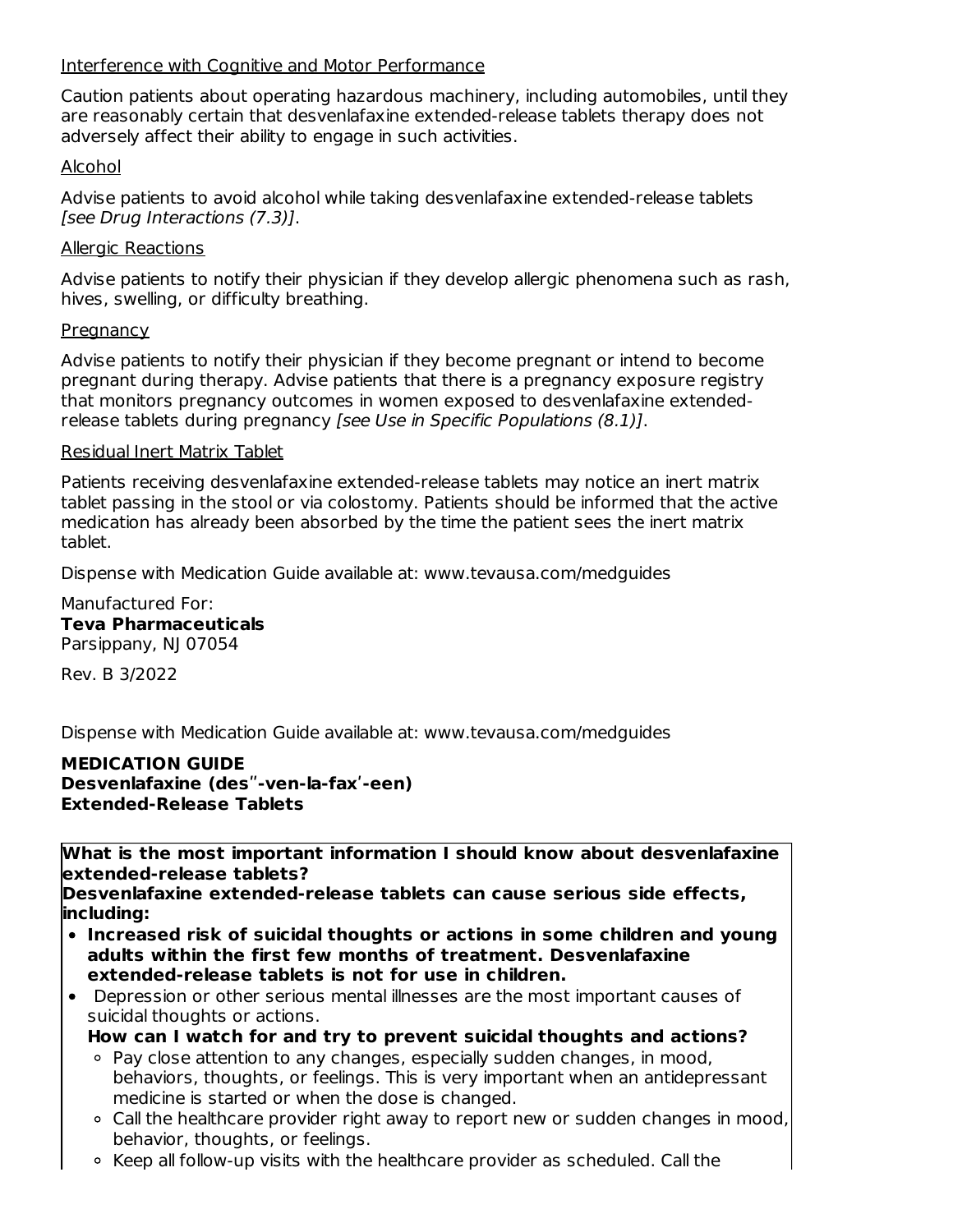healthcare provider between visits as needed, especially if you have concerns about symptoms.

### **Call your healthcare provider right away if you have any of the following symptoms, especially if they are new, worse, or worry you:**

| • thoughts about suicide or<br>dying<br>attempts to commit suicide<br>• new or worse depression<br>∘ new or worse anxiety<br>∘ feeling very agitated or<br>restless<br>∘ panic attacks                                                                                                                                                                                                       | ∘ trouble sleeping (insomnia)<br>new or worse irritability<br>acting aggressive, being angry, or violent<br>$\circ$<br>acting on dangerous impulses<br>$\circ$<br>• an extreme increase in activity and talking (mania)<br>• other unusual changes in behavior or mood                                                                                                                                                                                                                                                                                                                        |
|----------------------------------------------------------------------------------------------------------------------------------------------------------------------------------------------------------------------------------------------------------------------------------------------------------------------------------------------------------------------------------------------|-----------------------------------------------------------------------------------------------------------------------------------------------------------------------------------------------------------------------------------------------------------------------------------------------------------------------------------------------------------------------------------------------------------------------------------------------------------------------------------------------------------------------------------------------------------------------------------------------|
| What are desvenlafaxine extended-release tablets?<br>serotonin and norepinephrine reuptake inhibitors (SNRIs).                                                                                                                                                                                                                                                                               | • Desvenlafaxine extended-release tablets are a prescription medicine used to treat<br>adults with a certain type of depression called major depressive disorder (MDD).<br>Desvenlafaxine extended-release tablets belong to a class of medicines known as                                                                                                                                                                                                                                                                                                                                    |
| take a monoamine oxidase inhibitor (MAOI).<br>$\bullet$<br>pharmacist if you are not sure if you take an MAOI.<br>with desvenlafaxine extended-release tablets.                                                                                                                                                                                                                              | Do not take desvenlafaxine extended-release tablets if you:<br>• are allergic to desvenlafaxine succinate, venlafaxine hydrochloride, or any of the<br>ingredients in desvenlafaxine extended-release tablets. See the end of this Medication<br>Guide for a complete list of ingredients in desvenlafaxine extended-release tablets.<br>have stopped taking an MAOI in the last 14 days. Ask your healthcare provider or<br>• are being treated with the antibiotic linezolid or the intravenous methylene blue.<br>Do not start taking an MAOI for at least 7 days after you stop treatment |
| • have high blood pressure<br>• have heart problems<br>• have cerebrovascular problems or had a stroke<br>have or had bleeding problems<br>$\bullet$<br>• have high cholesterol or high triglycerides<br>have or had depression, suicidal thoughts or behavior<br>have kidney or liver problems<br>have or had seizures or convulsions<br>have low sodium levels in your blood<br>pregnancy. | Before taking desvenlafaxine extended-release tablets tell your healthcare<br>provider about all your medical conditions, including if you:<br>• have, or have a family history of, bipolar disorder, mania or hypomania<br>are pregnant or plan to become pregnant. Talk to your healthcare provider about the<br>risk to your unborn baby if you take desvenlafaxine extended-release tablets during<br>• Tell your healthcare provider if you become pregnant or think you are pregnant                                                                                                    |
|                                                                                                                                                                                                                                                                                                                                                                                              | during treatment with desvenlafaxine extended-release tablets.<br>○ If you become pregnant during treatment with desvenlafaxine extended-release<br>tablets, talk to your healthcare provider about registering with the National<br>Pregnancy Registry for Antidepressants. You can register by calling 1-844-405-6185.                                                                                                                                                                                                                                                                      |

are breastfeeding or plan to breastfeed. Desvenlafaxine can pass into your breast milk. Talk to your healthcare provider about the best way to feed your baby during treatment with desvenlafaxine extended-release tablets.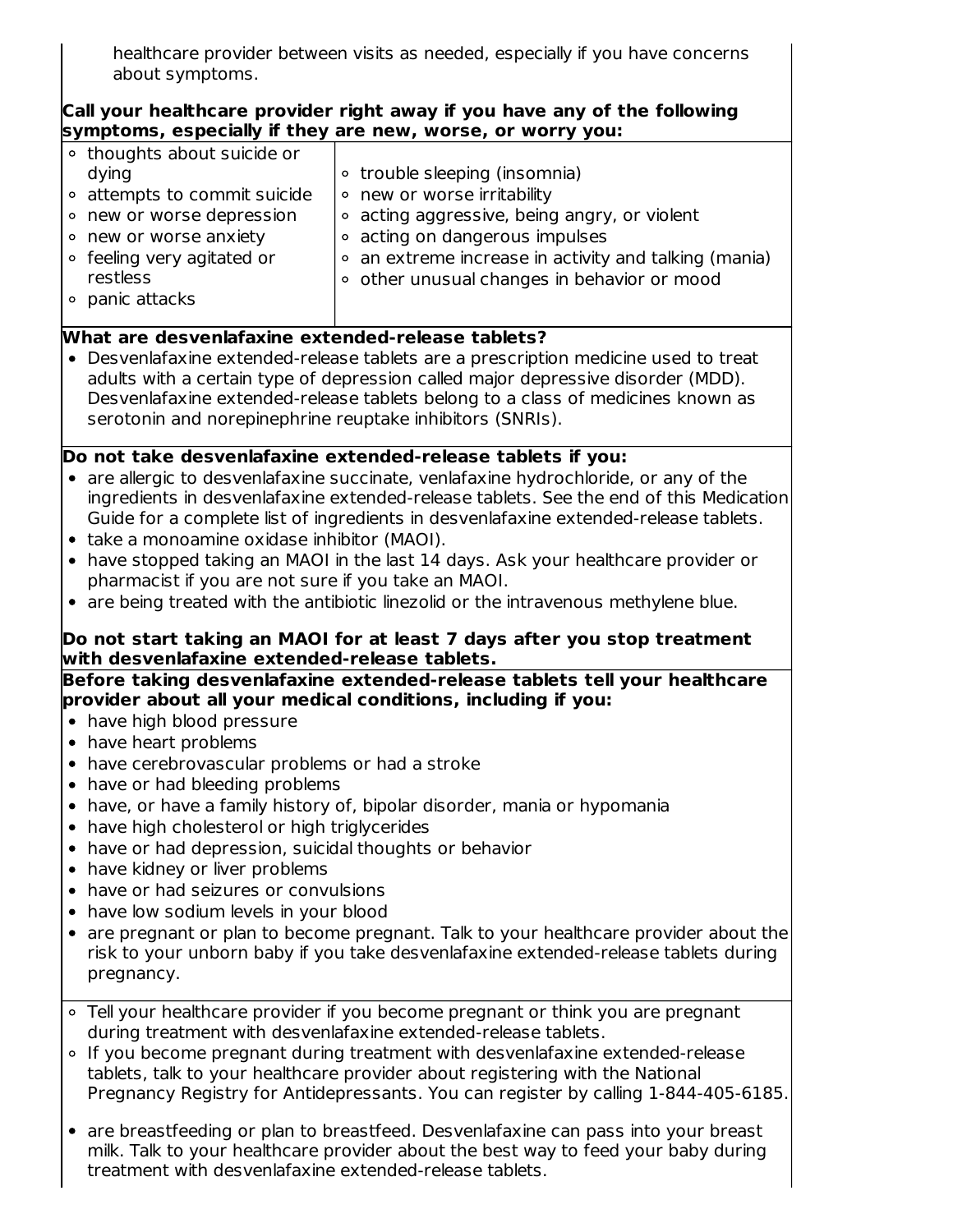**Tell your healthcare provider about all the medicines you take, including prescription and over-the-counter**

**medicines, vitamins, and herbal supplements.**

**Desvenlafaxine extended-release tablets and other medicines may affect each other causing possible serious side effects. Desvenlafaxine extendedrelease tablets may affect the way other medicines work and other medicines may affect the way desvenlafaxine extended-release tablets work.**

**Especially tell your healthcare provider if you take:**

- other MAOIs
- medicines to treat migraine headaches known as triptans
- tricyclic antidepressants
- fentanyl
- lithium
- tramadol
- tryptophan
- buspirone
- amphetamines
- St. John's Wort
- other medicines containing desvenlafaxine or venlafaxine
- medicines that can affect blood clotting such as aspirin, nonsteroidal antiinflammatory drugs (NSAIDs), warfarin
- medicines used to treat mood, anxiety, psychotic, or thought disorders, including selective serotonin reuptake inhibitors (SSRIs) and serotonin norepinephrine reuptake inhibitors (SNRIs)

Ask your healthcare provider if you are not sure if you are taking any of these medicines. Your healthcare provider can tell you if it is safe to take desvenlafaxine extended-release tablets with your other medicines.

Do not start or stop any other medicines during treatment with desvenlafaxine extended-release tablets without talking to your healthcare provider first. Stopping desvenlafaxine extended-release tablets suddenly may cause you to have serious side effects. See, "What are the possible side effects of desvenlafaxine extended-release tablets?"

Know the medicines you take. Keep a list of them to show to your healthcare providers when you get a new medicine.

### **How should I take desvenlafaxine extended-release tablets?**

- Take desvenlafaxine extended-release tablets exactly as your healthcare provider tells you to.
- Take desvenlafaxine extended-release tablets 1 time a day at about the same time each day.
- Desvenlafaxine extended-release tablets may be taken either with or without food.
- Swallow desvenlafaxine extended-release tablets whole, with fluid. Do not divide, crush, chew, or dissolve desvenlafaxine extended-release tablets.
- When you take desvenlafaxine extended-release tablets, you may see something in your stool that looks like a tablet. This is the empty shell from the tablet after the medicine has been absorbed by your body.
- If over-exposure occurs, call your Poison Control Center at 1-800-222-1222 or go to the nearest hospital emergency room right away.

# **What should I avoid while taking desvenlafaxine extended-release tablets?**

- Do not drive a car or operate heavy machinery until you know how desvenlafaxine extended-release tablets affect you.
- You should not drink alcohol while taking desvenlafaxine extended-release tablets.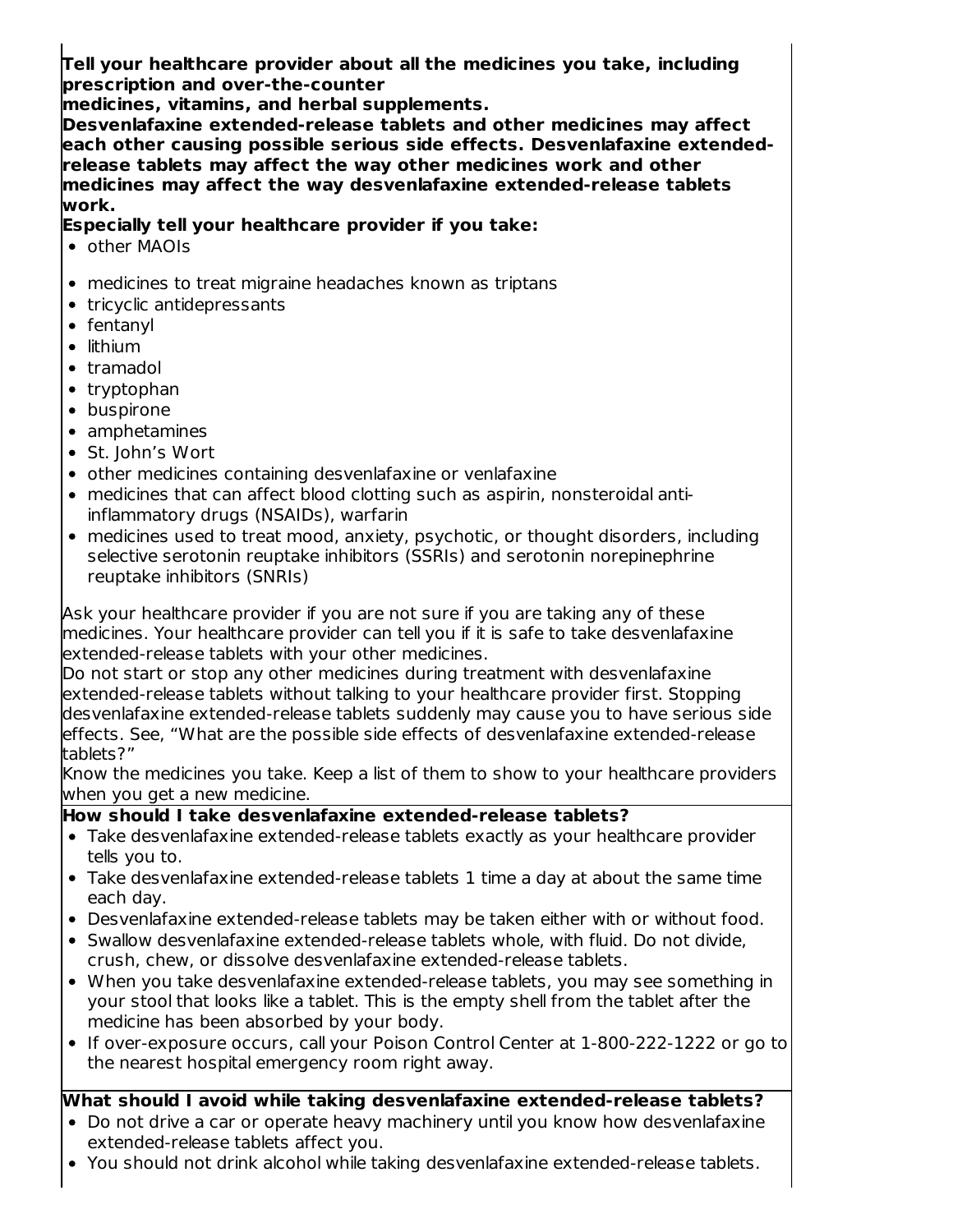### **What are the possible side effects of desvenlafaxine extended-release tablets?**

Desvenlafaxine extended-release tablets can cause serious side effects, including:

- **See, "What is the most important information I should know about desvenlafaxine extended-release tablets?"**
- **Serotonin syndrome.** A potentially life-threatening problem called serotonin syndrome can happen when you take desvenlafaxine extended-release tablets with certain other medicines. See, "Do not take desvenlafaxine extended-release tablets if you:" Call your healthcare provider or go to the nearest hospital emergency room right away if you have any of the following signs and symptoms of serotonin syndrome:

| $\circ$ agitation                                                     | ○ seeing or hearing things that are not real                                                                 |
|-----------------------------------------------------------------------|--------------------------------------------------------------------------------------------------------------|
| ○ confusion                                                           | (hallucinations)                                                                                             |
| ∘ fast heart beat                                                     | coma                                                                                                         |
| ∘ dizziness                                                           | • changes in blood pressure                                                                                  |
| ∘ flushing                                                            | • sweating                                                                                                   |
| ○ tremors, stiff muscles, or                                          | • high body temperature (hyperthermia)                                                                       |
| muscle twitching                                                      | ○ loss of coordination                                                                                       |
| • seizures                                                            | ∘ nausea, vomiting, diarrhea                                                                                 |
|                                                                       |                                                                                                              |
|                                                                       | الملازين بالمتحصص والمستحيل والمستحصر والمتحاول ومرزو وجومي المحاول المرزور رزاحه والمرازي والمستحلف المتحدث |
| • New or worsened high blood pressure (hypertension). Your healthcare |                                                                                                              |

- provider should check your blood pressure before and during treatment with desvenlafaxine extended-release tablets. If you have high blood pressure, it should be controlled before you start treatment with desvenlafaxine extended-release tablets.
- **Increased chance of bleeding or bruising.** Taking desvenlafaxine extendedrelease tablets with aspirin, NSAIDs, or blood thinners may add to this risk. Tell your healthcare provider right away about any unusual bleeding or bruising.
- **Eye problems (angle closure glaucoma).** Many antidepressant medicines, including desvenlafaxine extended-release tablets, may cause a certain type of eye problem called angle-closure glaucoma. Call your healthcare provider if you have changes in your vision or eye pain.
- **Discontinuation syndrome.** Suddenly stopping desvenlafaxine extended-release tablets when you take higher doses may cause you to have serious side effects. Your healthcare provider may want to decrease your dose slowly. Symptoms may include the following, some of which can be severe and last for a long time:

|         | dizziness          |         |                        |         |                                                      |
|---------|--------------------|---------|------------------------|---------|------------------------------------------------------|
|         | • irritability and |         | • ringing in your ears | $\circ$ | headache                                             |
|         | agitation          |         | (tinnitus)             | $\circ$ | diarrhea                                             |
| $\circ$ | anxiety            | o       | nausea                 |         | • abnormal dreams                                    |
| $\circ$ | aggressiveness     | $\circ$ | problems sleeping      |         | • changes in your mood                               |
|         | (including         | $\circ$ | tiredness              | o       | hypomania                                            |
|         | hostility, rage)   |         | • confusion            | $\circ$ | problems with eyesight (such as                      |
|         | • tremor           | $\circ$ | electric shock         |         | blurred vision and trouble focusing)                 |
|         | • sweating         |         |                        |         | sensation (paresthesia) • increase in blood pressure |
| $\circ$ | seizures           |         |                        |         |                                                      |
|         |                    |         |                        |         |                                                      |

# **Seizures (convulsions).**

**Low sodium levels in your blood (hyponatremia).** Low sodium levels can happen during treatment with desvenlafaxine extended-release tablets. Low sodium levels in your blood may be serious and may cause death. Signs and Symptoms of low sodium levels in your blood may include:

headache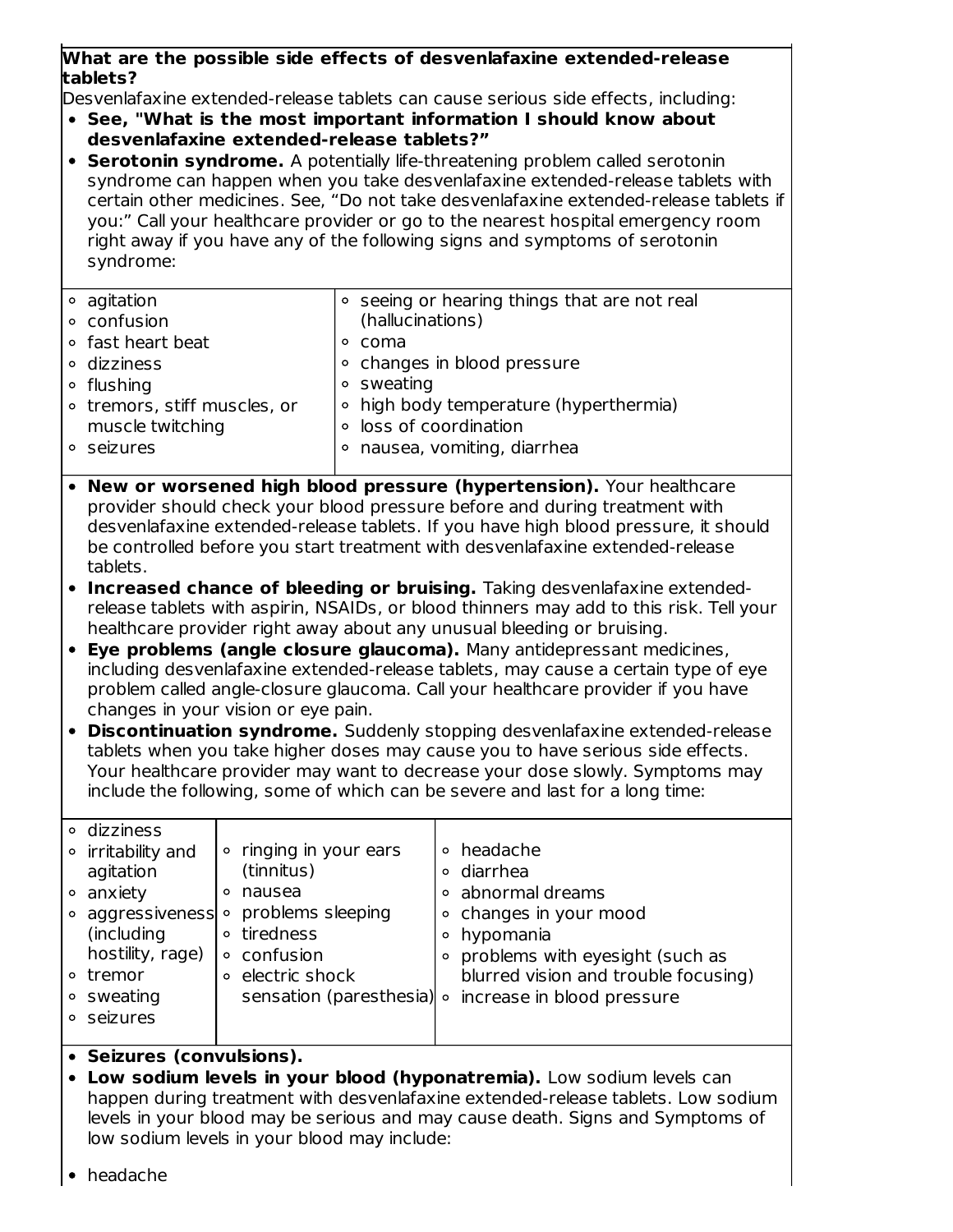- difficulty concentrating
- memory changes
- confusion
- weakness and unsteadiness on your feet which can lead to falls

# **In severe or more sudden cases, signs and symptoms include:**

- hallucinations (seeing or hearing things that are not real)
- $\bullet$  fainting
- seizures
- $\bullet$  coma
- **Lung problems.** Some people who have taken the medicine venlafaxine which is the same kind of medicine as the medicine in desvenlafaxine extended-release tablets have had lung problems. Symptoms of lung problems include difficulty breathing, cough, or chest discomfort. Tell your healthcare provider right away if you have any of these symptoms.
- **Sexual Problems (dysfunction).** Taking serotonin and norepinephrine reuptake inhibitors (SNRIs), including desvenlafaxine extended-release tablets, may cause sexual problems.

Symptoms in males may include:

- Delayed ejaculation or inability to have an ejaculation
- Decreased sex drive
- Problems getting or keeping an erection

Symptoms in females may include:

- Decreased sex drive
- Delayed orgasm or inability to have an orgasm

Talk to your healthcare provider if you develop any changes in your sexual function or if you have any questions or concerns about sexual problems during treatment with desvenlafaxine extended-release tablets. There may be treatments your healthcare provider can suggest.

### **The most common side effects of desvenlafaxine extended-release tablets include:**

| • nausea<br>$\bullet$ problems sleeping<br>$\bullet$ constipation<br>$\bullet$ decreased appetite<br>$\cdot$ sexual function problems | $\bullet$ dizziness<br>$\bullet$ sweating<br>$\cdot$ feeling sleepy<br>$\bullet$ anxiety |
|---------------------------------------------------------------------------------------------------------------------------------------|------------------------------------------------------------------------------------------|
|---------------------------------------------------------------------------------------------------------------------------------------|------------------------------------------------------------------------------------------|

These are not all the possible side effects of desvenlafaxine extended-release tablets. Call your doctor for medical advice about side effects. You may report side effects to FDA at 1-800-FDA-1088.

# **How should I store desvenlafaxine extended-release tablets?**

- Store desvenlafaxine extended-release tablets at room temperature between 68° to 77°F (20° to 25°C).
- **Keep desvenlafaxine extended-release tablets and all medicines out of the reach of children.**

### **General Information about the safe and effective use of desvenlafaxine extended-release tablets**

Medicines are sometimes prescribed for purposes other than those listed in a Medication Guide. Do not take desvenlafaxine extended-release tablets for a condition for which they were not prescribed. Do not give desvenlafaxine extended-release tablets to other people, even if they have the same symptoms that you have. They may harm them. You can ask your pharmacist or healthcare provider for information about desvenlafaxine extended-release tablets that is written for healthcare professionals.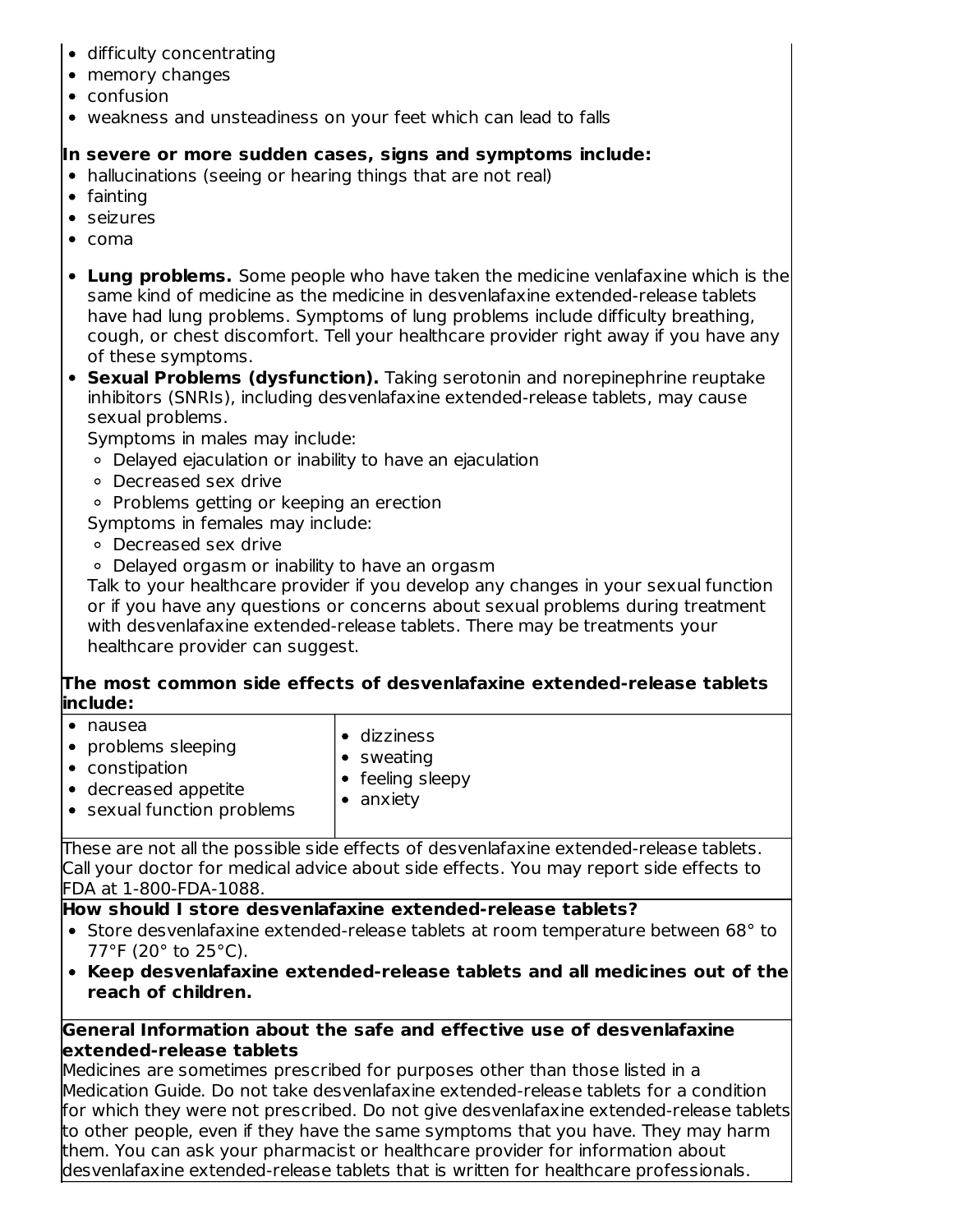**What are the ingredients in desvenlafaxine extended-release tablets? Active ingredient:** desvenlafaxine **Inactive ingredients:** colloidal silicon dioxide, hypromellose 2208, magnesium stearate, microcrystalline cellulose, polyethylene oxide, talc and film coating, which consists of iron oxide red, iron oxide yellow, polyethylene glycol 3350, polyvinyl alcoholpart hydrolyzed, talc and titanium dioxide. The imprinting ink contains ammonium hydroxide, iron oxide black, propylene glycol and shellac glaze. Manufactured For: **Teva Pharmaceuticals**, Parsippany, NJ 07054 For more information call 1-888-838-2872.

This Medication Guide has been approved by the U.S. Food and Drug Administration. Rev. B 3/2022

#### **PACKAGE LABEL.PRINCIPAL DISPLAY PANEL**

NDC 0591-4060-30 Desvenlafaxine Extended-Release **Tablets** 25 mg PHARMACIST: Dispense the accompanying Medication Guide to each patient. Rx only 30 Tablets



# **PACKAGE LABEL.PRINCIPAL DISPLAY PANEL**

NDC 0591-3659-30 Desvenlafaxine Extended-Release **Tablets** 50 mg PHARMACIST: Dispense the accompanying Medication Guide to each patient. Rx only 30 Tablets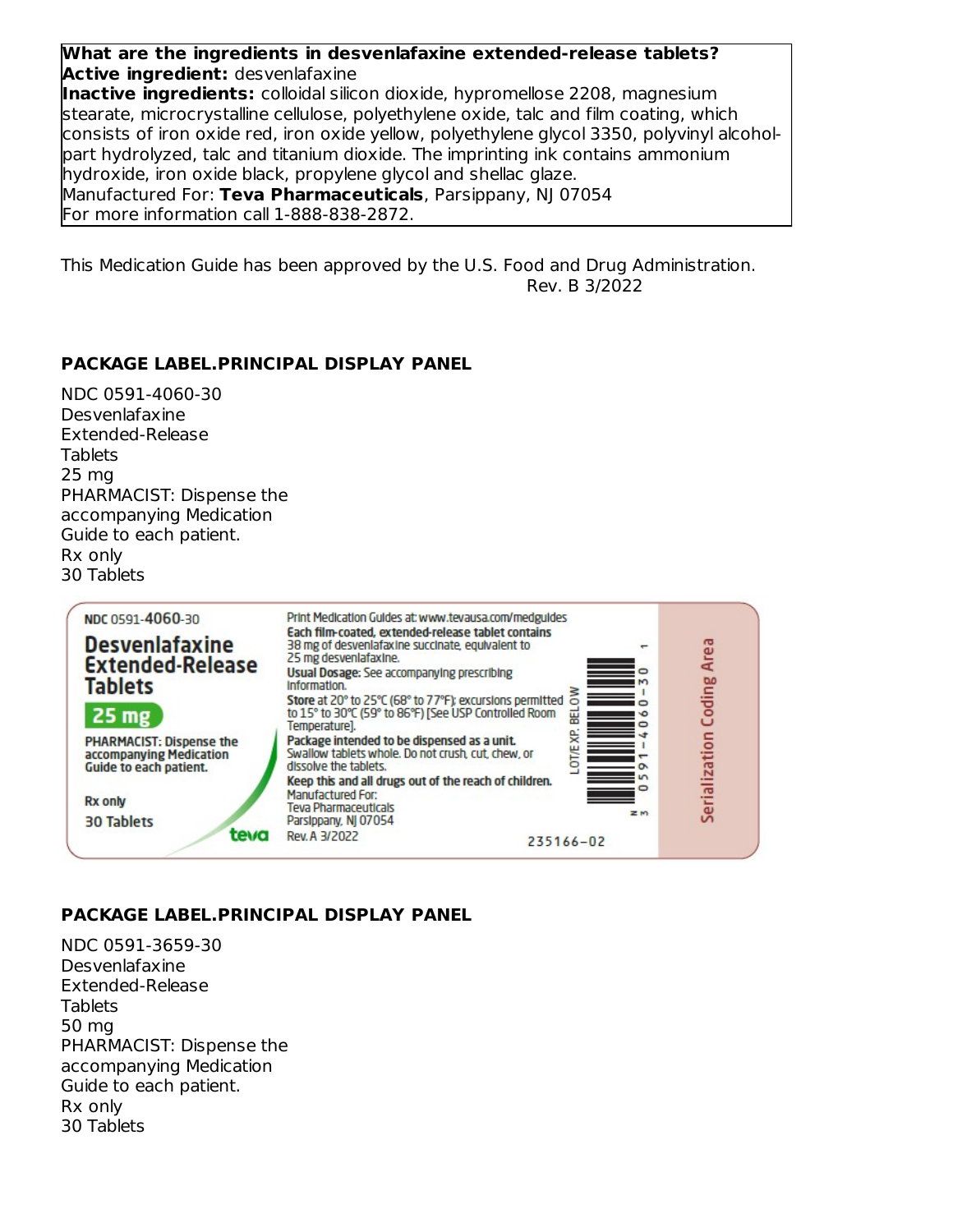| NDC 0591-3659-30                                           | Print Medication Guides at: www.tevausa.com/medguides<br>Each film-coated, extended-release tablet contains                               |         |             |
|------------------------------------------------------------|-------------------------------------------------------------------------------------------------------------------------------------------|---------|-------------|
| <b>Desvenlafaxine</b>                                      | 76 mg of desvenlafaxine succinate, equivalent to                                                                                          | eo.     |             |
| <b>Extended-Release</b>                                    | 50 mg desvenlafaxine.<br>Usual Dosage: See accompanying prescribing                                                                       |         | <b>Area</b> |
| Tablets                                                    | Information.<br>℥                                                                                                                         |         |             |
| 50 mg                                                      | Store at 20° to 25°C (68° to 77°F); excursions permitted 6<br>to 15° to 30°C (59° to 86°F) [See USP Controlled Room<br>핆<br>Temperature]. |         | Coding      |
| <b>PHARMACIST: Dispense the</b><br>accompanying Medication | OT/E XP.<br>Package intended to be dispensed as a unit.<br>Swallow tablets whole. Do not crush, cut, chew, or                             |         | rialization |
| Guide to each patient.                                     | dissolve the tablets.<br>Keep this and all drugs out of the reach of children.                                                            | 0       |             |
| <b>Rx only</b>                                             | Manufactured For:<br><b>Teva Pharmaceuticals</b>                                                                                          |         |             |
| <b>30 Tablets</b>                                          | Parsippany, NJ 07054                                                                                                                      | $=$ $m$ | <b>Se</b>   |
| teva                                                       | Rev. A 3/2022<br>235168-02                                                                                                                |         |             |

### **PACKAGE LABEL.PRINCIPAL DISPLAY PANEL**



| <b>DESVENLAFAXINE</b>                   |                         |                           |               |  |  |  |
|-----------------------------------------|-------------------------|---------------------------|---------------|--|--|--|
| desvenlafaxine tablet, extended release |                         |                           |               |  |  |  |
|                                         |                         |                           |               |  |  |  |
| <b>Product Information</b>              |                         |                           |               |  |  |  |
| <b>Product Type</b>                     | HUMAN PRESCRIPTION DRUG | <b>Item Code (Source)</b> | NDC:0591-4060 |  |  |  |
| <b>Route of Administration</b>          | ORAL                    |                           |               |  |  |  |
|                                         |                         |                           |               |  |  |  |
|                                         |                         |                           |               |  |  |  |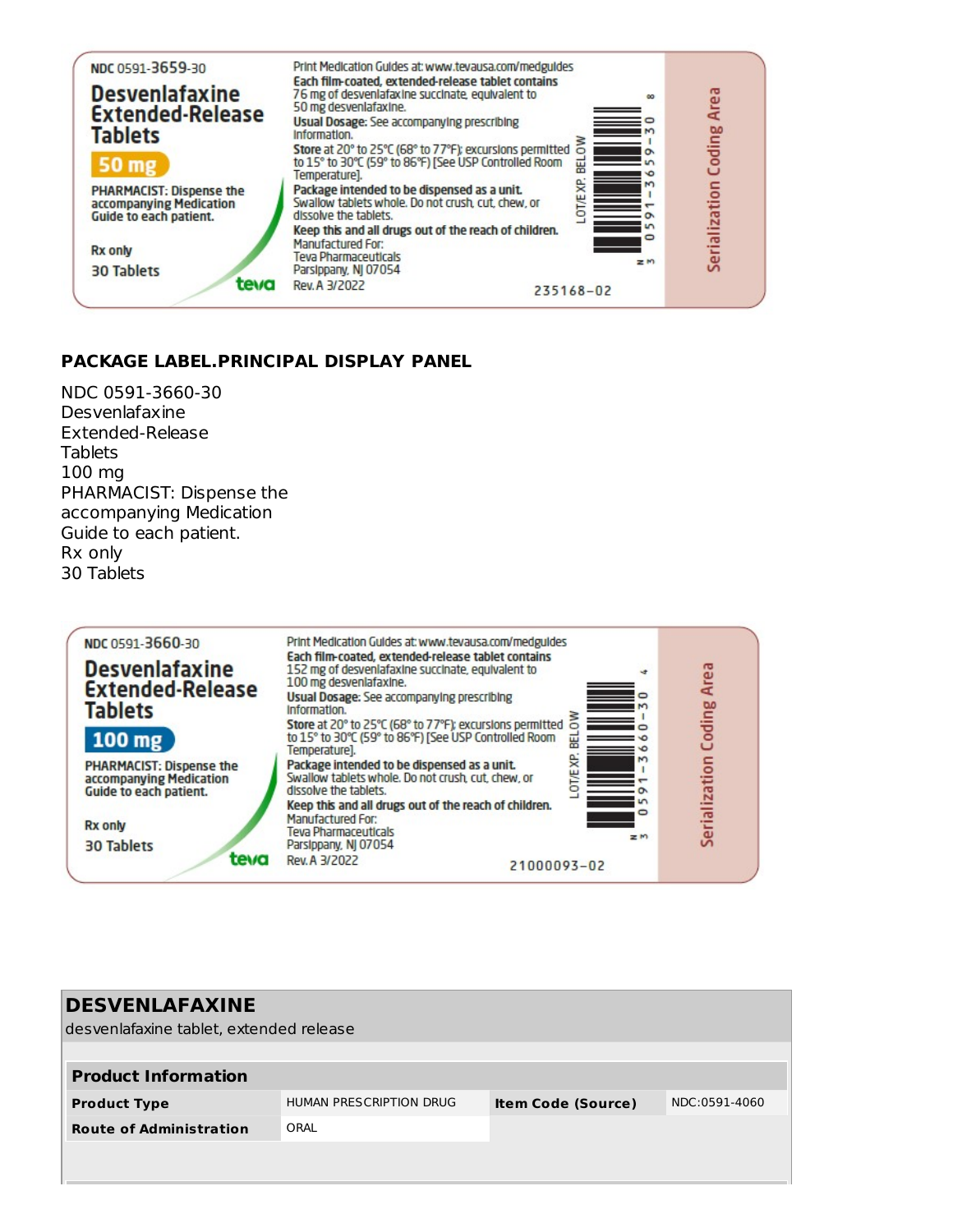| <b>Active Ingredient/Active Moiety</b> |                                                       |                                                               |                                       |                        |                 |                              |
|----------------------------------------|-------------------------------------------------------|---------------------------------------------------------------|---------------------------------------|------------------------|-----------------|------------------------------|
|                                        | <b>Basis of</b><br><b>Ingredient Name</b><br>Strength |                                                               |                                       | <b>Strength</b>        |                 |                              |
|                                        | UNII:NG99554ANW                                       | DESVENLAFAXINE SUCCINATE (UNII: ZB22ENF0XR) (DESVENLAFAXINE - |                                       | <b>DES VENLAFAXINE</b> |                 | 25 <sub>mg</sub>             |
|                                        |                                                       |                                                               |                                       |                        |                 |                              |
|                                        | <b>Inactive Ingredients</b>                           |                                                               |                                       |                        |                 |                              |
|                                        |                                                       | <b>Ingredient Name</b>                                        |                                       |                        |                 | <b>Strength</b>              |
|                                        |                                                       | <b>SILICON DIOXIDE (UNII: ET 7Z6XBU4)</b>                     |                                       |                        |                 |                              |
|                                        |                                                       | <b>HYPROMELLOSE 2208 (100 MPA.S) (UNII: B1QE5P712K)</b>       |                                       |                        |                 |                              |
|                                        |                                                       | MAGNESIUM STEARATE (UNII: 70097M6I30)                         |                                       |                        |                 |                              |
|                                        |                                                       | MICROCRYSTALLINE CELLULOSE (UNII: OP1R32D61U)                 |                                       |                        |                 |                              |
|                                        |                                                       | POLYETHYLENE OXIDE 100000 (UNII: V46Y6OJ5QB)                  |                                       |                        |                 |                              |
|                                        | <b>TALC</b> (UNII: 7SEV7J4R1U)                        |                                                               |                                       |                        |                 |                              |
|                                        |                                                       | FERRIC OXIDE RED (UNII: 1K09F3G675)                           |                                       |                        |                 |                              |
|                                        |                                                       | FERRIC OXIDE YELLOW (UNII: EX43802MRT)                        |                                       |                        |                 |                              |
|                                        |                                                       | POLYETHYLENE GLYCOL 3350 (UNII: G2M7P15E5P)                   |                                       |                        |                 |                              |
|                                        |                                                       | POLYVINYL ALCOHOL, UNSPECIFIED (UNII: 532B59J990)             |                                       |                        |                 |                              |
|                                        |                                                       | <b>TITANIUM DIOXIDE (UNII: 15FIX9V2JP)</b>                    |                                       |                        |                 |                              |
|                                        | AMMONIA (UNII: 5138Q19F1X)                            |                                                               |                                       |                        |                 |                              |
|                                        |                                                       | FERROSOFERRIC OXIDE (UNII: XM0M87F357)                        |                                       |                        |                 |                              |
|                                        |                                                       | <b>PROPYLENE GLYCOL (UNII: 6DC9Q167V3)</b>                    |                                       |                        |                 |                              |
|                                        | <b>SHELLAC (UNII: 46N107B710)</b>                     |                                                               |                                       |                        |                 |                              |
|                                        |                                                       |                                                               |                                       |                        |                 |                              |
|                                        |                                                       |                                                               |                                       |                        |                 |                              |
|                                        | <b>Product Characteristics</b>                        |                                                               |                                       |                        |                 |                              |
|                                        | Color                                                 | pink (light pink)                                             | <b>Score</b>                          |                        |                 | no score                     |
|                                        | <b>Shape</b>                                          | SQUARE (square pyramid)                                       | <b>Size</b>                           |                        | 9 <sub>mm</sub> |                              |
|                                        | Flavor                                                |                                                               | <b>Imprint Code</b>                   |                        | A112            |                              |
|                                        | <b>Contains</b>                                       |                                                               |                                       |                        |                 |                              |
|                                        |                                                       |                                                               |                                       |                        |                 |                              |
|                                        |                                                       |                                                               |                                       |                        |                 |                              |
|                                        | <b>Packaging</b>                                      |                                                               |                                       |                        |                 |                              |
|                                        |                                                       |                                                               |                                       |                        |                 |                              |
| #                                      | <b>Item Code</b>                                      | <b>Package Description</b>                                    | <b>Marketing Start</b><br><b>Date</b> |                        |                 | <b>Marketing End</b><br>Date |
| $\mathbf{1}$                           | NDC:0591-4060-<br>30                                  | 30 in 1 BOTTLE; Type 0: Not a Combination<br>Product          | 03/01/2017                            |                        |                 |                              |
|                                        |                                                       |                                                               |                                       |                        |                 |                              |
| <b>Marketing Information</b>           |                                                       |                                                               |                                       |                        |                 |                              |
|                                        | <b>Marketing</b><br>Category                          | <b>Application Number or Monograph</b><br><b>Citation</b>     | <b>Marketing Start</b><br>Date        |                        |                 | <b>Marketing End</b><br>Date |
|                                        | <b>ANDA</b>                                           | ANDA204065                                                    | 03/01/2017                            |                        |                 |                              |
|                                        |                                                       |                                                               |                                       |                        |                 |                              |

| <b>DESVENLAFAXINE</b>                   |                         |                           |               |  |  |  |
|-----------------------------------------|-------------------------|---------------------------|---------------|--|--|--|
|                                         |                         |                           |               |  |  |  |
| desvenlafaxine tablet, extended release |                         |                           |               |  |  |  |
|                                         |                         |                           |               |  |  |  |
| <b>Product Information</b>              |                         |                           |               |  |  |  |
| <b>Product Type</b>                     | HUMAN PRESCRIPTION DRUG | <b>Item Code (Source)</b> | NDC:0591-3659 |  |  |  |
| <b>Route of Administration</b>          | ORAL                    |                           |               |  |  |  |
|                                         |                         |                           |               |  |  |  |
|                                         |                         |                           |               |  |  |  |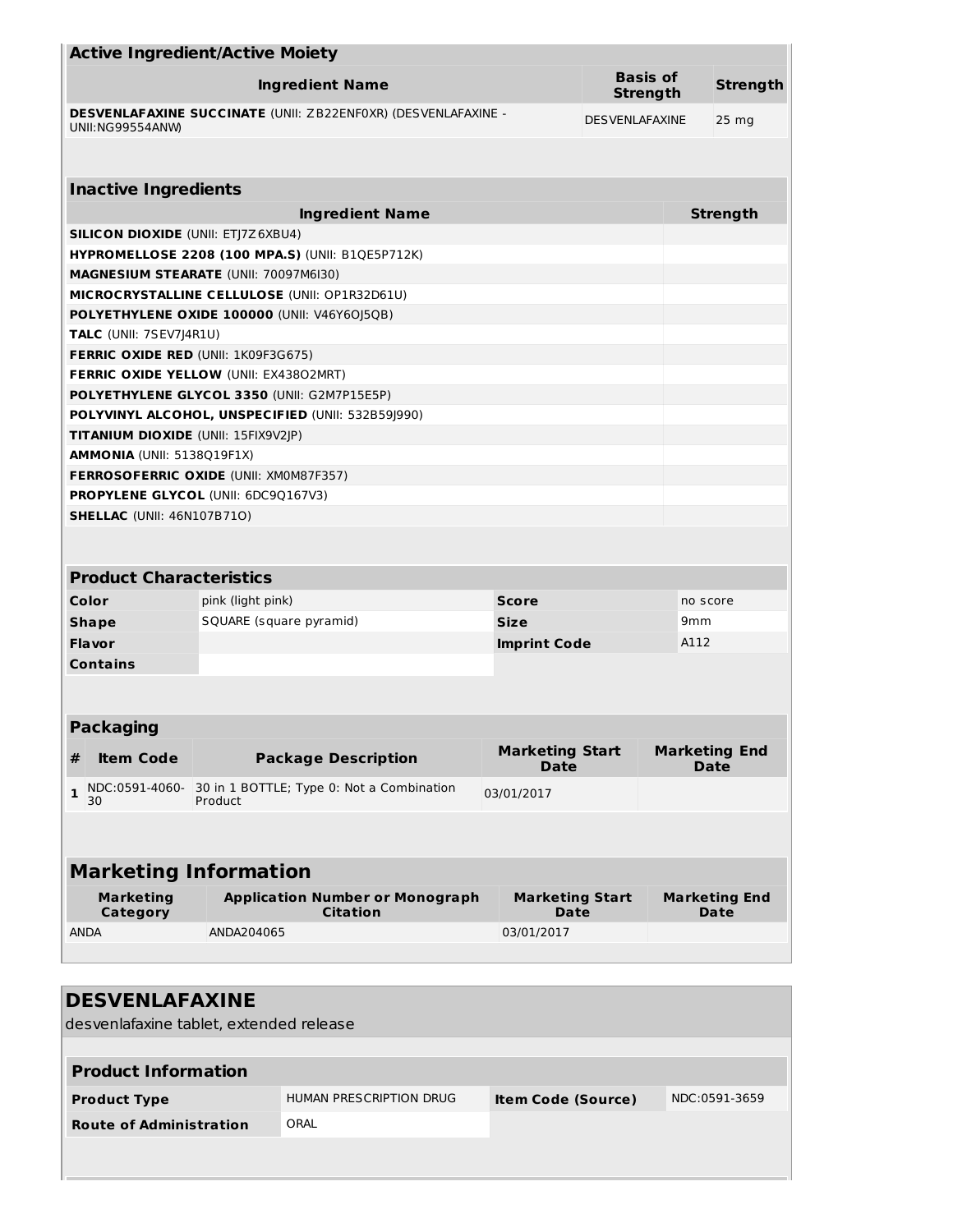| <b>Active Ingredient/Active Moiety</b>                |                                                               |                                |                 |           |                                     |
|-------------------------------------------------------|---------------------------------------------------------------|--------------------------------|-----------------|-----------|-------------------------------------|
| <b>Basis of</b><br><b>Ingredient Name</b><br>Strength |                                                               |                                | <b>Strength</b> |           |                                     |
| <b>UNII:NG99554ANW)</b>                               | DESVENLAFAXINE SUCCINATE (UNII: ZB22ENF0XR) (DESVENLAFAXINE - | <b>DES VENLAFAXINE</b>         |                 |           | 50 mg                               |
|                                                       |                                                               |                                |                 |           |                                     |
| <b>Inactive Ingredients</b>                           |                                                               |                                |                 |           |                                     |
|                                                       | <b>Ingredient Name</b>                                        |                                |                 |           | <b>Strength</b>                     |
| <b>SILICON DIOXIDE (UNII: ETJ7Z6XBU4)</b>             |                                                               |                                |                 |           |                                     |
|                                                       | <b>HYPROMELLOSE 2208 (100 MPA.S) (UNII: B1QE5P712K)</b>       |                                |                 |           |                                     |
|                                                       | MAGNESIUM STEARATE (UNII: 70097M6I30)                         |                                |                 |           |                                     |
|                                                       | MICROCRYSTALLINE CELLULOSE (UNII: OP1R32D61U)                 |                                |                 |           |                                     |
|                                                       | POLYETHYLENE OXIDE 100000 (UNII: V46Y6OJ5QB)                  |                                |                 |           |                                     |
| <b>TALC</b> (UNII: 7SEV7J4R1U)                        |                                                               |                                |                 |           |                                     |
|                                                       | FERRIC OXIDE RED (UNII: 1K09F3G675)                           |                                |                 |           |                                     |
|                                                       | FERRIC OXIDE YELLOW (UNII: EX43802MRT)                        |                                |                 |           |                                     |
|                                                       | POLYETHYLENE GLYCOL 3350 (UNII: G2M7P15E5P)                   |                                |                 |           |                                     |
|                                                       | POLYVINYL ALCOHOL, UNSPECIFIED (UNII: 532B59J990)             |                                |                 |           |                                     |
| <b>TITANIUM DIOXIDE (UNII: 15FIX9V2JP)</b>            |                                                               |                                |                 |           |                                     |
| AMMONIA (UNII: 5138Q19F1X)                            |                                                               |                                |                 |           |                                     |
|                                                       | FERROSOFERRIC OXIDE (UNII: XM0M87F357)                        |                                |                 |           |                                     |
|                                                       | <b>PROPYLENE GLYCOL (UNII: 6DC9Q167V3)</b>                    |                                |                 |           |                                     |
| <b>SHELLAC (UNII: 46N107B710)</b>                     |                                                               |                                |                 |           |                                     |
|                                                       |                                                               |                                |                 |           |                                     |
|                                                       |                                                               |                                |                 |           |                                     |
| <b>Product Characteristics</b>                        |                                                               |                                |                 |           |                                     |
| Color                                                 | pink (light pink)                                             | <b>Score</b>                   |                 | no score  |                                     |
| <b>Shape</b>                                          | SQUARE (square pyramid)                                       | <b>Size</b>                    |                 | 12mm      |                                     |
| Flavor                                                |                                                               | <b>Imprint Code</b>            |                 | WPI; 3659 |                                     |
| <b>Contains</b>                                       |                                                               |                                |                 |           |                                     |
|                                                       |                                                               |                                |                 |           |                                     |
|                                                       |                                                               |                                |                 |           |                                     |
| <b>Packaging</b>                                      |                                                               |                                |                 |           |                                     |
|                                                       |                                                               | <b>Marketing Start</b>         |                 |           | <b>Marketing End</b>                |
| <b>Item Code</b><br>#                                 | <b>Package Description</b>                                    | <b>Date</b>                    |                 |           | Date                                |
| NDC:0591-3659-<br>$\mathbf{1}$<br>30                  | 30 in 1 BOTTLE; Type 0: Not a Combination<br>Product          | 03/01/2017                     |                 |           |                                     |
|                                                       |                                                               |                                |                 |           |                                     |
| <b>Marketing Information</b>                          |                                                               |                                |                 |           |                                     |
| <b>Marketing</b><br>Category                          | <b>Application Number or Monograph</b><br><b>Citation</b>     | <b>Marketing Start</b><br>Date |                 |           | <b>Marketing End</b><br><b>Date</b> |
| <b>ANDA</b>                                           | ANDA204065                                                    | 03/01/2017                     |                 |           |                                     |
|                                                       |                                                               |                                |                 |           |                                     |

| <b>DESVENLAFAXINE</b>                   |                         |                           |               |  |  |  |
|-----------------------------------------|-------------------------|---------------------------|---------------|--|--|--|
|                                         |                         |                           |               |  |  |  |
| desvenlafaxine tablet, extended release |                         |                           |               |  |  |  |
|                                         |                         |                           |               |  |  |  |
| <b>Product Information</b>              |                         |                           |               |  |  |  |
| <b>Product Type</b>                     | HUMAN PRESCRIPTION DRUG | <b>Item Code (Source)</b> | NDC:0591-3660 |  |  |  |
| <b>Route of Administration</b>          | ORAL                    |                           |               |  |  |  |
|                                         |                         |                           |               |  |  |  |
|                                         |                         |                           |               |  |  |  |